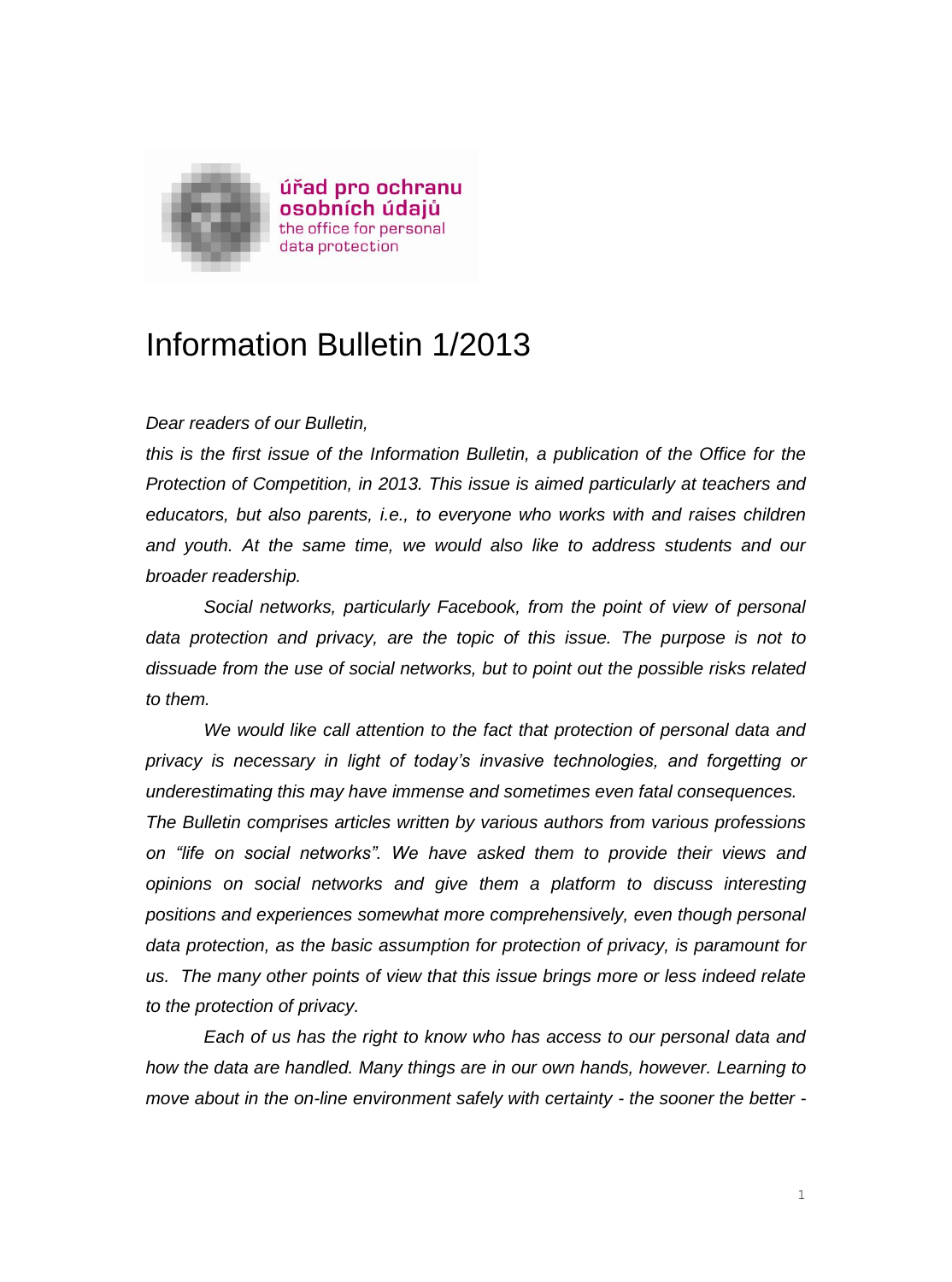*is becoming a life imperative, i.e., if we do not wish to be manipulated by someone unseen or lose the power to freely make our own decisions.*

*Information and communication technology, the internet and media literacy are being included in school curricula and are being taught at schools in various forms. The Office for Personal Data Protection sees the role of teachers as indispensable in the process of such education as well. For this reason, this issue of the Information Bulletin is devoted especially to them. It mostly depends on them whether our civilization retains the values that it has attained over the centuries unscathed - such values include basic human rights, under which privacy falls.* 

*mn* 

#### **Social networks are a present day phenomenon**

*They are a good servant but a cruel master. And that is the approach that should be taken to them. It is important to know how to make them that servant. This particularly means making use of all of the possibilities available to keep personal data secure, at least to the extent that social networks allow. And if that is too little for you, i.e., privacy is more important to you and you would like to have it better protected, you should abandon the service and find other means to fulfil your life expectations. Do you really believe that the hundreds of contacts that you collect via social networks are all friends that you need for your life?*

*It is also important whether the users of those networks truly have the required knowledge to make use of the privacy protection "offered". Sometimes I think that we are witnesses to absurd situations: Social networks are used entirely intuitively, especially by young people. It's like getting behind the wheel of a car without having been taught to drive... I wonder whether parents and teachers know how much of the generation of their successors truly acquired that new literacy for working on a computer; it's like knowing how to read, write and do maths: someone is better at it, someone worse, but no one is completely illiterate... But is it like that with working on a computer?* 

*Although the Office for Personal Data Protection accepts thousands of complaints each year, I have to say that we have not encountered any complaints from anyone about their privacy being compromised by how they behaved on social networks. At the same time, however, we have information about the serious*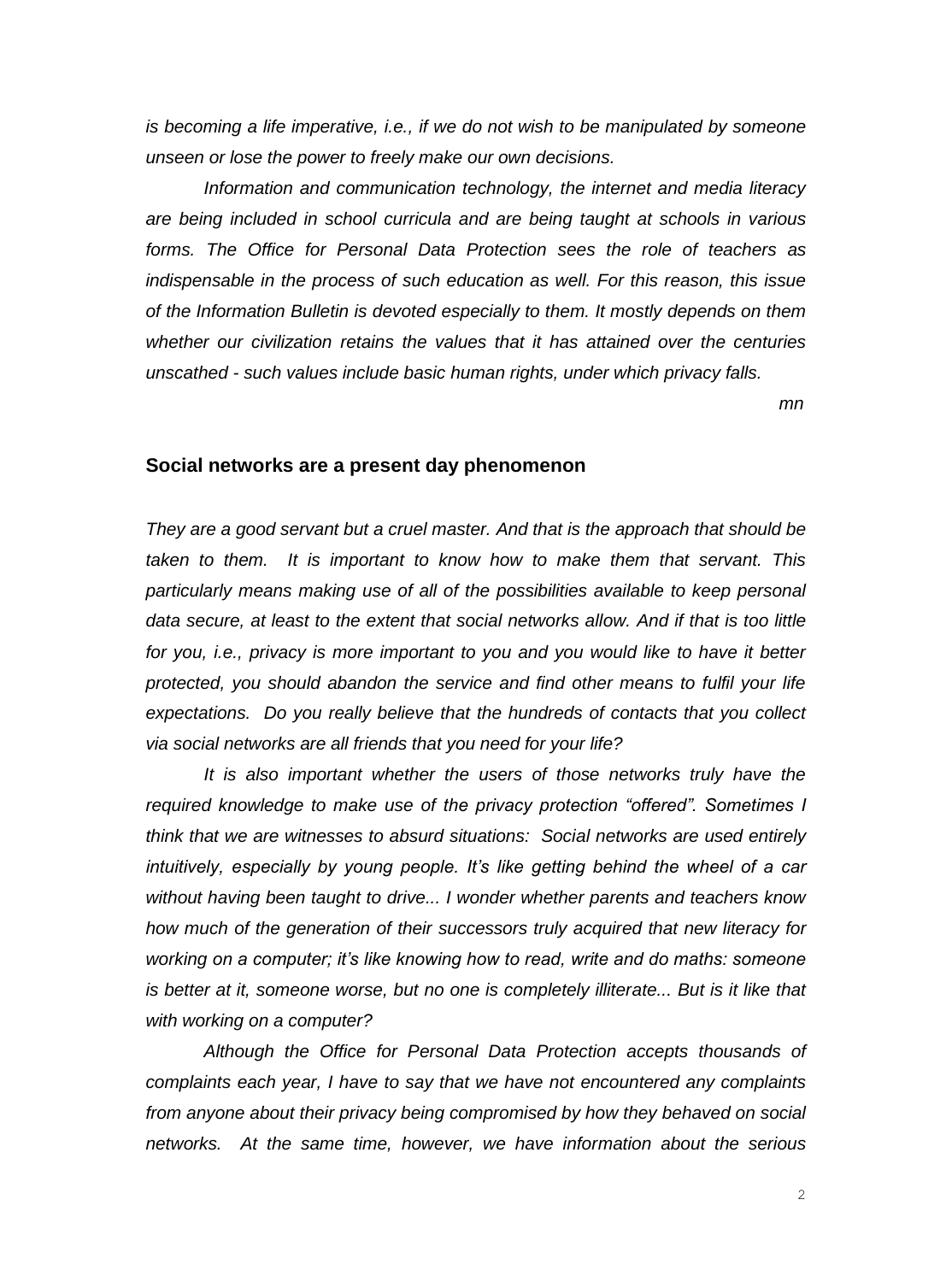*consequences of using social networks.... We are also surprised to learn how carelessly people treat their privacy - we know that they are able to sign various documents, even contracts, without reading them properly... Very often they are then unpleasantly surprised.* 

*I would therefore wish that caution, common sense and certainty that we have the right to know what is being done with our private information, by whom* and for what purpose, be as a matter of fact as breathing. That it be a matter of *course that you have to read a document before signing it and that we learn that once privacy is lost - which is very easy through social networks - it can never be won back.*

> *Igor Němec President of the Office for Personal Data Protection*

#### **Generation of a New Literacy**

*This Information Bulletin discusses the use of social networks from various points of view, especially from that of the generation of young people on the threshold of entering their professions.* 

*There is no doubt that many from this generation have achieved their professional success at light speed thanks to their extraordinary knowledge and ability to work with communication technology and their understanding of the advantages of new communication technology and equipment, in this way surpassing most of their parents' generation and definitely their grandparents' generation. It would be farcical to suggest that they should be taken care of with regard to the use of social networks and privacy protection connected to this activity. It is quite certain that the biggest computer buffs need no help in this respect - even though many may have come to believe that privacy no longer exists and so can't be bothered with protecting their privacy. In such case, one can do nothing but hope that they don't get into a situation where they lose their privacy with no possibility of getting it back.*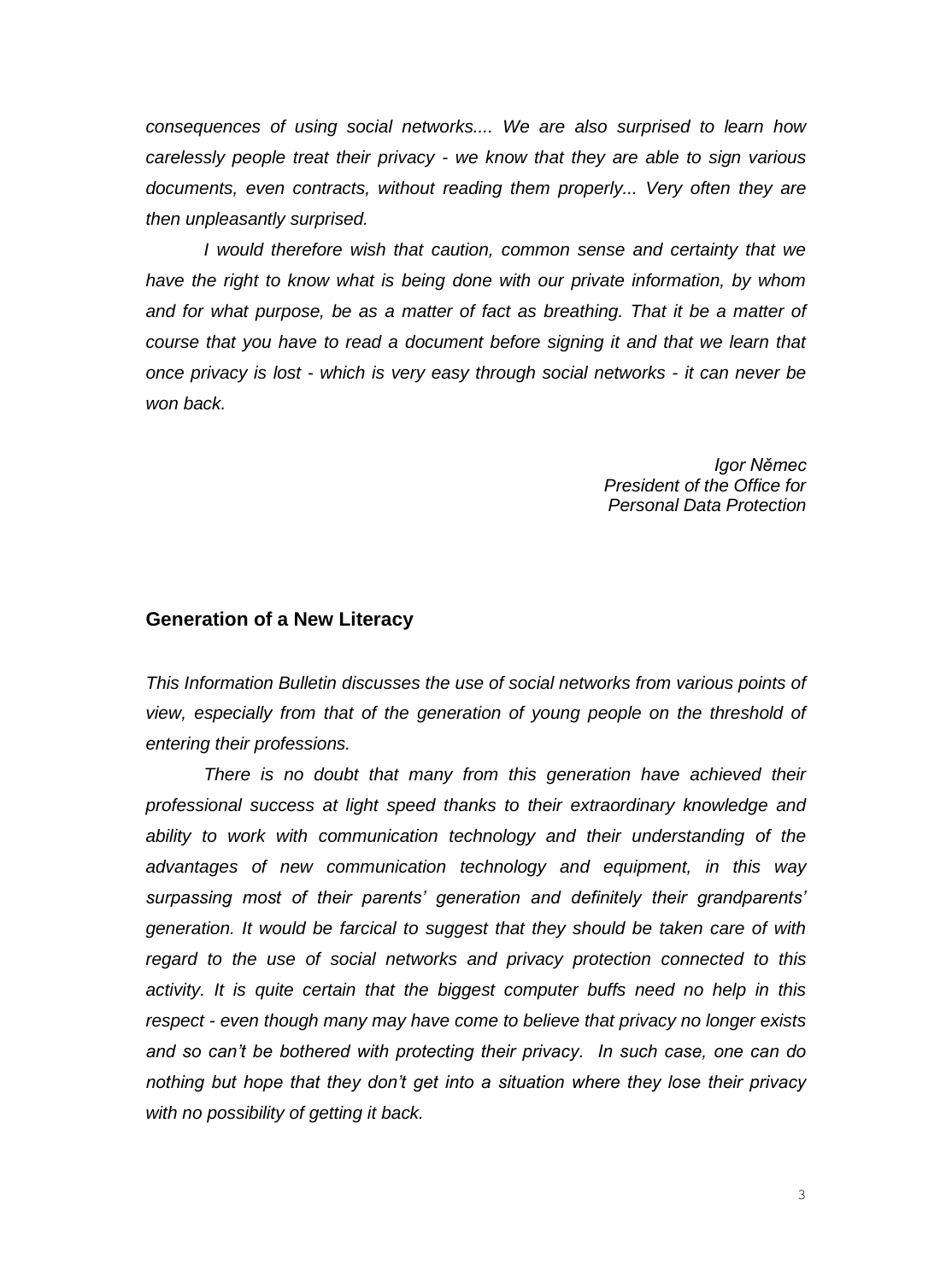*Most young people, however, are not the ones with above-average abilities; nevertheless, they won't be able to avoid using new means of communication once they enter any profession. And these individuals who have not "fallen" for computers or who are less interested in computers still wish to be a fully-fledged part of the new generation, and most recognise that social networks are required for this.* 

*The Office for Personal Data Protection, in terms of its mission, cannot be*  anything but interested in the degree to which privacy protection is a familiar, *obvious part of the life of that generation which is moving about so naturally within social networks, which seem to be tailored to the loss of privacy, despite being originally created for completely different ends. These statements are not intended to provoke, but to get us to start thinking about whether carelessness from a lack of knowledge will not one day prevail over our freedom to decide what should be publicly known about us. For this reason it is important to know how each of us is able to guard information about oneself, that is to monitor the movement of one's personal information in the virtual world.* 

*As part of our annual "My Privacy! Don't Look, Don't Snoop!" contest, we tried to ask young people whether they know how to make use of privacy protection possibilities offered to them on the most personal data hungry network: Facebook. We have to admit that we didn't get many responses. Answering this question is definitely less entertaining than the assignments from the previous years of the contest. The majority of people chiefly want to have fun, and the young generation is no exception; in fact, the opposite is true. Nevertheless, the responses that we received are interesting - and we are adding them to the Information Bulletin. Perhaps as an inspiration about what to speak about with the young generation.*

*We have thus decided that this Bulletin will be devoted mainly to teachers of course, parents are not precluded - and in it we will offer them the possibility to ask themselves questions, based on the published contributions, about the level of knowledge of their charges from the point of view their experience in the field of education. The contributions that we have included in the 2013/2014 Student Diary "Good Advice is More Valuable than Gold! How to Protect Your Privacy on*  Facebook" may help with this. This Bulletin will be distributed with the Student *Diary. It should be mentioned that "Good Advice is More Valuable than Gold" is devoted to those who are not computer maniacs or "buffs".... If it proves that this*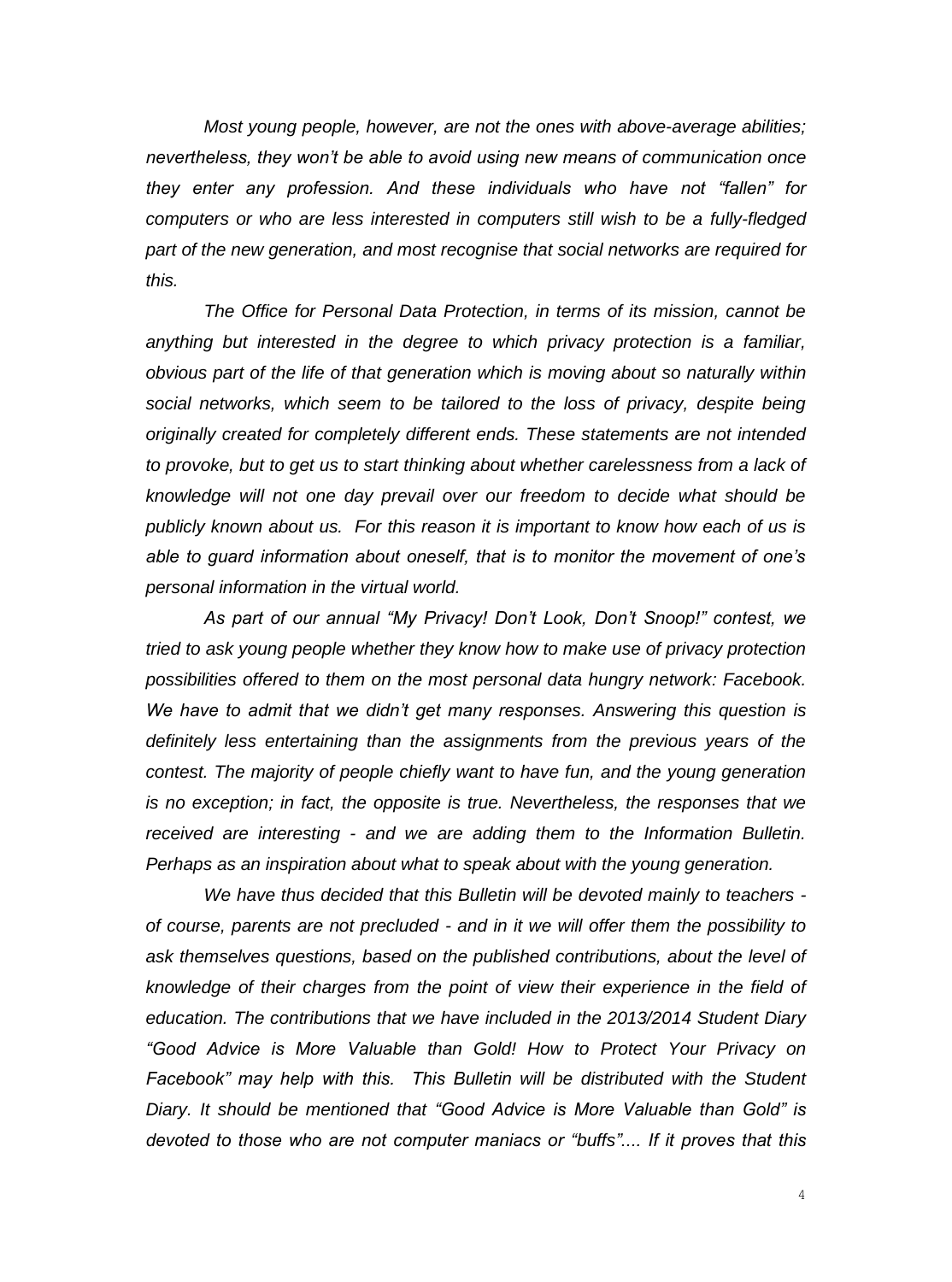*"handbook" for Facebook is not advice, that they think the information is trivial and a matter of course, then we will only be pleased. Please let us know that we have been wrong in thinking that they are unaware of this information. Our address: posta@uoou.cz. Please label your message with the word TISK. We look forward to working with you, dear teachers and parents.* 

> *Hana Štěpánková Spokeswoman of the Office for Personal Data Protection*

## **PRIVACY** ON SOCIAL NETWORKS

## **Social Networks as Privacy Thieves**

In the last five years, the use of the internet, social media and smart phones has skyrocketed. New devices have brought about a huge change in the way people communicate. They have improved access to information and the speed in which it is exchanged, the capacity of data transmitted by communication channels and increased the volume of video-information and information based on visual communication.

## *Benefits of New Media*

## *and Social Media*

New media and social media has improved the quality of our lives in many ways. Thanks to the popular social network Facebook, we can find long lost friends, find out how our former partners are doing, and quickly and flexibly invite friends to a birthday party or weekend trip. New media have thus brought a new level of quality to communication between people and, as the classic media theorist Dennis McQuail claims, they are an extension of human possibilities. We don't have to bore visitors with two hours of looking at a photo album: you can now display your photographs on a social network and whoever feels like it can spend as much time as they like viewing them. What is more, at this time, the number of single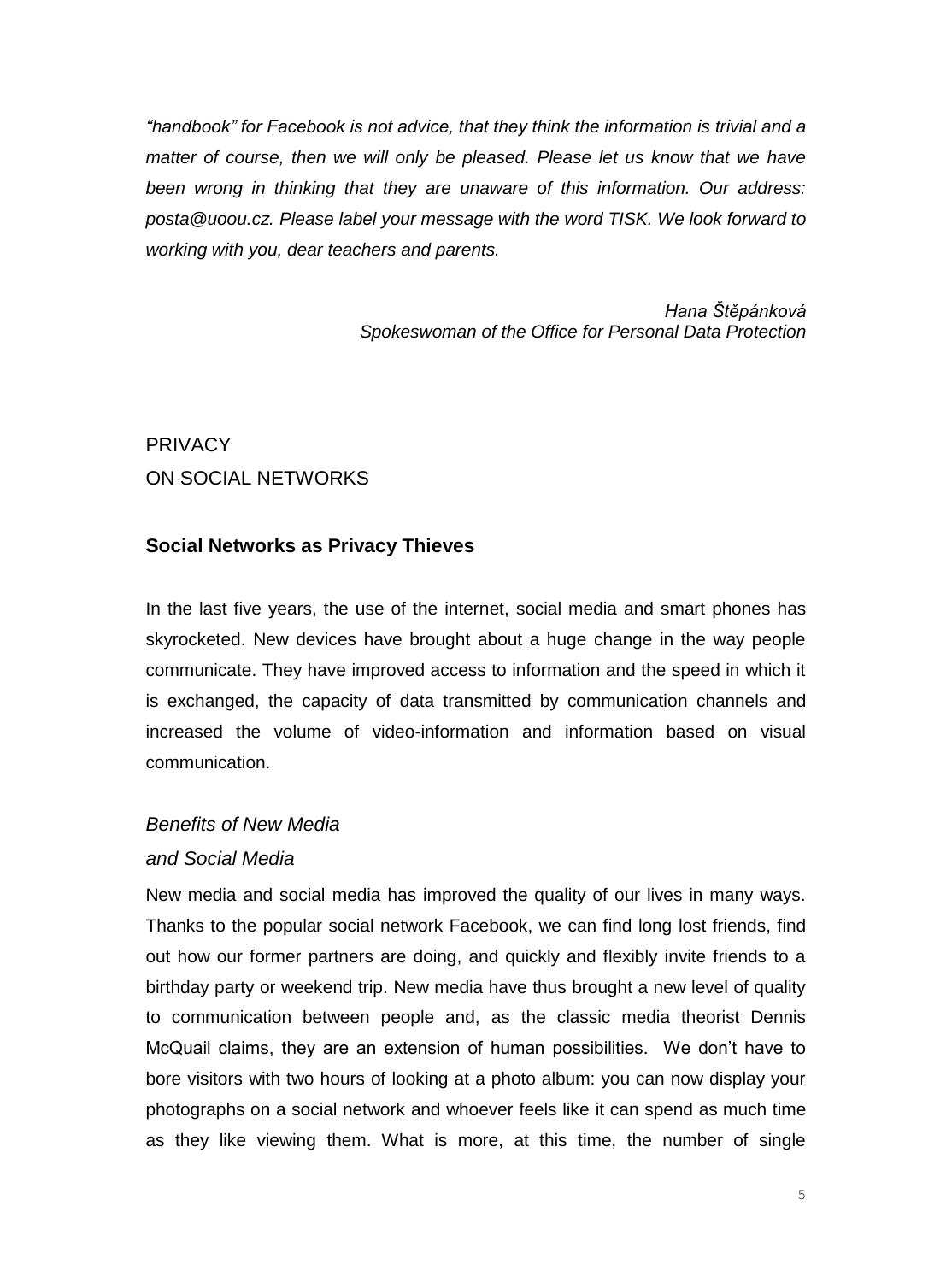households is growing, and new media and social networks are helping to relieve loneliness and allow us to operatively connect with friends who are on-line at the same time and with whom we can chat in a chat room.

The beginnings of the mass use of the internet were praised to high heavens by experts due to the democratic nature of new media. Its use was tied to the idea of the possibility for greater participation by individuals in public discussions on important topics. Communication via the internet is not centralised, as is communication via traditional media: press, radio, television. Communication channels are more open and allow anyone with access to the internet to help produce content and consume it. These two, once separate, roles - production and perception - have overlapped and people are moving between them faster. At one moment, people are passive consumers of a video placed on YouTube and next they are writing a comment on their blog. Theoreticians thus started using the term prosumer, a combination of the terms producer and consumer.

In connection with the internet, communication experts also anticipated a new form of political communication and the implementation of direct, not representative, democracy. People would be quickly and directly voting on public issues, problems and solutions to the problems, and representative democracy would be gra0dually replaced by direct democracy. Later it become clear that this optimistic change would not take place so quickly and the internet would be used by certain, rather political, movements. In terms of using the internet in elections, Estonia has been the most progressive of the European counties, having applied elements of internet voting in a number of elections already.

Over time it has become clear that the degree to which the internet would spread was too optimistic: even in the richest countries of the world there are substantial differences between people using new media and in the degree of access to new technology. Then the term "digital gap" appeared to describe the difference in use of new media from the point of view of socio-demographic characteristics of people. Use of the internet and smart phones is rather an issue that pertains to the younger population, the population with a higher education and higher income and urban rather than rural populations. At least that is what current statistics are showing us (see, e.g., the data published on www.spir.cz). Cases that the internet and new media may be used to spread racism and underage

6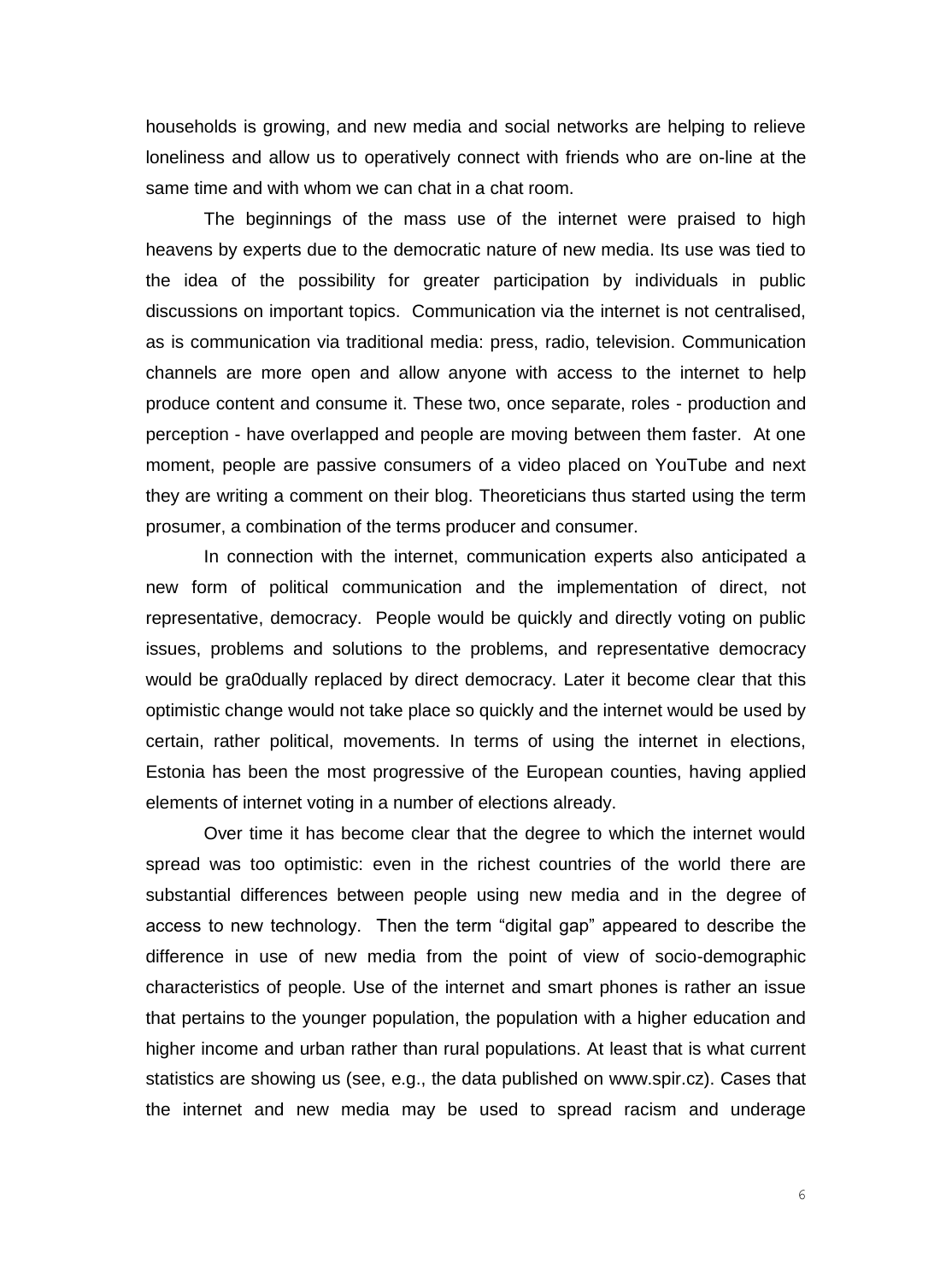pornography have been discovered. The decentralised nature of new media then leads to the more difficult control of such media and more difficult regulation.

#### *Dangers and Threats*

#### *of Social Media*

After the initial optimism tied to the use of the internet and social media, the first dark clouds and criticism began to appear. In the last few years, (especially) American psychologists (e.g., Rosen) have found that overuse of new media and smart phones also has a number of negative effects. There are a number of types of mental disorders tied to overuse of such media discussed most often: 1) **Obsessive behaviour** tied to the constant urge to check one's mobile phone during the day. Users have the tendency on the way to work to reach into their pockets and repeatedly check whether a new SMS are e-mail has arrived. Dinner in a restaurant with friends then begins with everyone putting their devices on the table and checking them regularly during the meal. In extreme cases, users have the feeling their telephone has rung or that they hear an incoming SMS, although that was not the case. 2) **Narcissism tied** to overuse of certain social networks, such as Facebook. This communication platform is directly based on the manifestation of interest in oneself. It entices us to write about ourselves, share our photographs and inform others how we feel at any given moment. Extreme users of Facebook are even choosing where to spend their free time according to whether they are sufficiently "telematic" and interesting for photographs to be later posted on Facebook. 3) **Attention disorders and hyperactivity**. Recently, use of new media has become more and more associated with multitasking - performing a number of communication tasks at once. Such phenomenon is increasing mainly among young internet users and consists in the user having a number of various "windows" open - from watching videos, through conversing in chat rooms, to writing reports and moving quickly from one to the other. Moving quickly between different communication contexts - i.e., communication events with entire different functions also means quick and short-circuited mental activity. Essentially, we don't allow or our mind to focus on one topic, but force it to move quickly between various communication tasks. Some psychological studies have discovered that intensive multitasking and overuse of new media leads to attention disorders and the inability to perform long-term activities focused on one task (Rosen). This could lead to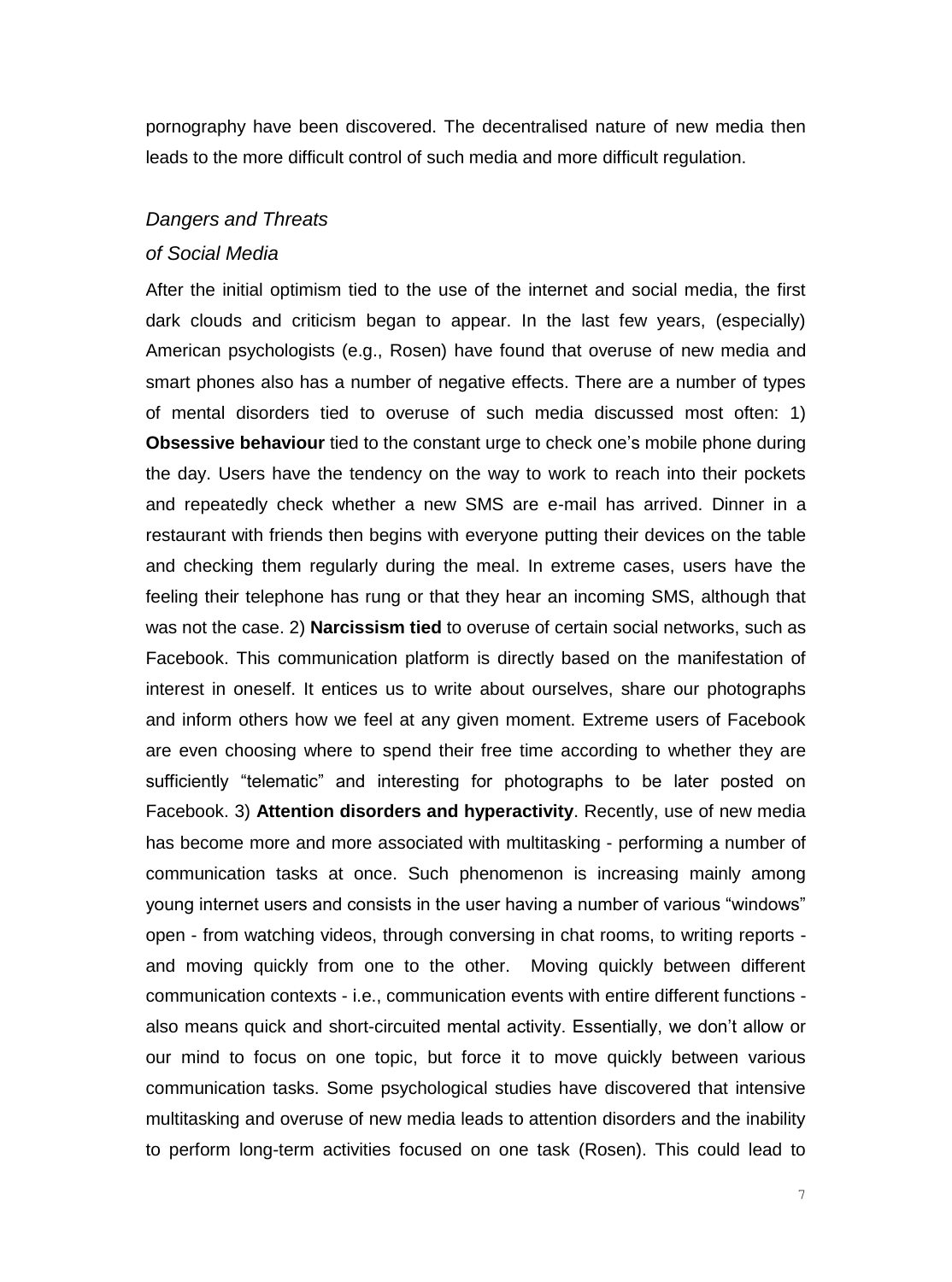learning disorders or other problems in the day-to-day lives of adolescents and students and the inability to deal with complex mental tasks requiring long-term concentration. 4) **Multiplication of mental identities.** Another serious problem that may ensue from the use of new media relates in particular to intensively playing computer games or using an environment that allows a user to create and experience a number of various identities. If a long time is spent "in the skin" of an imaginary character, it may become problematic for the user to differentiate between real life and computer reality and thus have problems moving between one and the other and differentiating between his real identity and his artificial identity (Rosen). This may also include a certain numbing to the real world, emotional suppression and lack of empathy, which could lead to certain fatal consequences for the individual's social behaviour. 5) **Sharing personal data and protection of information.** More than any other kind of communication, internet communication contains more types of communication of the interaction type, labelled registration by theoreticians (Bordewijk and Khaan). This is based on the compilation of information about users in the form of various on-line forms and databases that we have to fill in to be allowed further access. We often fill in sensitive data about ourselves in such forms, and this data is often used for the marketing purposes of the company concerned. During repeated visits to these websites, we are welcomed immediately by personalised content that corresponds to our needs, interests and preferences. Social networks, including Facebook, work on a similar principle of aggregating person data. The only difference is that we place this personal information there ourselves.

#### *Personal Data Protection*

#### *and Facebook*

Facebook and other social networks are an environment to which a host of users entrust a vast amount of privacy. Society is based on the fact that certain facts remain hidden as private or intimate and are made available only to our closest friends or to no one at all, whereas other information serves for our presentation outwards, publicly. Electronic media, especially in the second half of the twentieth century, has contributed substantially to blurring the line between the public and the private, and social media has put the finishing touches on this shift. Some information to which users are exposed on social networks are easily exploited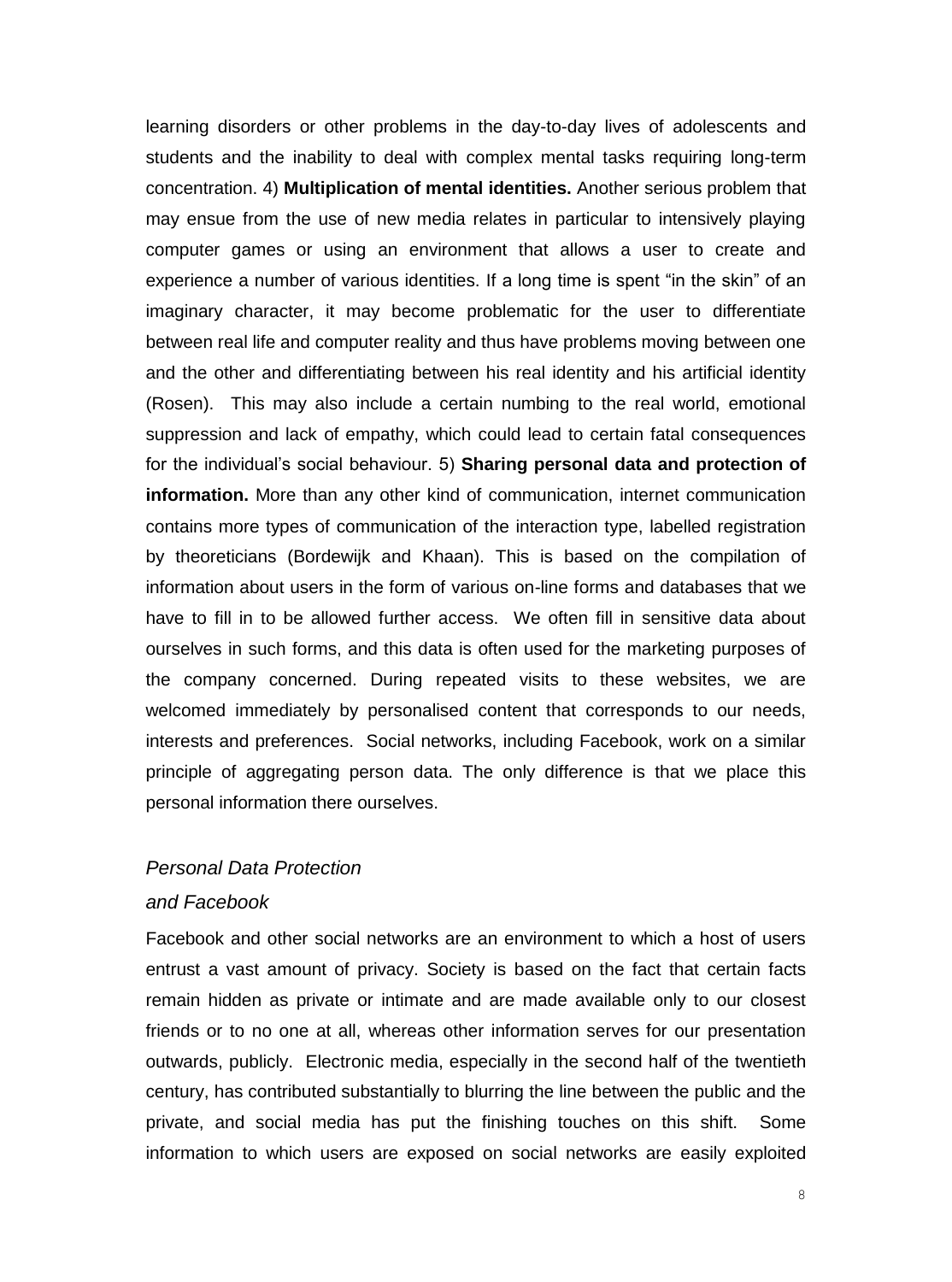either at the moment they are published or in the distant future. Users usually believe that their Facebook profile is sufficiently protected; however, they often do not know who is in their network of "friends" on Facebook and often also do not have sufficient knowledge of who all visits their Facebook profile. They then like to display private photographs revealing who they are in contact with and how intense their relationship is and what their personal social network is like. There are also cases where a user displays photographs that are acceptable at the time displayed - for example from a wild student party while still a student - but which may become a problem after a number of years when such person is in a different social role - for example when looking for work and communicating with a prospective employer. They may then lead to the person being perceived in a very negative light and rejected. Facebook users, especially younger ones, often do not think about what situation they will be in in the near or distant future and if their previous "posted privacy" can substantially hurt them.

Problems stemming from the reckless posting of information may, however, arise a lot faster. For example, seemingly harmless information about where we are at a given time. If we leave home for a longer period of time or go on holiday and provide this information on Facebook, we are letting the world know and this information could be an invitation to robbers (often when the information mentions how long we will be away - for example a photograph with a comment: "Finally in Croatia for two weeks!"). A photograph of the interior of your home will show your furnishing and your financial situation generally. The possibilities for your personal information being misused are numerous and each published piece of private information may put you in a disadvantageous position.

A complicated question that users as a rule don't ask themselves is to whom the information, photographs, videos and other materials belong to once posted on Facebook. There is every indication that materials located on Facebook automatically become the property of the owners of this social network, and they can then work with the information without our control. There is thus the hypothetical question of whether a few years from now a photograph from that student party will pop up at an inappropriate time for us or whether our sensitive personal data will in fact be traded by someone.

Social media and Facebook may facilitate communication for us in many ways, making it more targeted, faster and more effective. We should not forget,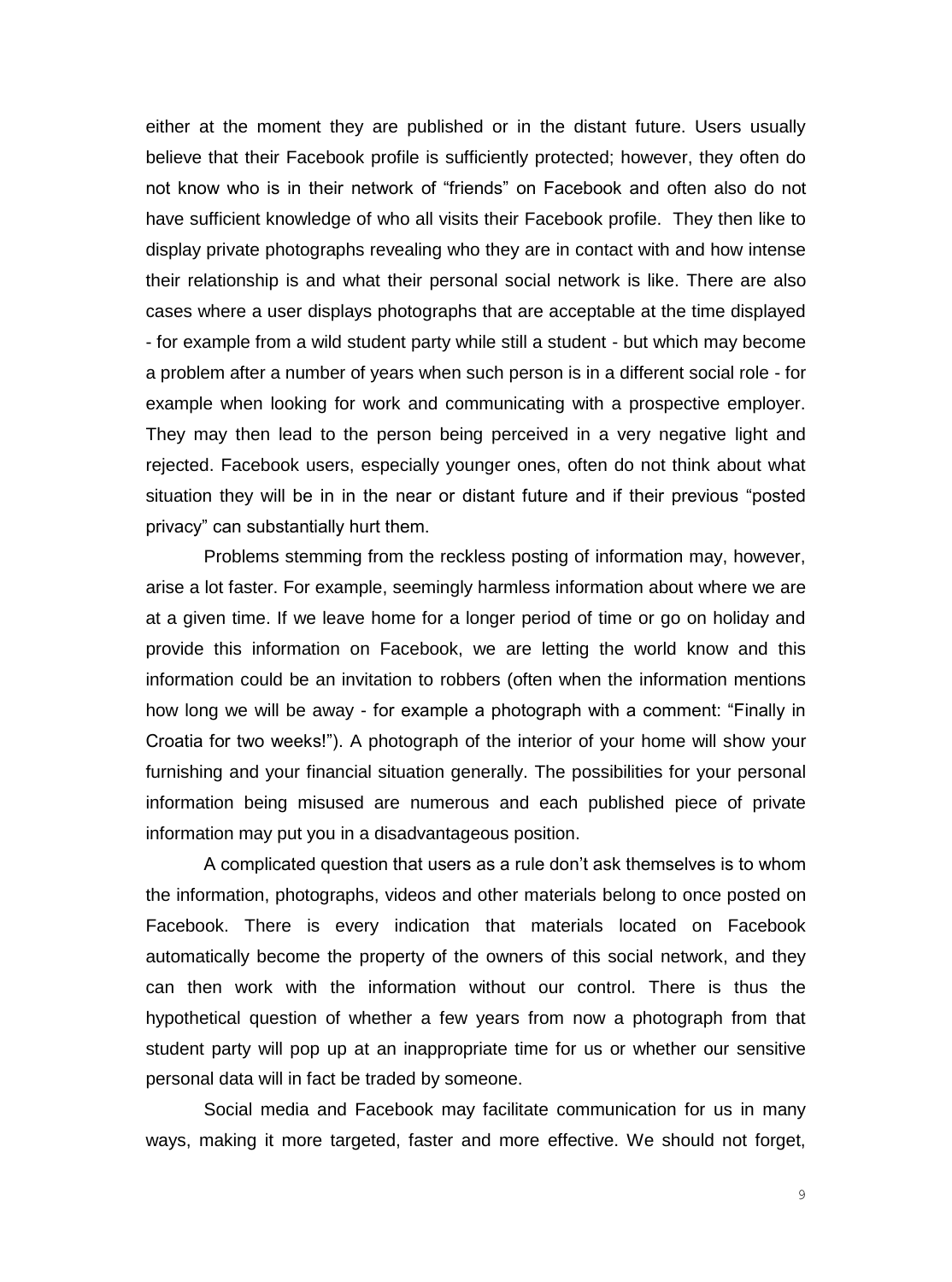however, that the communication is open and easily abused, and we should always think twice about what we are sharing on social networks or whether we know with whom and if security of the shared space is truly sufficient.

#### *Tomáš Trampota*

*Tomáš Trampota is the director of the Institute of Communication Studies and*  Journalism of the Faculty of Social Sciences of Charles University, which covers the *field of journalism, media studies and marketing communication and public*  relations. The author is interested in development trends of modern media, the *current Czech media system and media theory systems. He is also the lecturer for the course Introduction to Media Criticism at the New York University in Prague. He is the author of the book Zpravodajství a Metody výzkumu médií (Reporting and Media Research Methods) and a numerous articles and professional contributions. In previous years he was the president of the network for Central and Eastern Europe (CEE Network) of the biggest European association for education and research in the field of communication (European Communication Research and Education Association) and vice-dean of the Faculty of Social Sciences of Charles University for public relations.* 

## **Internet, Privacy of Others and Disturbing Oneself**

Use of digital communication technology - be it a mobile phone, Facebook or the internet generally - is taking on truly massive proportions especially among teenagers. For a number of years now, these technologies are being used by practically all teenagers (about 95%) and the amount of time spent on them is ever increasing (in 2008, prior to the arrival of cheap and fast mobile connections, Czech teenagers spent 16 hours a week on average on the internet, and based on experience from the USA, we can assume that this time has increased substantially in the past five years). 1) Following the era of the twisted, unrealistic enthusiasm and fear mongering with respect to the wonderful benefits and threats posed by the internet, the time has come to find dispassionate answers to the question what today's children are gaining and losing thanks to the fact that a significant part of their growing up is taking place through virtual, fragmentary and always accessible communication.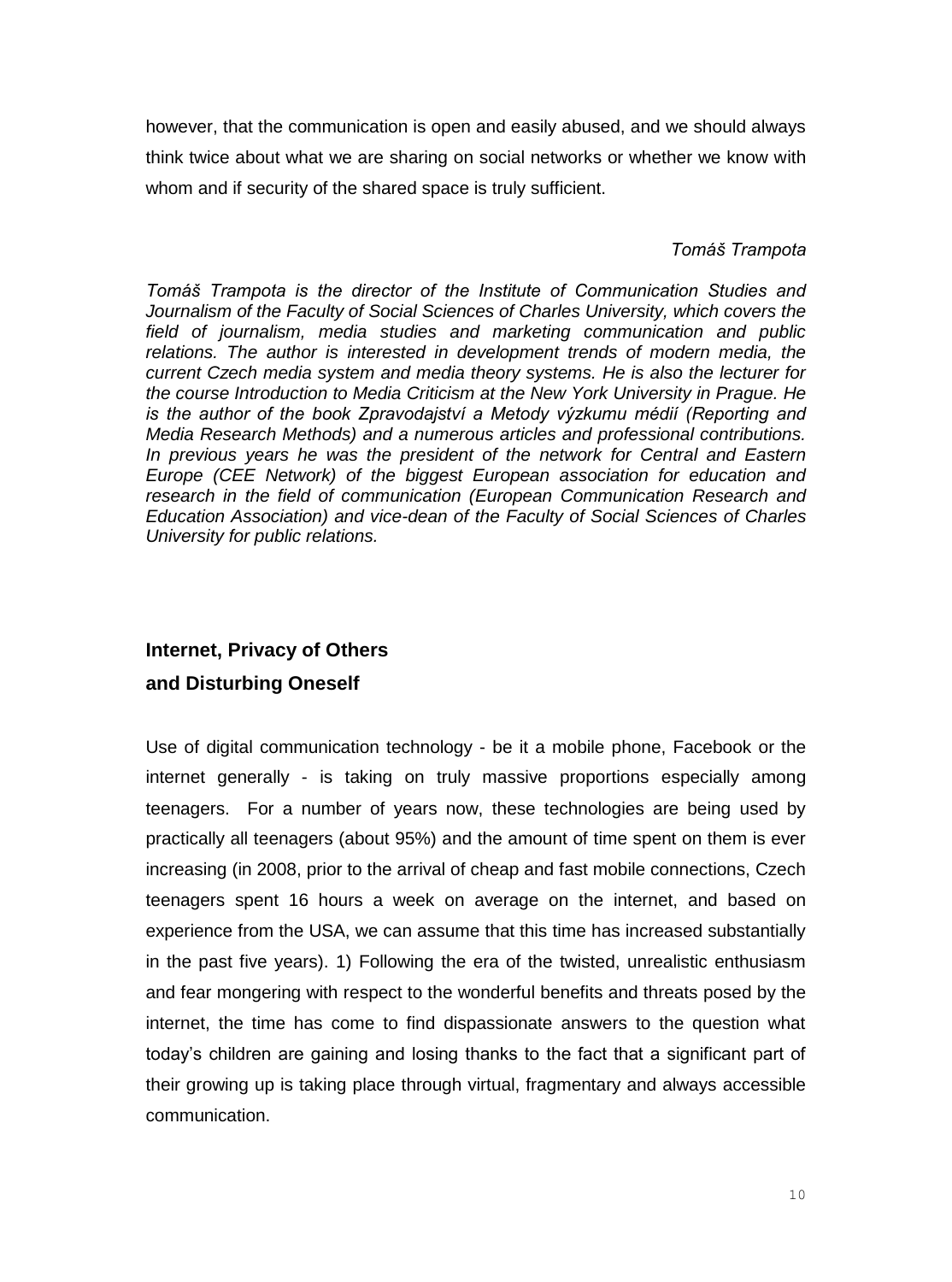It is of course not possible to deny the positive and now relatively well documented benefits of on-line technology for coordinating and maintaining close relationships separated by distance, for being able to maintain contact with a far more extensive network of friends and for obtaining information or support, especially in connection with important decisions and in important life situations. But we should not forget that these facts have another, darker side.

According to the prevailing lifestyle, a fairly larger number of parents believe that their children are growing up somehow on their own, without really admitting the fact that the process of maturing is complicated and during which the child, through interaction with the environment, creates a set of ideas about what is "normal" and what is "common sense", even in such elementary cases such as the ability to create and maintain relationships, instantly communicate and respect the privacy of others. Based on this, a certain self-awareness and view of the world and its rules are created. What problematic aspects of using digital communication technology by children and teenagers should we keep in mind? Great attention is being paid to a lack of sense of privacy when sharing personal information and the risks arising from this, be it the risk of abuse of this information for the whole family (e.g., information about where the family is going on holiday) or so-called cybergrooming (gradually gaining the trust of children and then exploiting them). Here I would like to briefly call attention to two related problems related to the intensive use of social networks (such as Facebook) and that are far more subtle, less apparent and pertain to a substantially greater number of users.

A survey of American teenagers performed in 2007 showed that teenagers using social networks are more inclined to provide their personal data even in the off-line world. As the original primary function of Facebook is to publish photographs, this finding points to the shifting of the boundaries in the area of respect for the privacy of others. We don't even have to mention deterring examples of mothers who published nude photos of their young children or share photographs of a letter (always confidential) from summer camp. A typical user of Facebook is gradually socialised to a state where it seems normal to post the photographs of others without asking them whether they care or not. If the photo doesn't show a touchy situation, why should it be? The answer to this question is not a matter of course. If we were to talk with teenagers about the issues tied to social network use, we should not forget to discuss that not everyone views the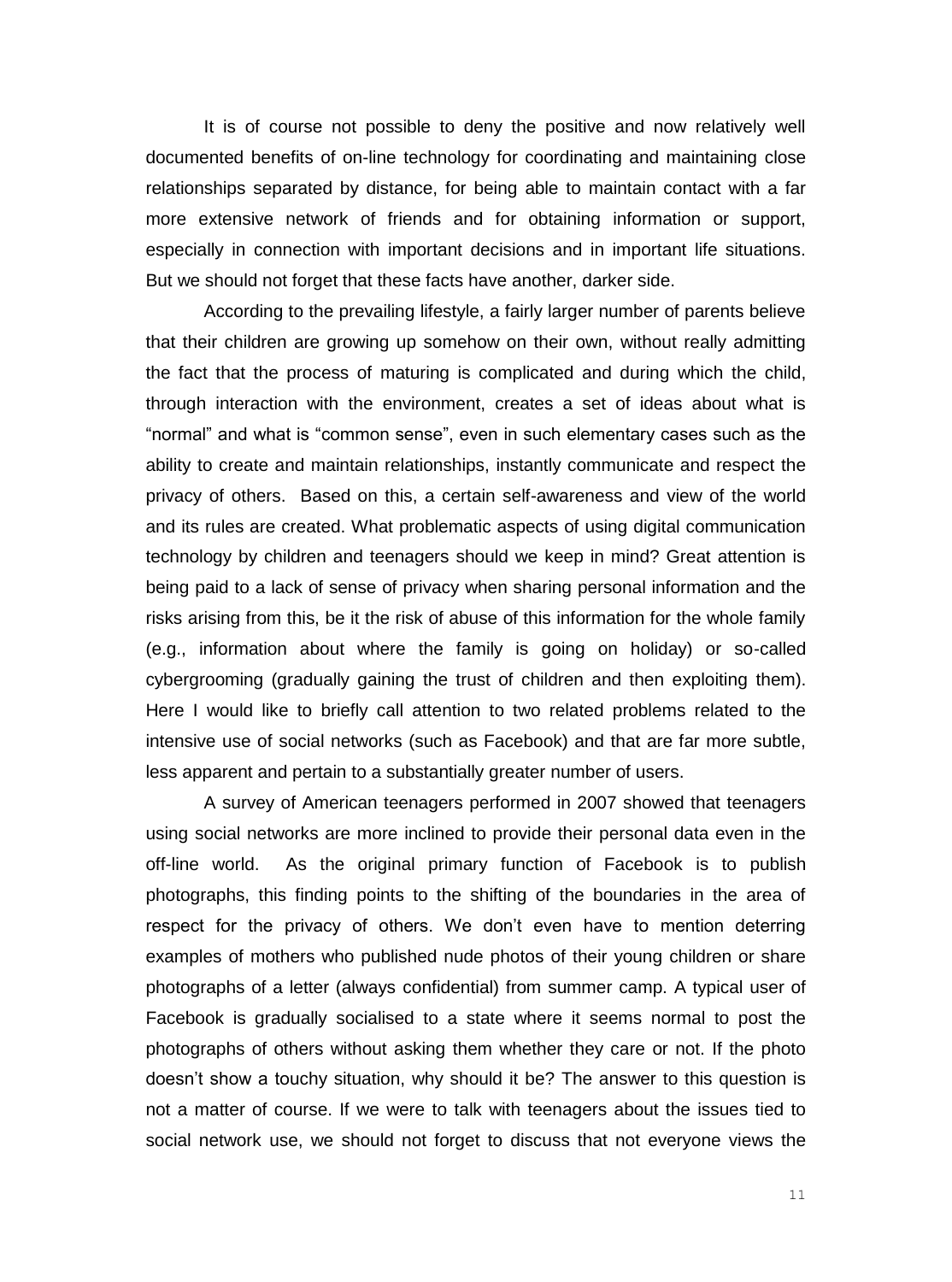issue of privacy in the same way. The line between what is understood as private, intimate or sensitive is not written in stone anywhere and the gradual overstepping of this line may lead to extremes that will appear normal to us. In adults, this issue is something to smile about, but its importance becomes all the greater to those who are learning respect for others.

Another problem that is partially tied to the issue of privacy is the intensive use of digital means of communication, especially laptops, during lessons. The Czech Republic is still waiting for a tide of measures like those that are being applied to the large number of American secondary and post-secondary schools: complete prohibition of mobile phones, tablets and laptops during lessons. There are two mains reasons for this: first, in the classic method of teaching with the teacher at the front of the classroom, it is difficult to control a student's activities, and not with regard to the student him/herself, but mainly with regard to those sitting behind him/her. If a number of students playing games or watching jokes and photographs on Facebook are sitting in front of a student interested in the lesson, it is very distracting even if the motivation to concentrate on the teacher is strong. Despite the protest of many students, I forbid laptops from being used in class and have seen no negative effects in the quality of the lessons by this move. Another reason speaking in favour of forbidding laptops and mobile phones in class is that these devices distract users and reduce the overall quality of lessons. 2) The objective of formal education is to teach not only a certain body of knowledge, but also self-discipline, respect for authority and the ability to focus on one activity for a longer period of time. Switching between learning and writing text messages and monitoring statuses on Facebook over the course of a few minutes lead to the development of thinking that is no longer able to focus on one activity for a long period of time. This conclusion is supported by a series of studies by American neurologists who compared the ability of children to concentrate and found that this ability was lower in children who devoted a lot of time to mobile telephone and internet use. 3)

A general recommendation is to try to explain to them that it makes more sense to use this technology at a certain specific time and that although it is possible to manage tomorrow's test while listing to music, playing on-line games and monitoring Facebook, the benefits of learning for a test consist in something else other than grades.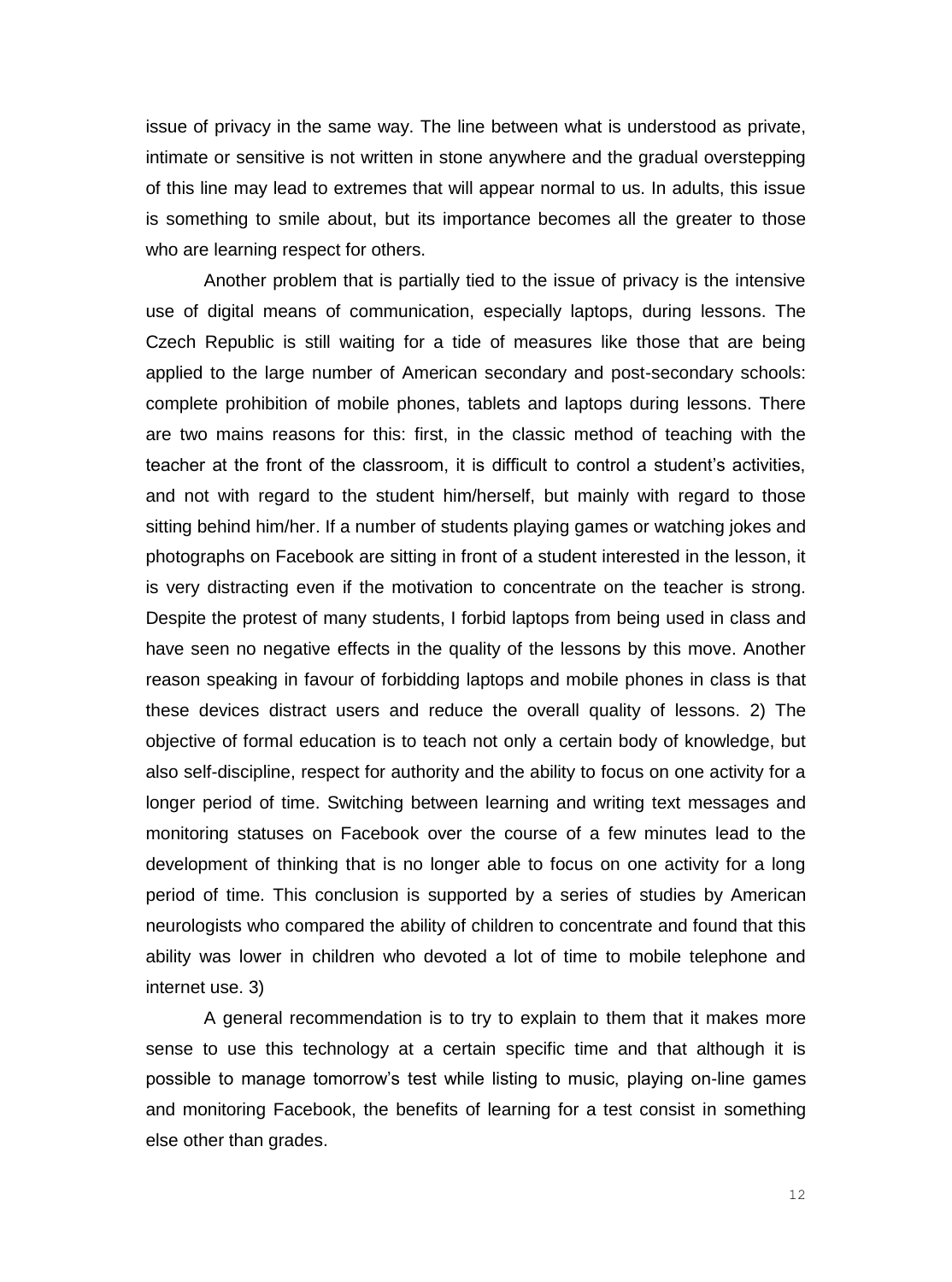*Petr Lupač*

*Petr Lupač works at the Department of Sociology of the Faculty of Arts of Charles University, where he is the lecturer for the courses General Sociology, Social Media, Theory of Diffusion of Innovations and Internet and Society. He took part in study and research internships at Kansas State University, New York University and the University of Liverpool. In the past, he worked at the Faculty of Humanities of Charles University and at the Institute of Moral and Political Philosophy of the Academy of Science of the Czech Republic. At this time, he is heading the project "World Internet Project - Czech Republic II: Analysis of the Social and Political*  Aspects of the Inequality of Internet Use." He is a member of the World Internet *Project, the Masaryk Czech Sociological Association and the Association of Internet Researchers. He focuses on general sociology, social sciences and technology and the sociology of mass and new media.* 

#### *Notes:*

*1) - The data used in this article come from the Czech Statistical Office, the World Internet Project - Czech Republic, and from measurement of the use of the internet as part of the American research centre Pew Internet & American Life Project.*

*2) - The negative effects of using laptops during lessons on student performance and amount of memorised information have been repeatedly confirmed by a set of experimental studies; an older article can be found in Psychology Today from 9 July 2010.*

*3) More details about this issue can be found in Time magazine, 27 March 2006, and the New York Times, 21 November 2010.*

## OPINIONS OF EDUCATION EXPERTS

#### **On-line world and School**

Information and Communication Technology (ICT) has entered into the various areas of our private, work and civic activities and there is no way it could have bypassed the field of education. In fact, technology is one of the primary factors affecting the development of human society, including education.

It is relatively clear how to protect students from the pitfalls and problems of the real world. There are programmes, procedures and methodological recommendations. The situation is much more complicated in the virtual world of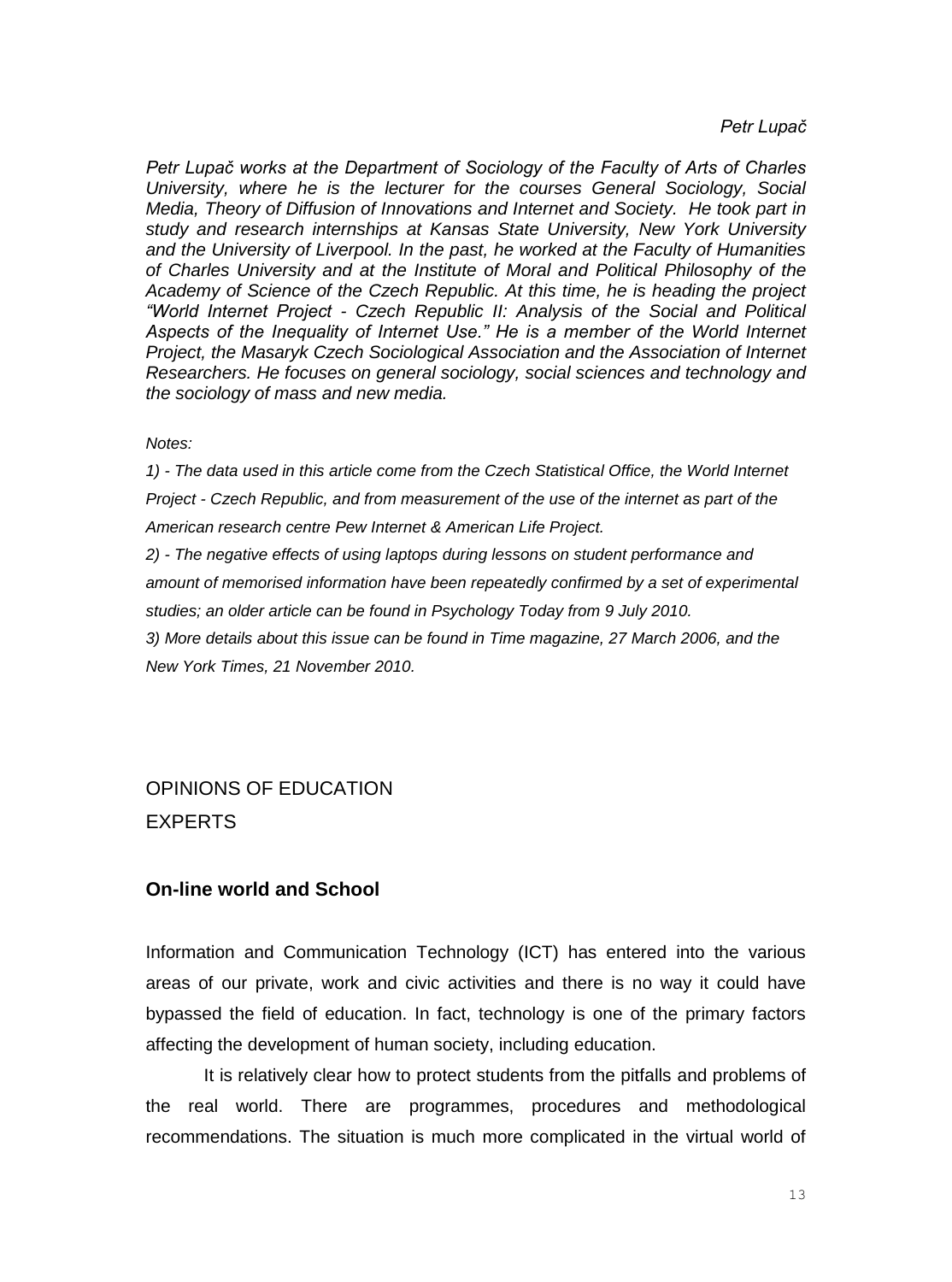on-line networks. Before we begin to address the issue, we should be aware of three basic things:

**1.** 

**The main difference between a student and teacher is not who is better at using ICT.** The claim that students know more than teachers or that students will learn to use technology themselves, intuitively, and that it is thus not necessary to focus too much on ICT at school is expressly damaging. And what is more, untrue. In certain cases, some students may have better skills than teachers. But it is not a rule and, furthermore, it usually demonstrates a lack of skills on the part of the teacher and not on the quality of the knowledge or skills of the student.

The main difference between a student and teacher lies in the approach that they take to ICT. For today's children, technology is part of the world into which they were born. It is their nature to learn, and not even the complexity of a system or device is able to dissuade them, as they do not see how complicated something is because of their inexperience. They are ready to use a computer and everything that they gain access to through it in the same away as driving a car (better right away and by themselves). In this respect, the adult is at a disadvantage when faced with something new. He or she has tried many things and knows that in certain situations it is not easy to understand something sufficiently enough to enjoy it and get a satisfactory result. For this reason, adults (not only teachers) contemplate whether to invest energy in further attempts at something and learning something new.

## **2.**

The assumption that the development of new technology will not stop is reasonable. **We will thus never have the opportunity to catch up in peace to what is escaping us in the field of ICT, even if we wanted to.** In fact, there will be ever more new knowledge and technology and opinions will often change. It is necessary to come to terms with this fact and the finds ways to prepare students for life in a world influenced by ever changing technology.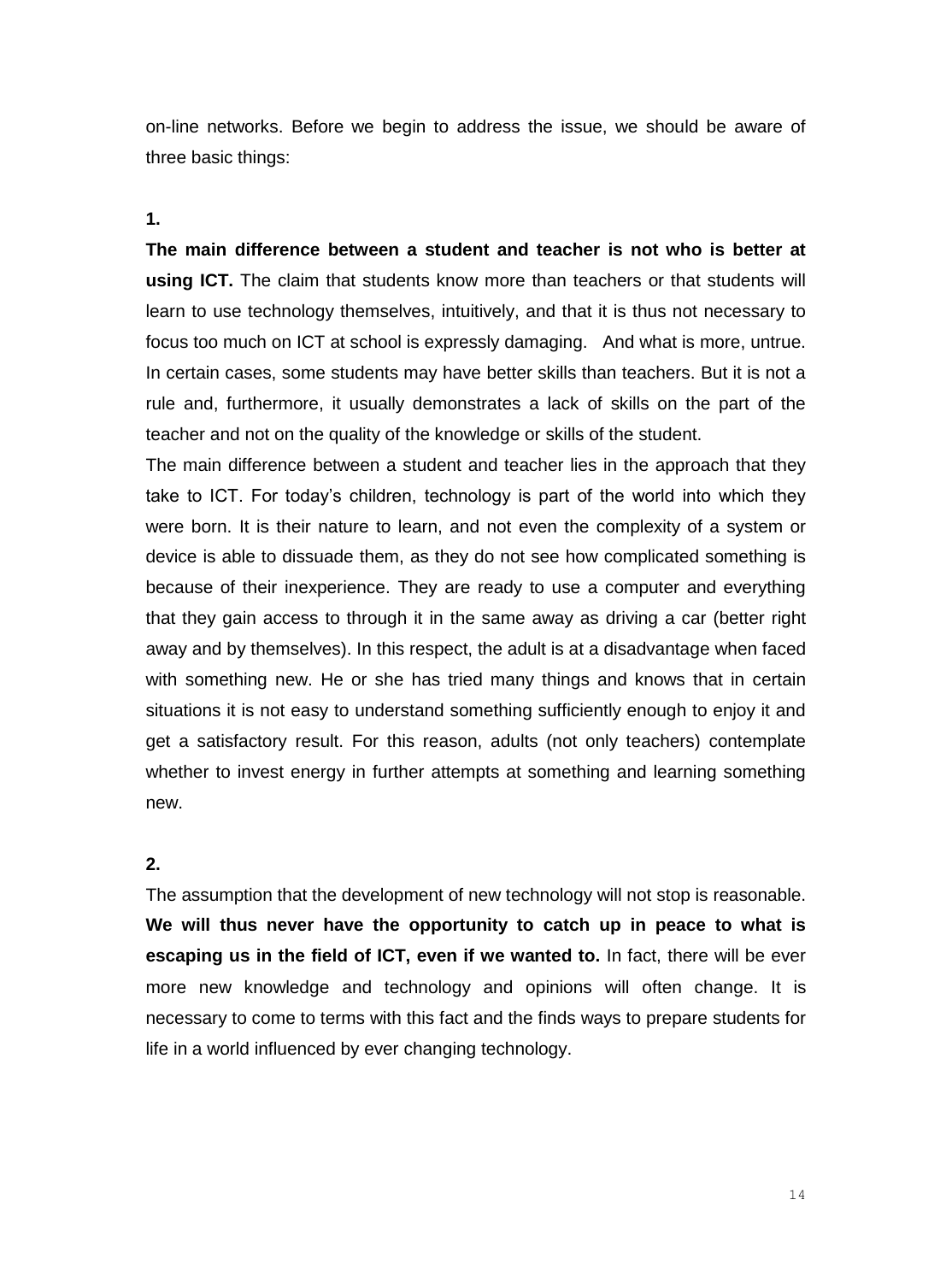#### **3.**

By using new ICT, the nature and structure of our activities is changing; **as a rule, new work processes are set first and then, sooner or later, new social rules** that directly relate to the use of new technology take hold. For a period of time there is certain "anarchy", a state without rules that would be observed by users. It takes time before social conventions take their place in the new environment. It is also necessary to prepare students for that.

#### *What does internet bring to schools?*

#### **1.**

Current digital multimedia devices are expanding in an unprecedented way the possibilities of teachers and student to access learning materials and give them the intended skills in practically all subjects.

Information in text, audio and visual form and teaching materials are available via the internet, as is possible contact with other students, schools, people and experts. Internet allows everyone access to a school's teaching materials from anywhere and makes it easy for students and parents to communicate with teachers.

#### **2.**

A teacher who gradually and with determination develops the ability of students to determine how, when and why ICT should be used and leads them to the safe and responsible use of available ICT when doing school-related work, equips his or her students with skills that are necessary for life in our society.

It is clear that to keep students safe, it is not enough to set rules for using ICT in schools and only take the approach of prohibiting and restricting the use of ICT at school. It is becoming ever more common that students have their own devices (notebooks, tablets, mobiles...) that are able to connect to the internet. And the internet is becoming more and more available in various places, not only at home or school, but also in libraries, internet cafes, and even public transport. Rules and restrictions are necessary in schools, but it is also necessary to prepare pupils for situations that they will be facing in a world where they are unprotected.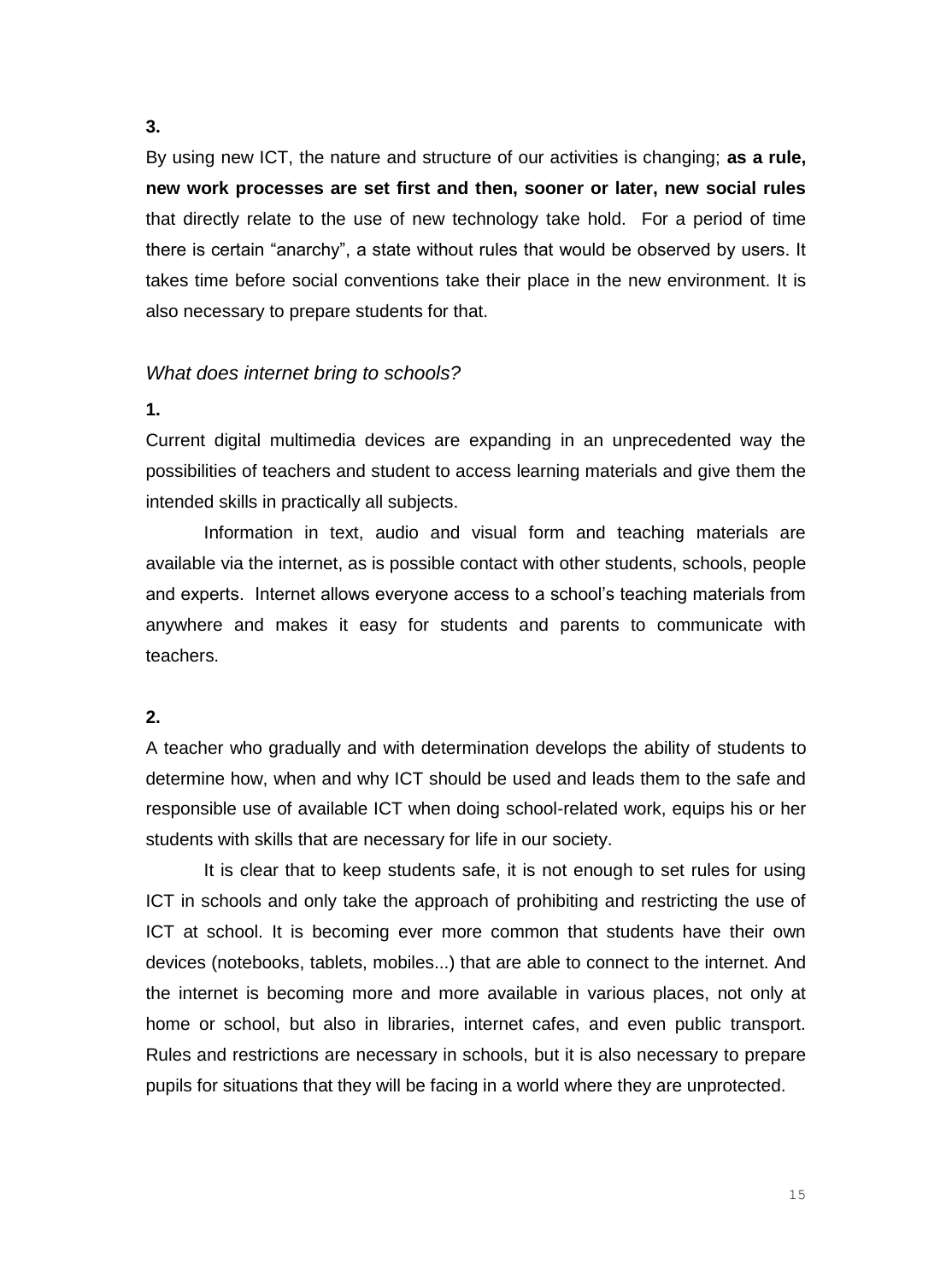For a better idea, here are a number of statistics from the publication Information Society in Numbers 2013 issued by the Czech Statistical Office (http://www.czso.cz/csu/2013edicniplan.nsf/p/9705-13):

Czech households with a computer in 2012:

- with children 91.1%.

- without children 58.5%

Czech households with an internet connection in 2012:

- with children 89.6%

- without children 56.5%

#### *What should schools do to secure on-line safety for students?*

## **1.**

Incorporate the whole issue into lessons! So that students have the opportunity under the leadership and supervision of teachers to make use of the possibilities offered by the internet and social networks (essentially in a controlled environment with elements of social networks). In practice, they will learn good habits and will learn to avoid risks.

## **2.**

Include the issue of on-line security and use of social networks into school educational programmes, as it is necessary for such lessons to take place in a coordinated and planned manner across all subjects and with regard to the abilities and ages of students.

## **3.**

Support the development of professional knowledge and abilities of teachers and school management so that they are able to deal with this problem at school, incorporate it in lessons and respond appropriately to students' problems and questions that could arise in class or at school.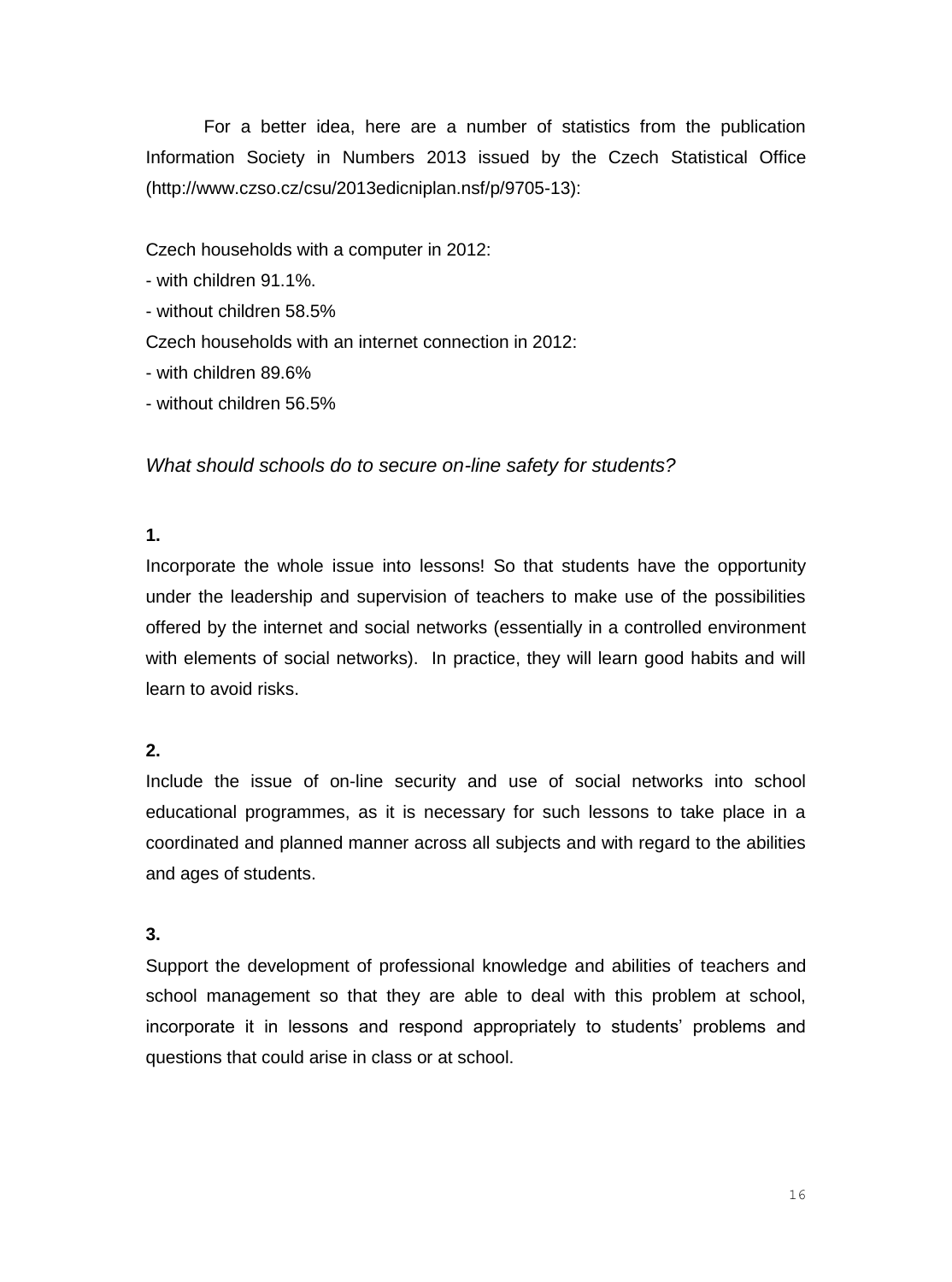## **4.**

Incorporate procedures that ensure the safe use of the internet by pupils and safe behaviour on-line into school rules and the life of the school.

## **5.**

Ensure effective security of school technology and infrastructure.

## *On-line Security and Social Networks in Frame Educational Programmes (GEP)*

On-line security and the benefits and risks of using social networks should be particularly part of personality and social education, media education, health education and ICT, but guiding students to behave responsibly and safely on-line is the responsibility of all teachers who use on-line technology in class.

It is necessary to realise that technology does change and offers ever new possibilities for us (and thus even the potential for risk) faster than frame education programmes are reviewed and revised. For this reason, it is ever necessary to identify the risks and respond to them even though they are not expressly described in GEP. They implicitly appear in GEP there where protection of privacy, protection of health, prevention of socio-pathological phenomenon, personal safety etc. are dealt with.

> *Daniela Růžičková National Institute for Education, School Consultancy Facilities and Facilities for Further Education of Educational Workers*

*Daniela Růžičková works at the National Institute for Education (NIE) as an ICT trainer and expert for the Sector Council for IT and Electronic Communication under the National Qualification System project. She focuses on didactic innovation in the field of ICT and supports the incorporation of ICT into lessons and school life in general. She formerly worked as an activity manager for the Methodology II elearning project and took part in developing the environment on the Methodological Portal (http://rvp.cz), where teachers would be able utilise e-learning courses as part of the further training of educational workers. Before joining the NEI, she worked as a teacher (mathematics, ICT) and vice principal at a basic school focused on foreign languages. At the school, she acted as ICT coordinator/methodologist and during the difficult period of the development of the school educational programme and first years of lessons based on it, also as SEP (School Educational Programme) coordinator.*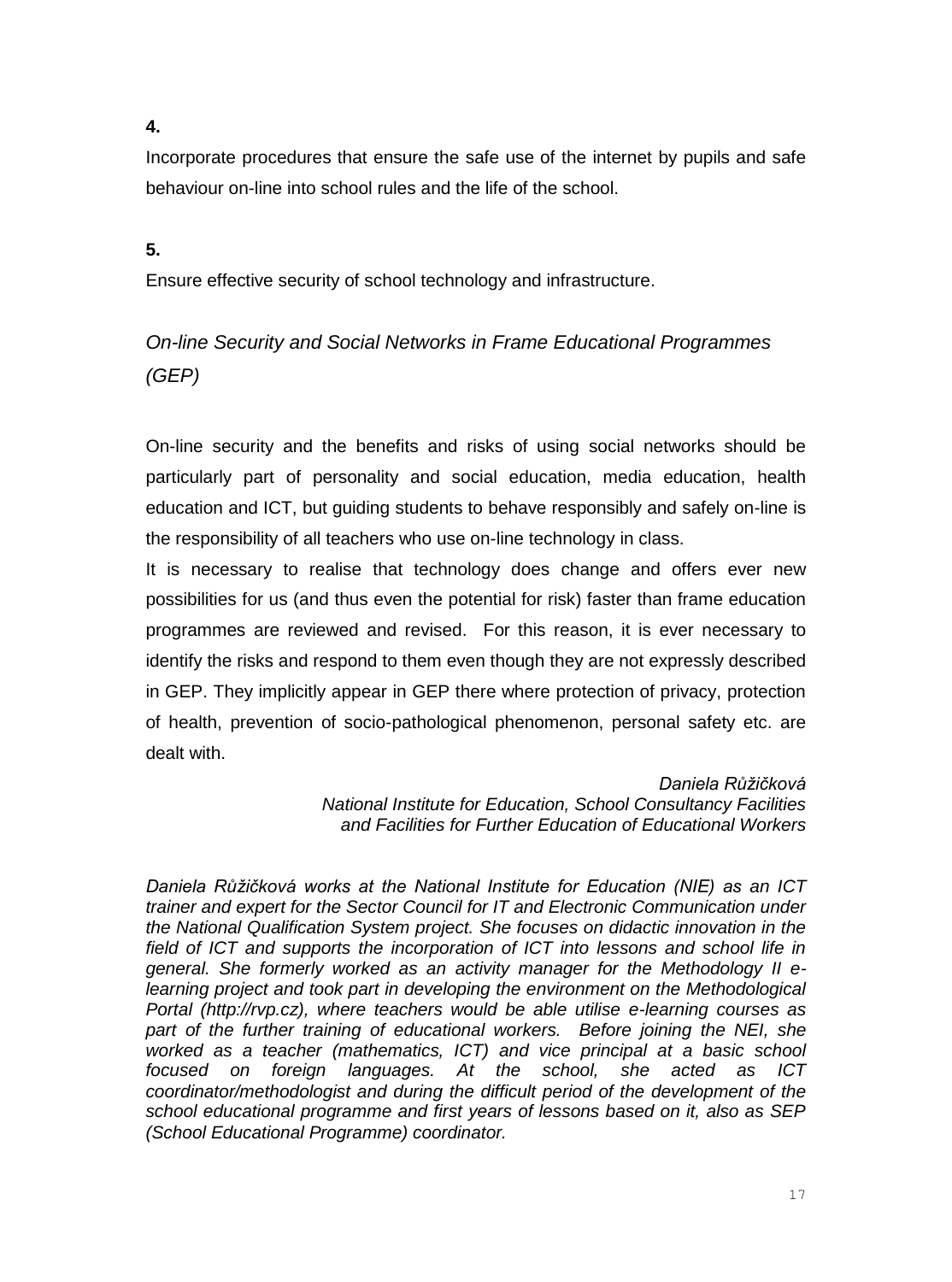#### **Openness is What Connects Us to Children**

Imagine the following situation: a young 13-year-old boy or girl is walking down Wenceslas Square in Prague or some other world renowned place and whomever they meet they give a card with their name, telephone and e-mail address on it. And then they take a picture with some of those passers-by as a souvenir. Wouldn't that seem strange to you? The openness with which young people move about on social networks is amazing - perhaps because you don't need to be shy when communicating in a virtual environment; information there spreads at the speed of light and the digital trace that you leave there is something like Hollywood's Walk of Fame. But our behaviour and regular communication (and social networks are part of our day-to-day life) have certain rules. This is confirmed to me also by being involved in one of the projects of the Children and Youth House in Vratimov, which was financed by the European Union.

When the Vratimov Children's Communication Centre was established in 2009, social networks - at least in the Czech Republic - were beginning their "boom". When creating programmes for children, which made use of very good technical equipment, we could of course not avoid the topic of safe internet, i.e., even behaviour on the networks.

It took our team a short time to agree that Facebook, for example, fully fulfils the desire of every youth to "fit in" somewhere, let the world know about them and use not only their language, but also see, for example, positive reactions to a posting, or just remain in the "shadows" of anonymity and without any apparent responsibility for what they post. And primarily before reminding ourselves that prohibitions have no use here and will be of no help. This of course was known since the time of our youth, but modern technologies have given everything a breath-taking speed. As if it were forgotten that from time to time each of us says, consciously or subconsciously, a half-truth or simply comments on something from our point of view - especially that what I can do, others can to.

Two projects provided great professional help in connection with testing the media for internet security: E-bezpeci (E-security), which is a project of the Faculty of Education of Charles University, and Saferinternet, which is a project of the National Centre for Safer Internet. On their websites we found, among other things,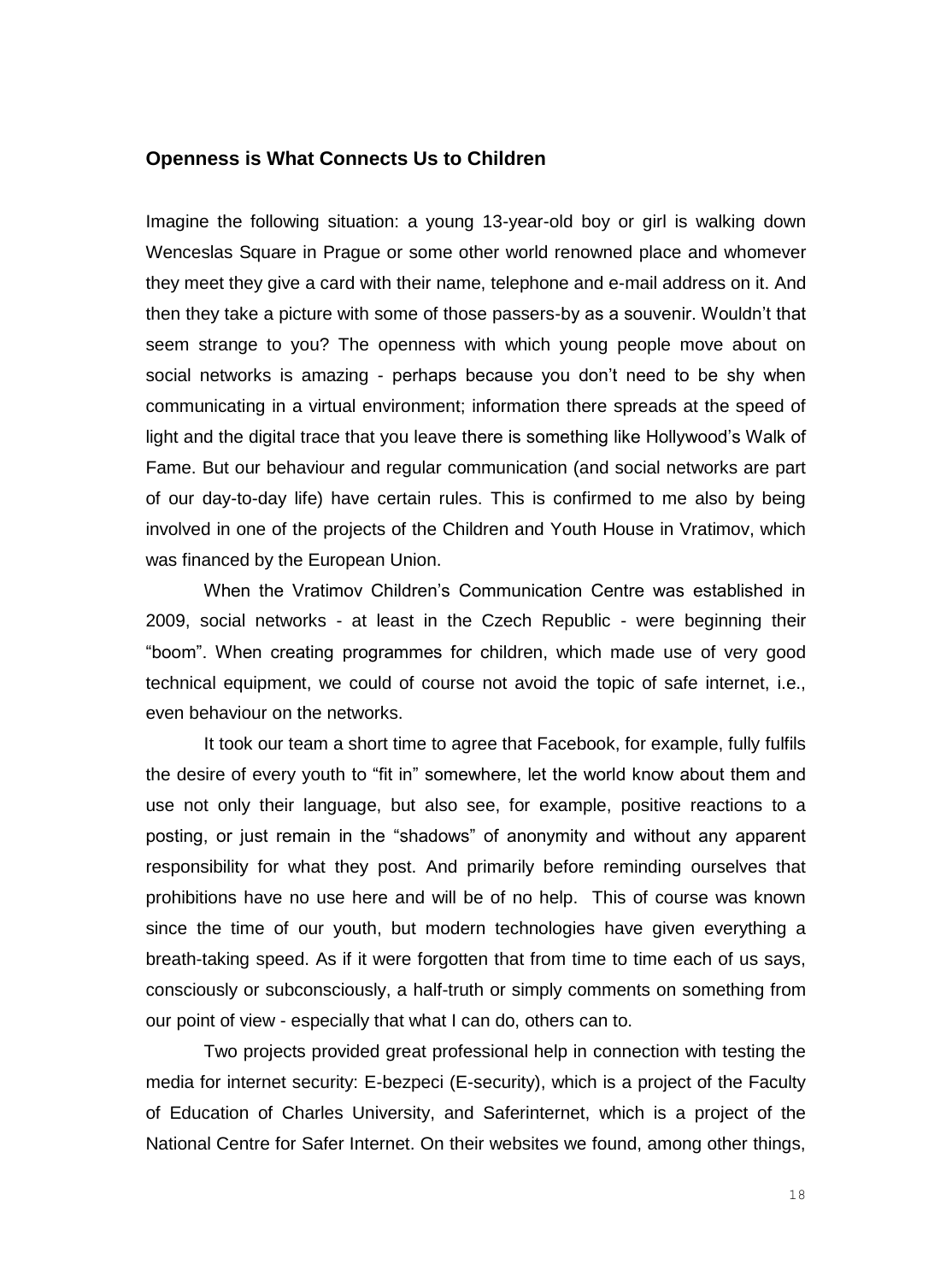the rules for internet behaviour - netiquette, as well as other terms that we discussed with the children and elaborated through the "media": cyberbullying, cybergrooming, cyberstalking, hoax, spam, phishing and so on. We tried to inform parents about our findings, but without much response. So we focused on children, adolescents and students.

What proved to be successful, and what we are applying today, was discussion about certain topics. During our media meetings, we worked in small creative teams, the objective of which was, for example, to create a presentation on the possibilities provided by social networks. The children's interests were focused on Facebook in particular. There is nothing difficult about finding out about how to create a profile, how to secure it, what and what not to put on it. Everyone was able to list exactly how to behave on social networks. Then we, adults, began to ask questions and this is how a typical conversation looked like: "How old do you have to be to be on Facebook?!" "Thirteen." "How old are you?" "Twelve." "So how did you get on Facebook?" "Because I wrote that I was 36. Everyone does that." "So let's look at your profile, to see if you are following the advice that you gave. Let's open it up on the interactive table." "How come? You can't do that!!" "We don't understand. What can't we do?" "Open my profile in front of everyone!" "But at this very moment 100 000 people could be looking at your profile and that doesn't bother you?"

We believe that even though similar meetings had an open ending, i.e., without a specific conclusion, it gave everyone something to ponder. And that was and is very valuable. We noticed this in other media lessons, where there was discussion about computer games, especially those on-line, or about spammers, advertising, on-line shopping, as well also identity theft. The element that connected us and the children was openness. We understood that we don't want to pontificate at all costs, but that we are imparting information that they should take into account. We tried to give an object lesson of how easy it is to mislead and be misled on social networks. Our colleague, a forty year old, created the profile Martina 15 and began to chat. We chose a number of students at random from schools that we worked with and our "Martina 15" began to communicate with the children. After some time, one girl wrote that she could not find a certain book about horses. Martin 15 responded that she had the book and if the girl gave her telephone, they would certainly make arrangement to lend the book. And the girl did. We did not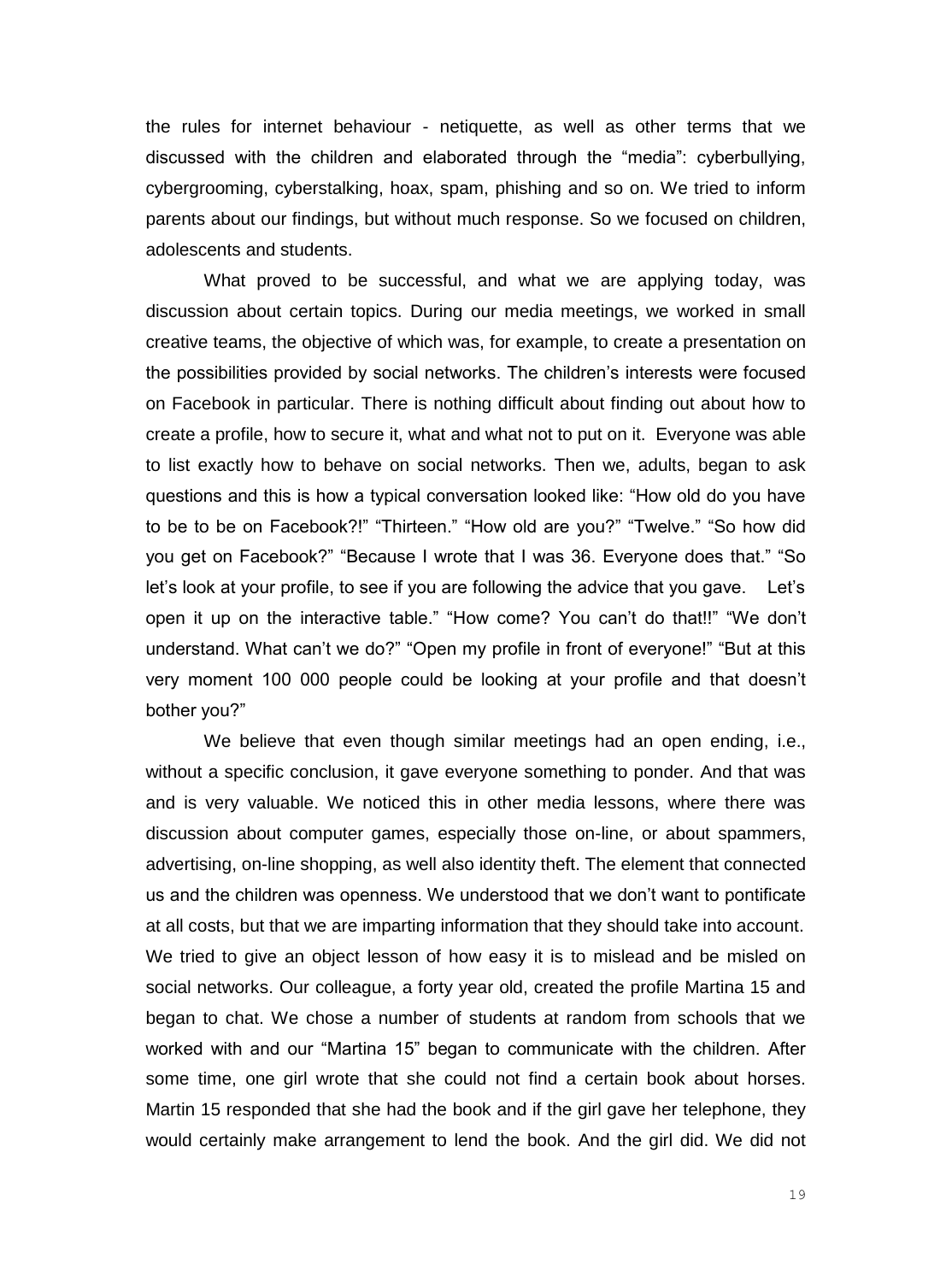publish the name of this girl or any details; it was enough at the time to show who in fact was Martina 15.

We proved to ourselves that obtaining personal data from some young people was very easy. And it is not enough for them to know how to protect themselves. The problem is much deeper than that and also pertains to parental control, or, more precisely, how great their interest is in their child, how their time together looks, and what their communication looks like. And the same is true in schools and other institutions. When it comes to modern media, the majority of youth have excellent knowledge of it, but many of them lack experience that the adult world should perhaps be obliged to pass on to them.

> *Eva Bělohlavá, Children and Youth Centre Vratimov*

*Eva Bělohlavá acts as a leisure time educator specialising in media education for almost 20 years. She is a graduate of the Faculty of Journalism of Charles University. Media and children's media creation has been part of most of her life, and not only while a staff member of the Vratimov Children and Youth House, where, at the Children's Communication Centre, she teaches interested parties how to work with media. Eva Bělohlavá has also been teaching the subject "Communication Skills" at Jan Amos Komenský College in Ostrava in the Media Communications field.* 

## **How to Protect the Persona of an On-line Teacher**

We hear about protection of personal data protection of internet users day after day. The media bombards us with cases of serious violation of the principles of ethical behaviour in the on-line environment, and breaking the law through such behaviour is not an exception, where such unlawful behaviour can no longer be seen as a simple misdemeanour, but as a crime. The school environment, where children naturally test the limits of what is possible, tends to be quite rich in such behaviour. In my work as a teacher of teachers, I often encounter the prevailing opinion that the internet and social media in particular are not bringing anything good, and so we should try our best to protect students from these revolutionary products of modern civilisation. I think it is necessary to think a little bit about this issue.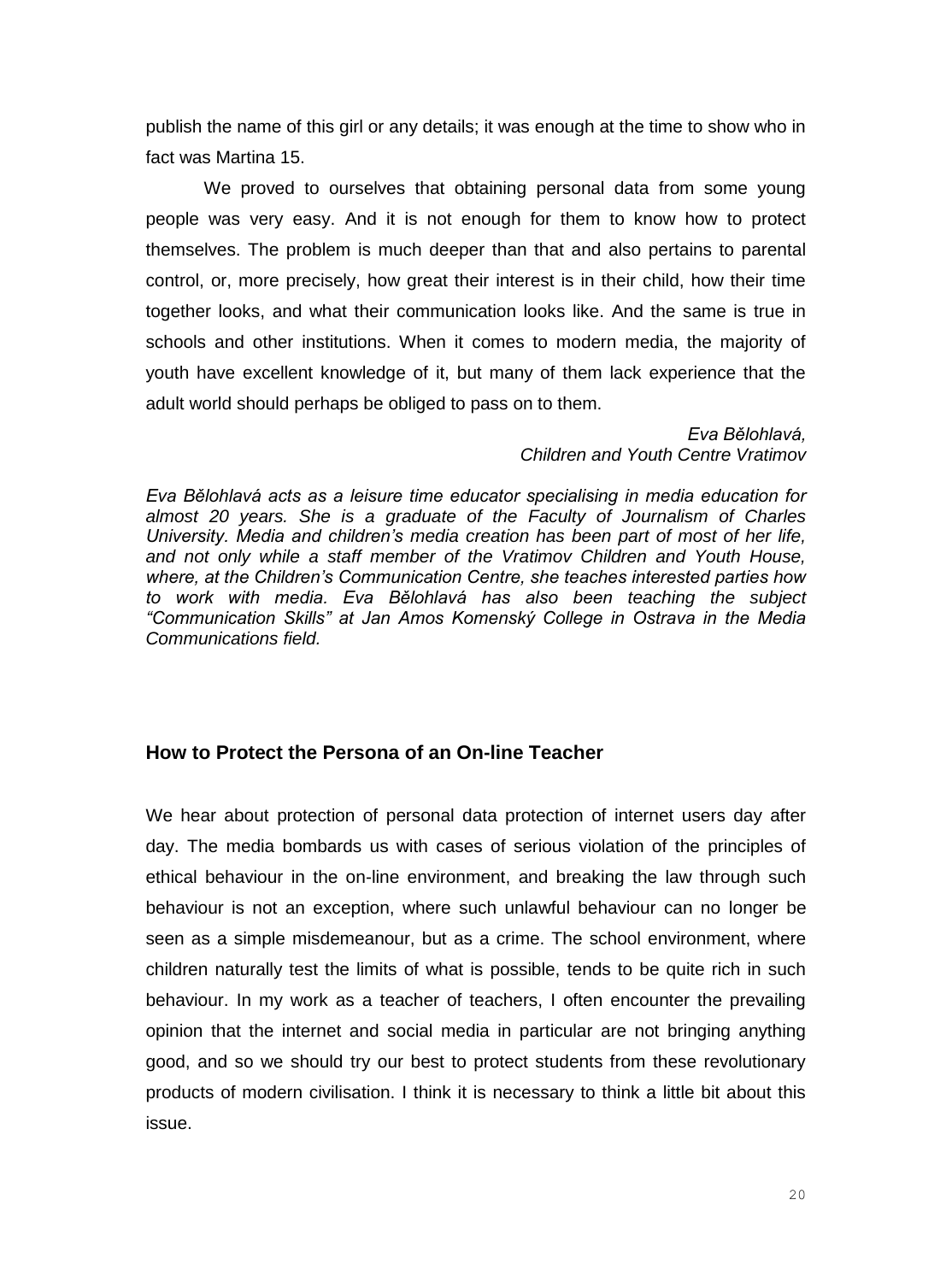If we imagine protection to be in the form of forbidding children from using such technology, we will have to come to terms with the consequences of such measures. Technology has managed to wholly infiltrate life outside school and working with it is an important skill for each and every inhabitant of economically advanced countries. Trying to eliminate its effects only makes schools into museums where things have little to do with life outside school and with the work that graduates will eventually do. By continuing with such policies, schools are exposing themselves to a very dangerous situation where people will begin to ask what schools are actually good for. I would not like to see things get to a point where schools become nothing more than a babysitting service for working parents. It is extraordinarily difficult to convince most teachers that it is absolutely necessary to introduce technology into schools. The biggest obstacle is probably the fact that no one is asking them to do so directly. What is more, they are ill equipped and it's not an easy subject to teach. It requires relatively specific knowledge that is not taught through traditional teacher training programmes.

Obtaining full-fledged qualifications in the field of technology today means updating one's knowledge at the same speed that technology is developing at. Traditional studies may only initiate such efforts. Everyone then has to proceed on their own. It is not possible to manage without access to the latest knowledge. In reality, this means the need to master the functions of social networks, through which it is possible to connect to those teachers that Hippel calls lead users **(Hippel's technological innovation in education)** 1). They are today in the majority of cases willing to share their knowledge with others (e.g., the blog Pepoušův nápadník) 2) It is of course very beneficial when teachers do not restrict themselves to the domestic environment and try to be connected internationally.

Teachers have **(according to Prenský)** hitherto been considered immigrants to technology controlled space. And if even students view them in the same way, this state is unsustainable. Lessons are ever more moving to the on-line environment and are carried out through non-formal means. The teacher has to be able to link school activity with what students are doing on-line. It is no longer about posting an assignment on the web and receiving the completed work by e-mail. If we do not like what our children are doing on-line, we have to try to influence them positively. And so today, each teacher will in fact be dealing with an issue that David White,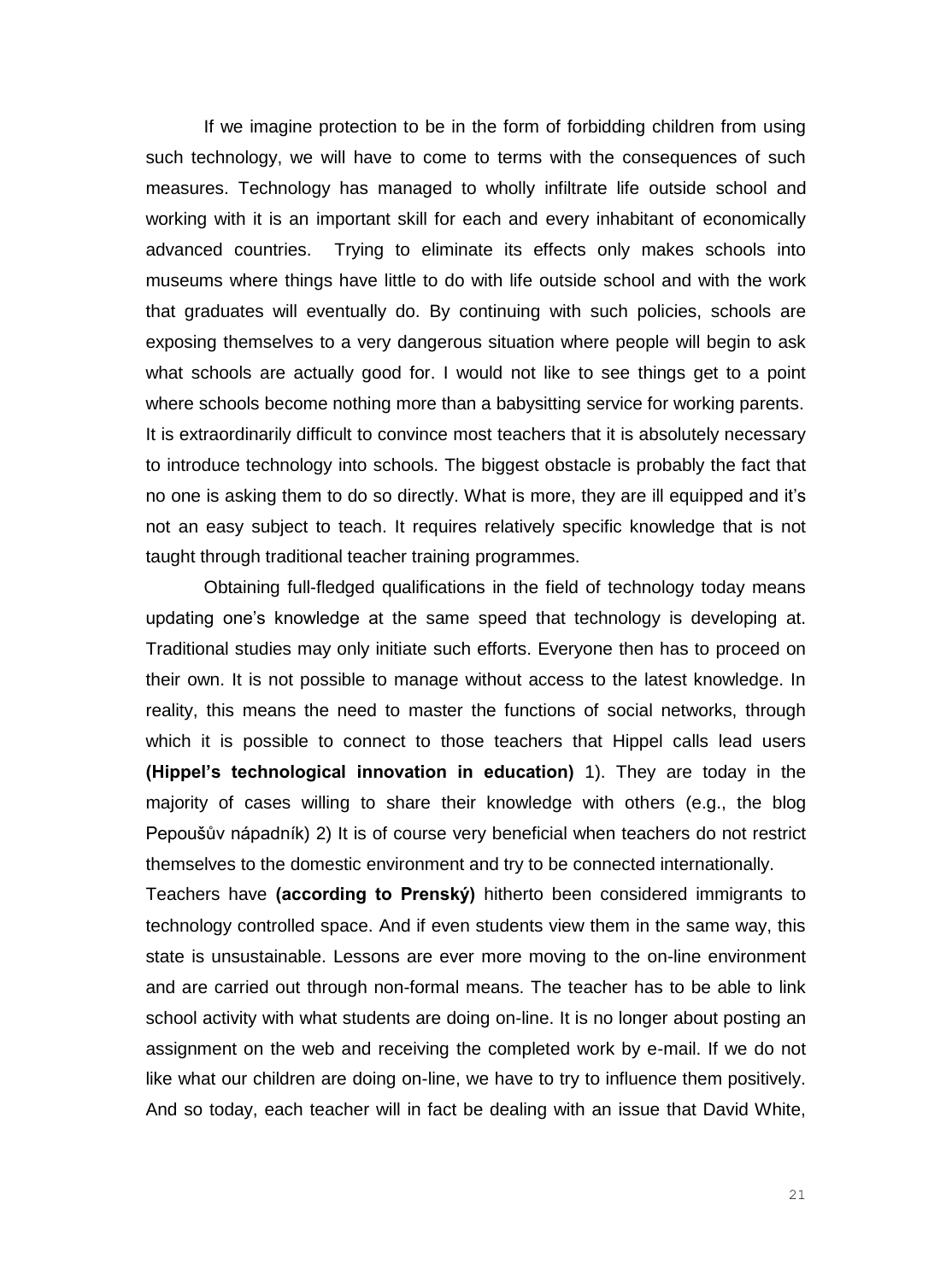professor of education technology at Oxford University, has fittingly described. Should a teacher rather become an on-line **visitor or resident?** 4)

Today, even a visitor is able to send an e-mail, download a file or find a train connection. They may use the internet, but they do not leave any traces of their presence behind. They are usually afraid that someone could use what they leave somewhere on the Internet against them. I often see similar fears even with our student teachers.

Pupils behave completely differently. Most of them desire to have a profile on social networks and be present even at a time when they can't be on-line. They are clearly on-line residents with all of the risks that ensue from this. I will remind the reader about the entirely silly effort to compete who has the most contacts, the reduced ability to perceive the significance of longer text, the possibility of becoming addicted to the need to constantly check for news **(Technology-Related Risks according to Rosen)** 5) and, what has been probably discussed the most widely, the lack of self-control when publishing personal data and photographs. The fundamental questions is, however, to what degree can teachers contribute to improving the current, often negatively perceived, situation. One thing I know for certain: prohibiting the use of mobile technology or publish own work, photos or videos in cases where it is not possible to directly ascertain personal data (surname, address, etc.) will not help the situation. This issue is described precisely by Julie Cunningham (see **Nameless, Faceless Children**) when she says: " I would say that they primarily need protection from themselves… that they need help moderating their web presence until they understand the full ramifications of things they say on-line. *I don't think that means they need to be anonymous. I do think that anonymity tends to foster less responsible behaviour, in both children and adults alike."*

The primary recommendation for what to do is in reality the same for students and for teachers. It is necessary to create one's persona in the role of resident, or to create one's "digital trace" systematically. As we always have to count on the fact that nothing is ever lost on the internet (**Let's Not Forget to Forget** 7), **Brewster Kahle and His Wayback Machine**); it is necessary to realise this from the beginning of one's virtual time there. There are too many cases where someone posts something that they later regretted **(Facebook Follies on HBO)** 9).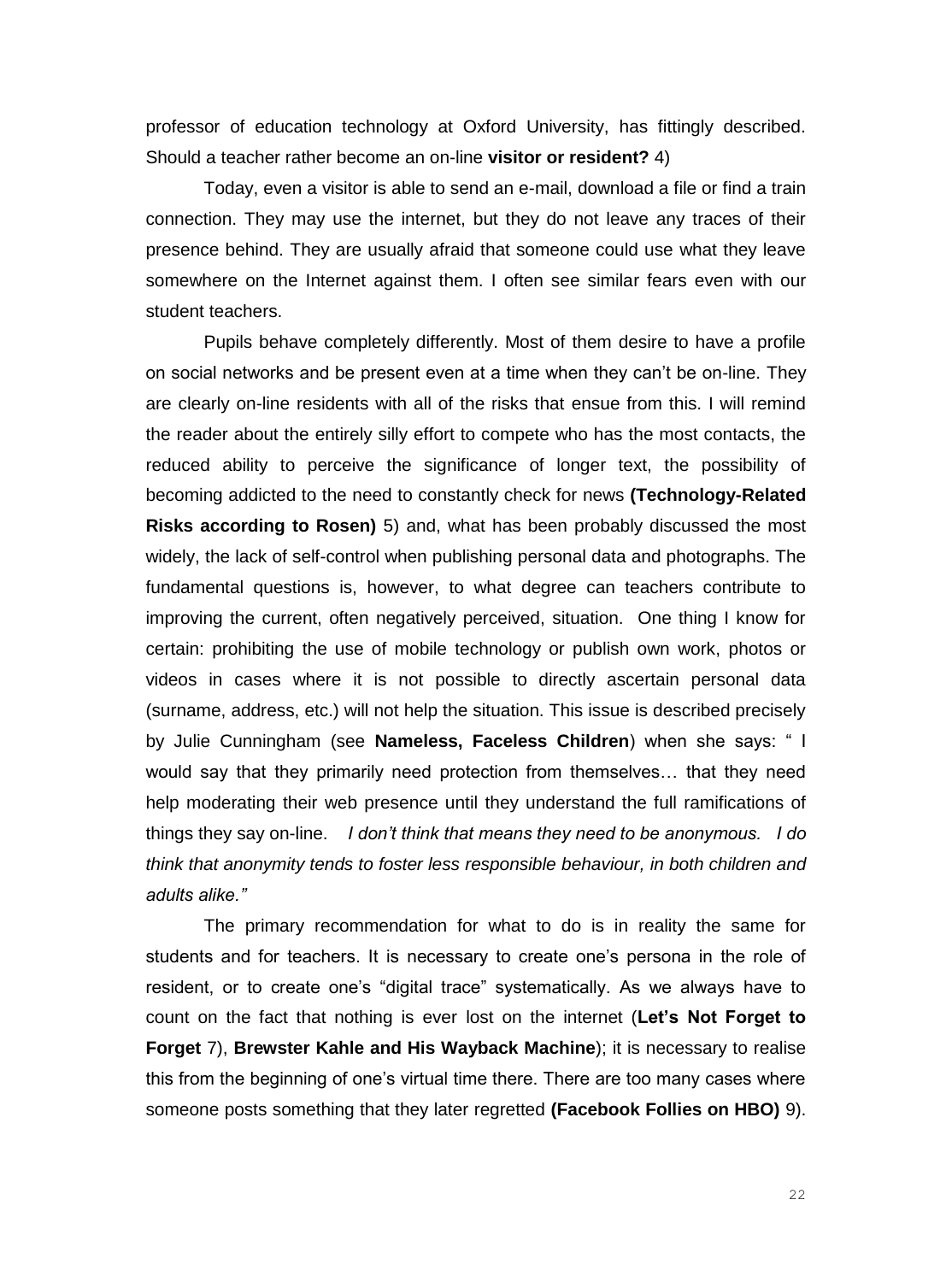On the other hand, this does not mean that we should be afraid to reveal something about ourselves under any and all circumstances.

Teachers may have an educational influence in the on-line environment, but only if they are not afraid to share their opinions on-line. They have to determine the degree to which they will allow their lives to be public. White reminds us here that this line may depend on the persona we choose - one for contact with friends and one for students - but I would not recommend this too much. The risk of exploitation of "secret" information only shared with friends is significant. With full knowledge of the fact that I belong to one of the most communicative teachers around, I will try to show my own level of openness through specific citation from a **channel** 10) of the class **Educational Technologies of the 21st Century**, which I began teaching this year at the Faculty of Education of Charles University.

It is a commentary to the recommended American portal Personalize Learning 12) from 29 March 2013: "The very first video you come across (Water Music Video) reminded me of my own journey after knowledge. I wanted to become a sound engineer when in basic school and helped a number of my classmates' bands. Sometime in 7th grade (at the time of the heavy "normalisation" of 1970), I got a fairly good idea and recorded a 15 min. strip about Lenin. We needed help from the school, where we had a studio. At the time, a new "board approved" principal arrived at the school. You wouldn't believe how much this suited me. He sent me from classroom to classroom where I played it in Civic Education classes. Essentially, he created local star out of me with all of the consequences that later resulted from it (only the Czech teacher tried to give me a C, but to no avail). Later, in secondary school, where nobody knew my past work, I got a D for the first time in my life. The only thing I want to say is that one's own creative work has an irreplaceable place already in school and that today's possibilities are incomparably better than before. Technology is not the goal, however."

The majority of top-notch teachers around the world today share some personal information intentionally in a controlled manner with the world around them. You will usually learn in what area they live, how big their family is, information about their pets or various interests and hobbies. Even information about certain public activities are good. The ability to assess what is appropriate to publish belongs to a set of skills that often fall under the term web literacy. And this should be cultivated in both pupils and teachers.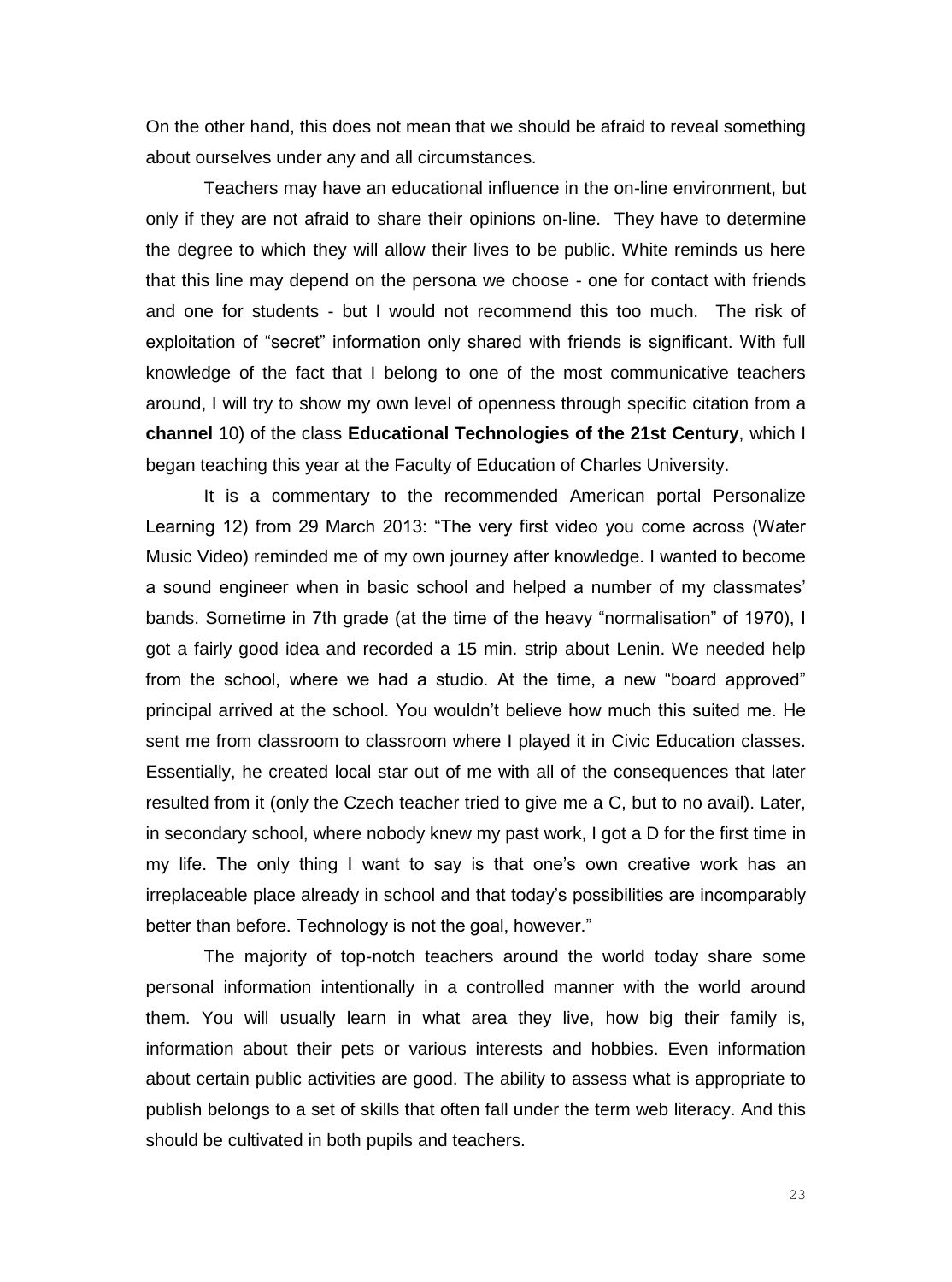In conclusion, I would like to reiterate that all of the recommendations formulated here make sense only if none of you are indifferent to any violation of the rules. Every school has to have something like a code of ethics on how to behave on the internet **(Code of Ethics for Students and Teachers Working with Information)** 13) and its observance has to be enforced unconditionally. I am convinced that the best prevention is zero tolerance of offences. I recommend that school principals do not hesitate to call the police if there is the slightest suspicion of wrongdoing. And I would like to ask the police to also see their role as educators and accommodate the teachers' wishes. The best prevention of negative actions is the uncompromising punishment of perpetrators. But just the investigation itself and the presence of the police at school may be for many a lesson. Thank you.

#### *Bořivoj Brdička*

*Bořivoj Brdička has focused on education technology for 30 years. He was there when our schools received the first 8 bit computers, and since then has focused on ascertaining how this technology should best be used in teaching. He tries to acquaint the public and especially teachers with this issue, mainly through Učitelský spomocník (Teacher's Helper) on the RVP portal (http://spomocnik.rvp.cz/). At this*  time, he works at the IT and Technical Education Department of the Faculty of *Education of Charles University, where he teaches a number of subjects focused on ICT didactics in various types of occupational and non-occupational study programmes.*

*Notes: Links to websites in the text:* 

- *1) http://spomocnik.rvp.cz/clanek/16599/*
- *2) http://inapadnik.blogspot.cz/#*
- *3) http://spomocnik.rvp.cz/clanek/10639/*
- *4) http://spomocnik.rvp.cz/clanek/14339/JSTE-REZIDENT-NEBO-NAVSTEVNIK.html*
- *5) http://spomocnik.rvp.cz/clanek/17161/*
- *6) http://spomocnik.rvp.cz/clanek/11229/*
- *7) http://spomocnik.rvp.cz/clanek/15183/*
- *8) http://spomocnik.rvp.cz/clanek/17251/*
- *9) http://spomocnik.rvp.cz/clanek/17357/*
- *10) http://www.edmodo.com/public/ukvztech\_ls13/group\_id/2514570*
- *11) http://spomocnik.rvp.cz/clanek/17233/*
- *12) http://www.personalizelearning.com/*
- *13) http://spomocnik.rvp.cz/clanek/11865/*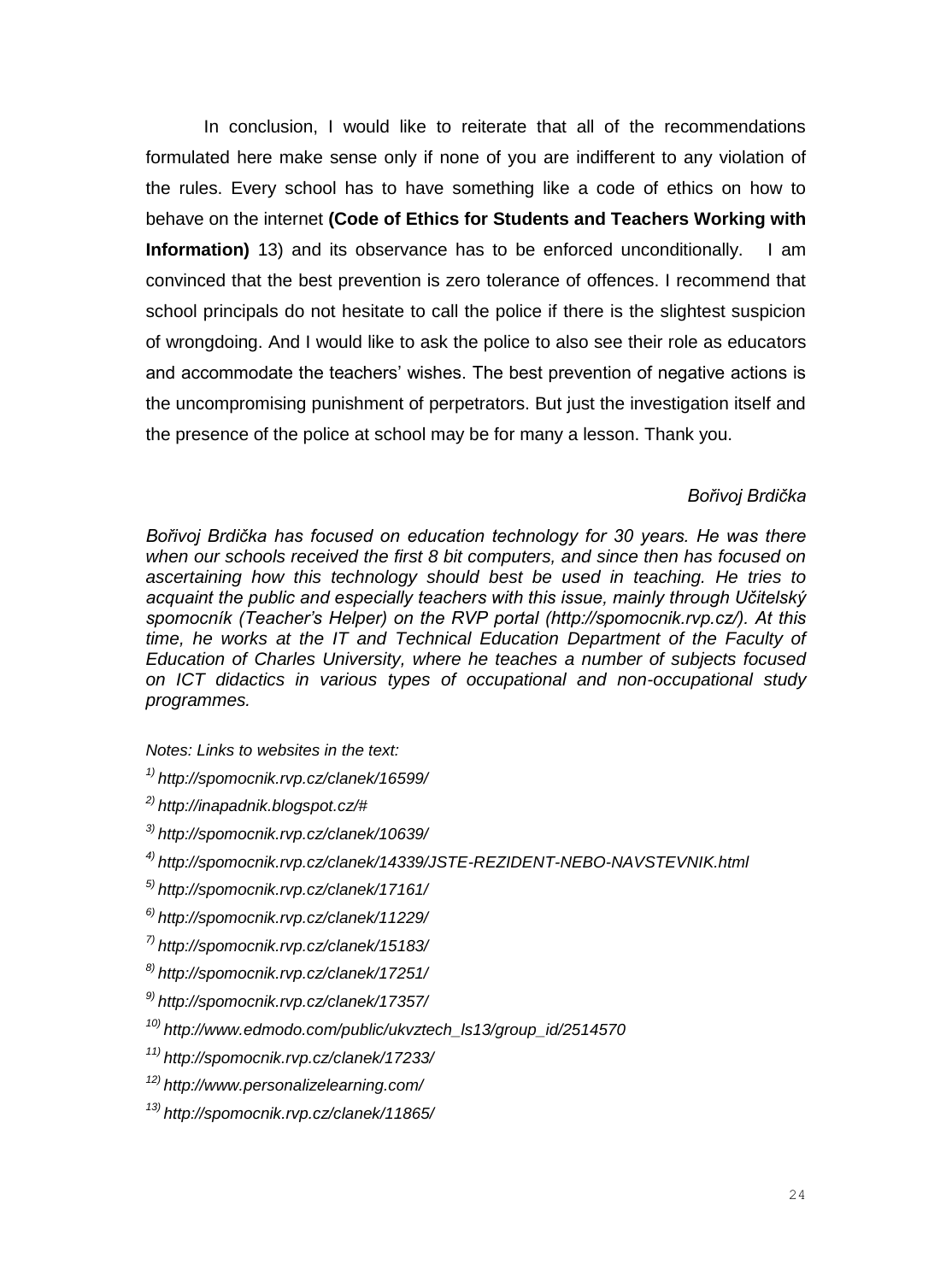# CRIMINALITY AND ITS PREVENTION IN THE ON-LINE ENVIRONMENT

#### **Selected Security Risks and the Virtual Environment**

A lot has been written about social networks. From exclusively positive reactions to extremely sceptical ones that condemn this phenomenon as a decline in real social relations. Here, the social network Facebook comes up most often. Not by chance. Just like every country or region has certain specific characteristics and certain specific products or services that do well there, the most frequented social network in the Czech Republic is Facebook. It has managed to penetrate certain imaginary barriers in our society and, in the same way, overcome technological barriers, now being accessible via mobile phones, which fact has resulted in a sort of on-line symbiosis.

I do not intend to describe the various functions of this social network; rather, I will try to provide a healthy impartial look at it and, with regard to the area I am most familiar with, discuss the security risks and especially the crimes associated with this phenomenon, or rather the crimes associated with certain individuals abusing the service, to be accurate.

From the point of view of security, a service conceived in this way conceals a number of types of risks.

The first group of risks are the users themselves, who can be a relatively fundamental danger to themselves. Not in the absolute sense, but rather in the sense of ignorance of the terms and conditions of the service and how the service works. It all begins at the moment when a user begins to use the service. Very few users have reviewed in detail the terms and conditions of using the service. Our country is in no way different, and in our work we often come across individuals who are under the age of 13 and have a Facebook profile even though the terms and conditions clearly state that the service may not be used by persons under this age limit. It is also necessary to realise by posting content and information on the network, a user gives Facebook the non-exclusive, transferable, assignable, global and royalty-free right to use such content and information, although they still belong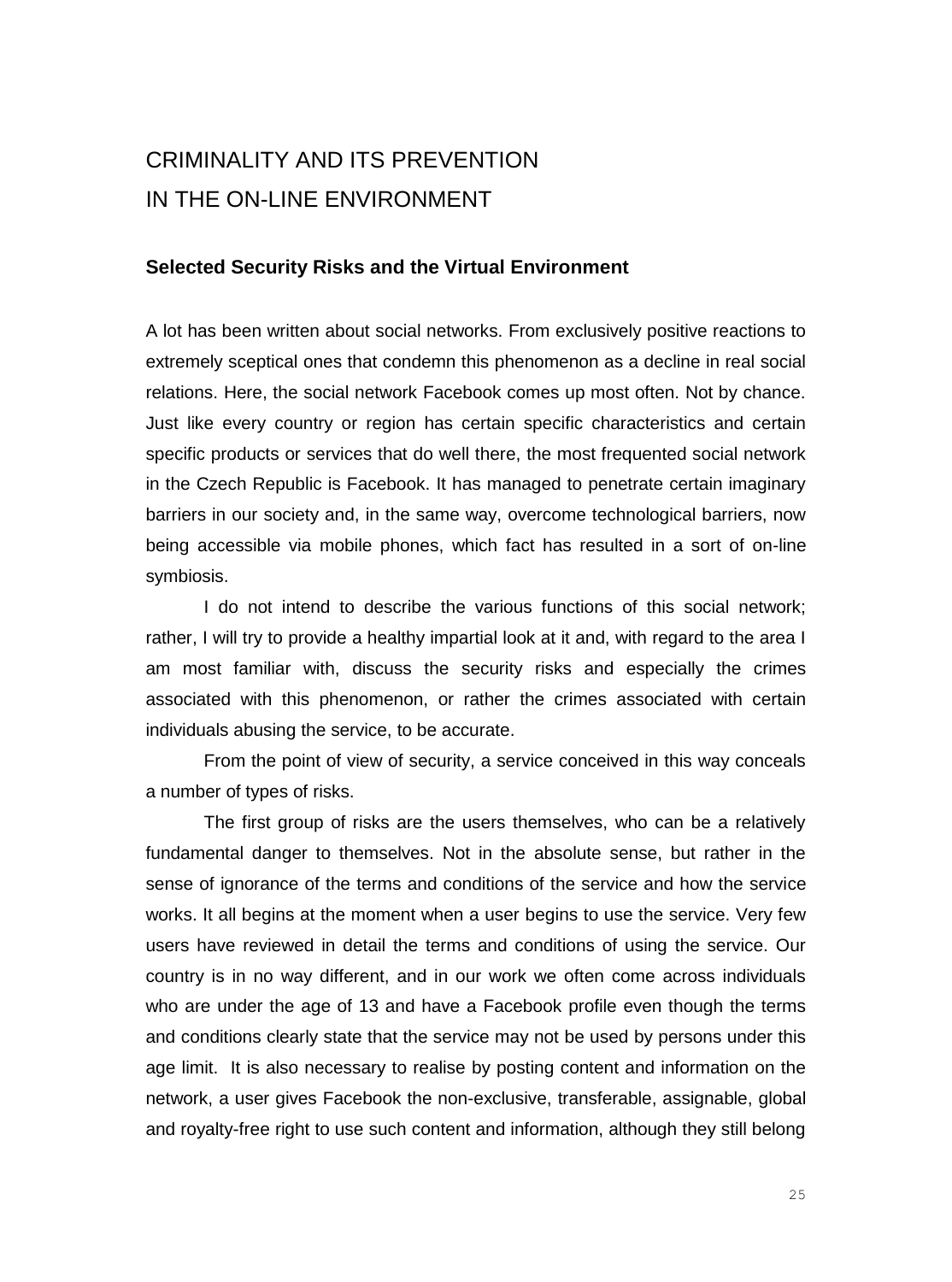to the user. According to the privacy and application setting, the user makes this content and information available to the public, be it to a small group of defined friends or to anyone who will use the user's information as they wish. Due to mobile applications and expected sharing, it is possible for a user to state not only the information shared by him directly but also all other information created by him in, for example, a smart phone. Videos, photographs, automatic recording of GPS positions, etc. A user often does not even realise that he has set up the photograph sharing function and only learns of this fact after receiving comments from the people around him about photographs that he had no intention of ever making public. Such error may have serious consequences if the information is sensitive and has been shared without any restriction. Such information, when put together, is then a good lead for thieves to break into a well-furnished home, especially when they learn through the shared information where a user is located a given moment in time. Perpetrators who identify such break-in opportunities do not always do so impulsively; there have been cases where their actions have been planned over a longer period of time. In such cases, they took on a different identity and communicated with the victim or even became the victim's virtual friend. Children are the most open group in terms of divulging information; it is possible to acquire a lot of information from their profiles and they are very open in their communication with others.

Fake information and profiles fall into the second group of risks. Just like in other location on the internet, it applies to Facebook as well that although it appears legitimate on the outside, not all information and not every person is real. A good example of this is profiles that state, let's say, ten members of the given group will win a mobile phone every week. More and more users then become members of the page, and once a sufficient number of members are acquired, the status of the page changes. In the best case, the page changes into support for a politician; in the worst, the page changes into extremist propaganda promoting racial or ethnic hatred. There are also numerous fake profiles created with the objective of making fun of the person in whose name they have been created. This often arises as part of bullying, known as cyberbullying in the one-line environment. This, however, does not pertain only to children, as the term may suggest. The police have dealt with a lot of cases where adults were attacked in this way. Similarly, fake profiles are often created for fraudulent purposes, where the perpetrator uses the identity of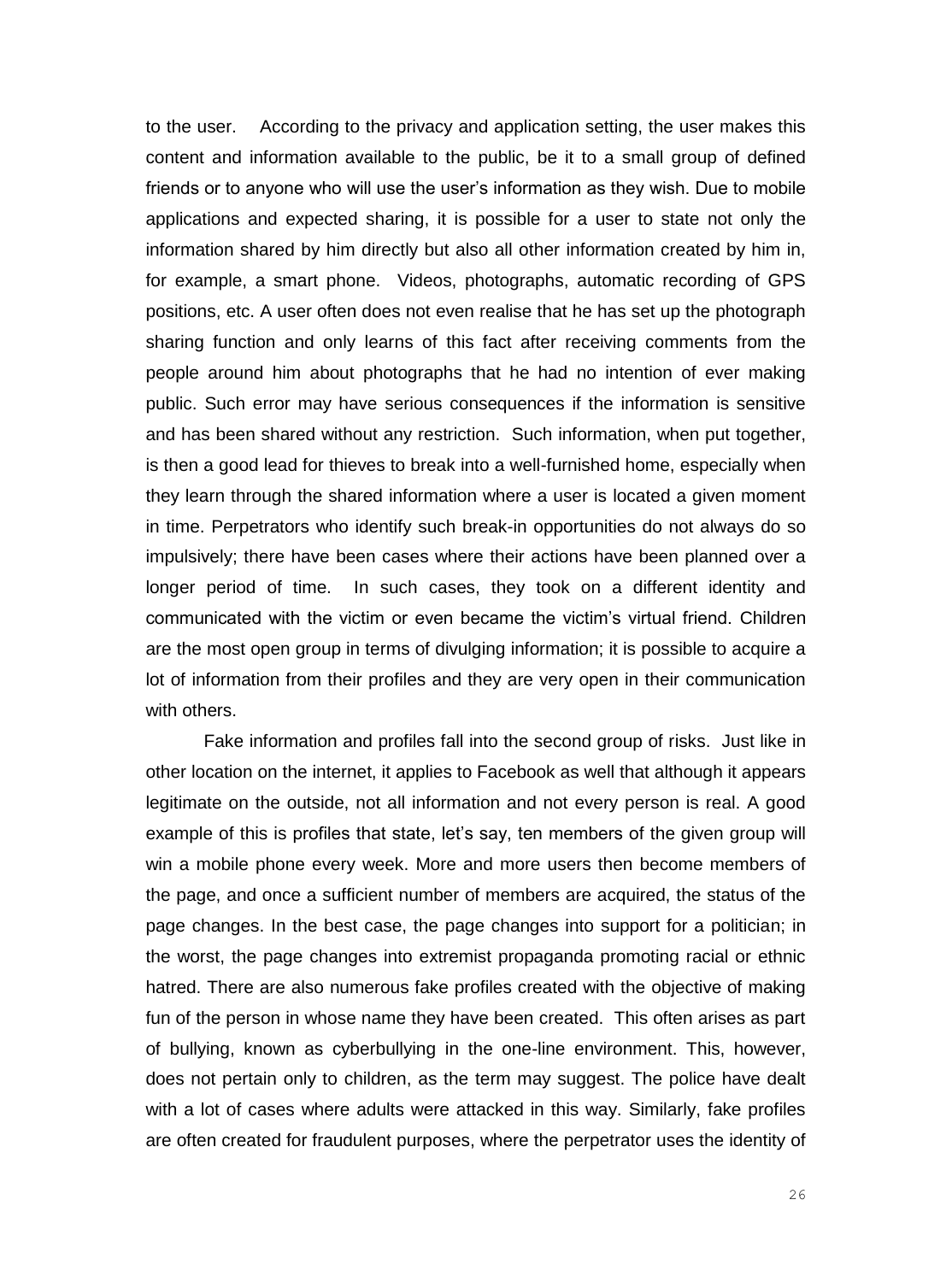someone else and such person's ties to ask such person's friends or acquaintances for money. These kinds of fake profiles, created for financial profit, are the most common. This is not only due to economic stagnation and inflation, but also because regular fraudsters are learning to move about in the virtual environment as well.

Exploitation and taking control of the accounts of strangers is the third group of risks. Passwords to accounts are obtained through hacking or social engineering. Not only will the perpetrator gain access to all sensitive information that the user need not have shared anywhere, but is also able to act credibly using the user's identity. In such cases, the behaviour of the perpetrator may have a number of forms. From asking for money from the user to give back the account, through cases where the victim's identity is used to carry out fraud, to exploitation of all of the victim's sensitive information or its provision to a third party.

Whatever the possibilities for exploiting social networks, one should always remember that when making use of internet services, there is no such thing as absolute privacy, often through the victim's own fault. Whatever is placed on the internet and especially social networks, although it is labelled private or intended for only a limited group of people, i.e. "friends" or "friends of friends", is in fact public. For example, any "virtual friend" can take a screen shot or copy "private" content of a profile and send it onward, post it anonymously somewhere on a blog, and so on. And guaranteed privacy falls apart.

For this reason, it is necessary to continue to inform people and supplement education especially for youth, so that they realise the possible risks to their privacy or the privacy of their loved ones, if they enter the virtual world. We also must not forget that if we publish any content or information using the "Public" setting on Facebook, we are allowing everyone, including people off of Facebook, to access and use that information, and to associate it with ourselves (i.e., our name and profile picture).

On its website, Facebook itself says that it is important to keep in mind that any information shared, either in comments, notes or video chat, may be copied, posted or disseminated in a way that you may or may not have intended.

#### *Karel Kuchařík*

*Karel Kuchařík heads the Information Criminality Department of the Criminal Police Service and Investigation Office of the Police Presidium of the Czech Republic. He*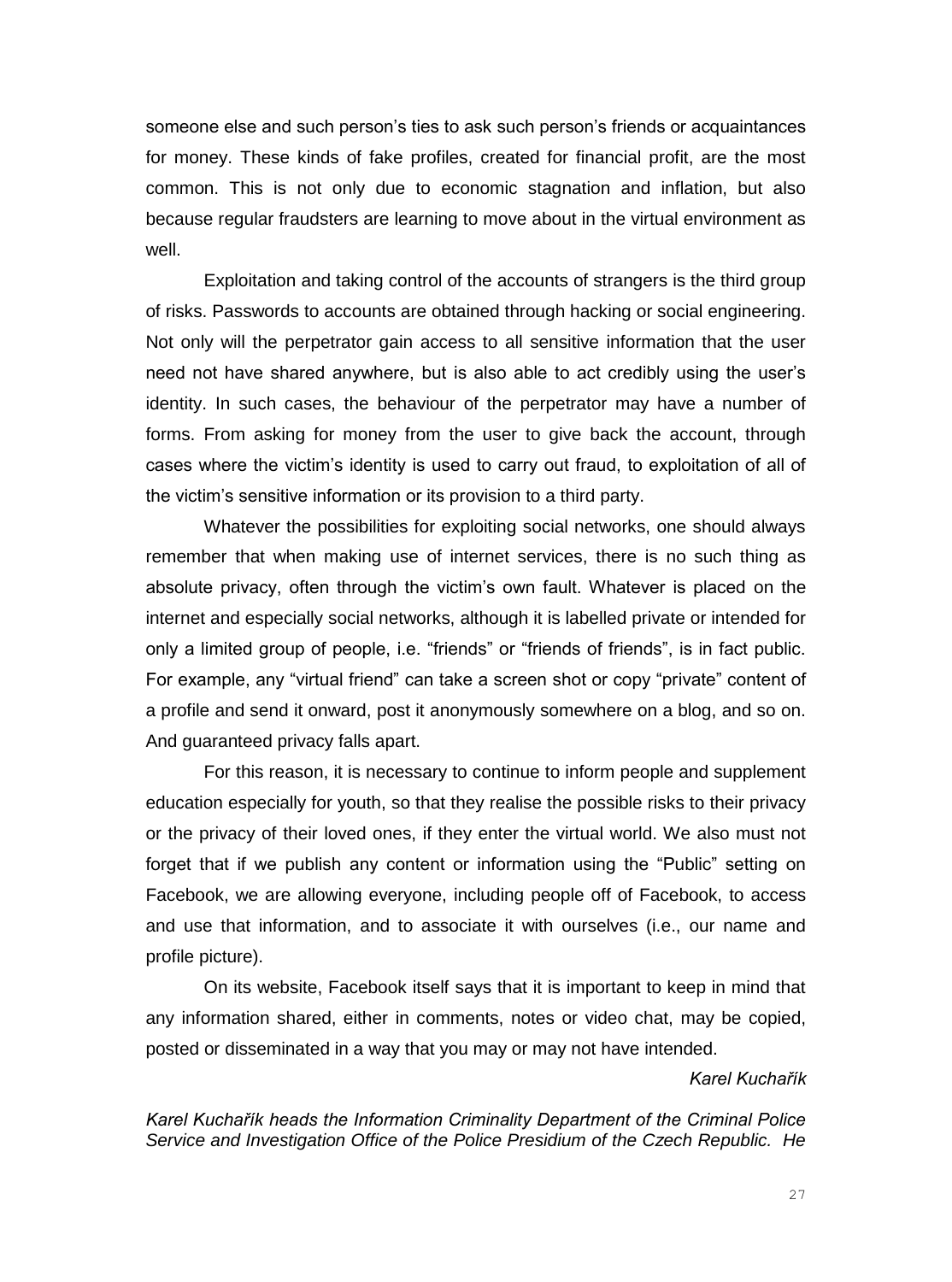*has been a police officer for the Police of the Czech Republic since 1995. His first work related to investigating economic crime. He then began investigating largescale economic crime and organised crime. After the creation of the information criminality specialisation at the Police of the Czech Republic, he transferred to this division, where he has been active since 2001. He graduated from the Police Academy in Prague and the SROV Police Corps Academy. He completed many foreign training courses specialising in information technology exploited to commit crimes. He has actively taken part in specialised conferences and lectures and has publications concerning security in information technology, especially cybercrime.*

#### *Author's note:*

*Last year, the Police of the Czech Republic handled about two thousand crimes committed exclusively using the internet and information technology. In addition to this, the Police of the Czech Republic uses the internet to investigate hundreds of cases. As far as social networks and especially Facebook go, the Police of the Czech Republic has registered 475 cases on the police hot-line over the last 152*  days of the year, with the number of cases in the first 111 days of this year being *532 cases. Thus the number of cases in connection with Facebook is growing. This year we are dealing with 53% more Facebook-related cases than last year, which is almost five cases a day, seven days a week.*

#### **E-Synergie Project**

#### **- Scientific Research Centre for Electronic Communication Risks**

The Crime Prevention Department of the Ministry of the Interior of the Czech Republic has for a number of years been working intensively with the Faculty of Education of Palacký University in Olomouc (FoE PU). In 2009 and 2010, experts from the Faculty of Education conducted E-Safety seminars focused on the issue of prevention of a dangerous communication phenomenon: cyberbullying. As part of this project, police officers from the preventive information group and specialists from the Criminal Police Service and Investigation working with youth, where such police officers and specialists come from regional directorates of the Police of the Czech Republic, underwent training. In 2009, the E-Safety project was shortlisted for the national round of the European Crime Prevention Award.

In 2010, the FoE PU submitted the E-Synergy project as part of the Operational Programme "Education for Competitiveness" based on a request by the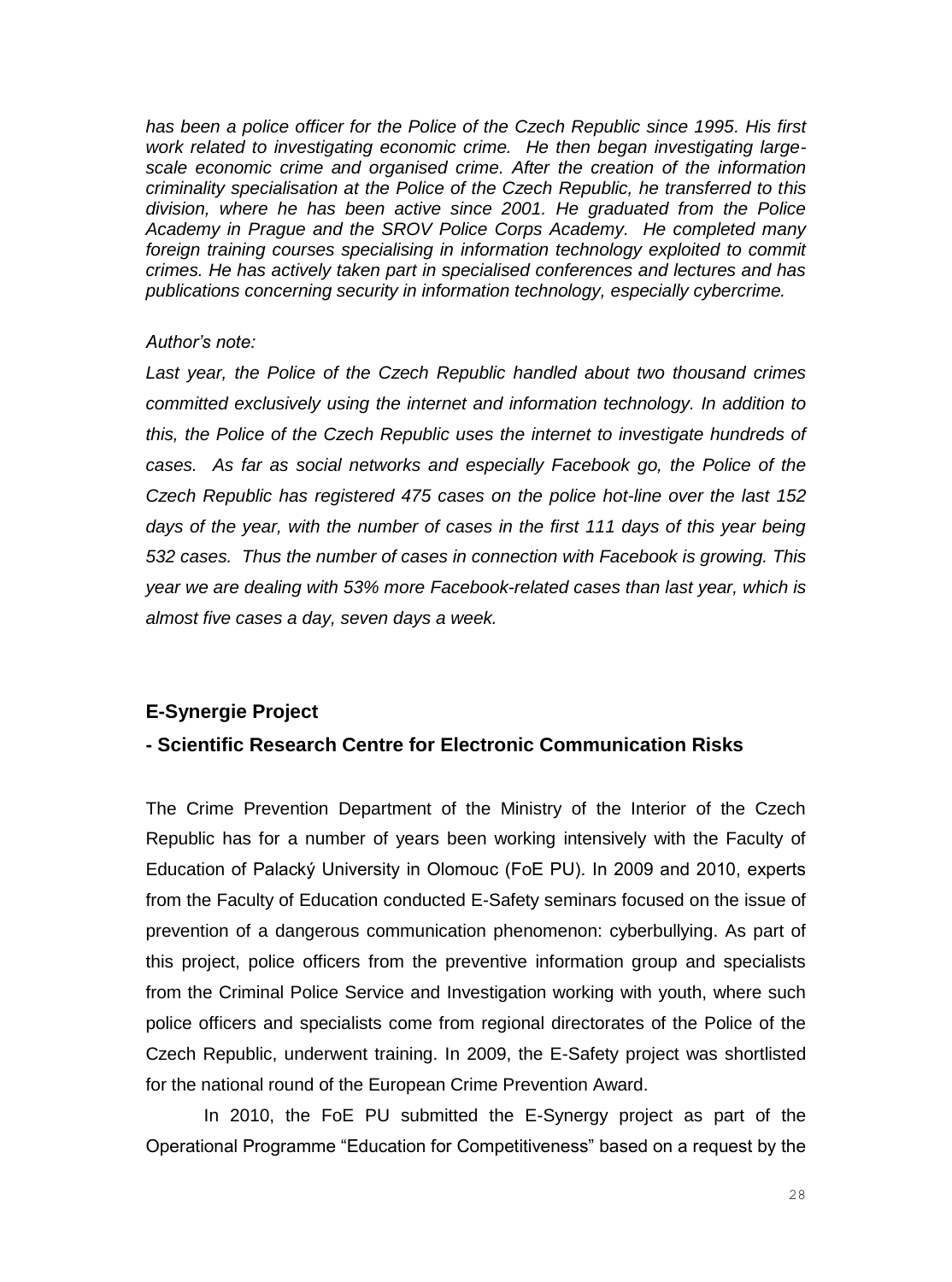Ministry of Education, Youth and Sport of the Czech Republic and asked the Crime Prevention Department to become its partner. Other partners of the project included the Regional Directorate of the Police of the Olomouc Region and Vodafone Czech Republic a. s. The project is aimed at the risks tied to virtual communication in cyberspace and the prevention of criminality related to it.

The main tasks of the Ministry of the Interior as part of the project are of an educational nature. The plan is to train 150 students of FoE PU and 20 academic staff members during the course of the project. Internships, practicums, interactive workshops, and professional conferences are organised. This project is also being promoted via the European Crime Prevention Network.

The internships of FoE PU students at the Ministry of the Interior are being realised at the Czech Police Museum. Students attend lectures on various topics, such as: police efforts in the field of information criminality, police training, investigation of information criminality focused on children, legislation in the field of cyber environment, the National Coordination Mechanism for Searching for Missing Children, the issue of on-line payments, the risks on social networks, situation prevention - city camera systems and protection of personal data, the basics of safe behaviour on the internet based on the experience of the Police of the Czech Republic, etc.

As part of the project, students take part in similar events even at the other project partners. In this way they obtain new knowledge and experience that they would otherwise not obtain during regular classes at university.

Information and communication technology is a fascinating instrument that allows one to make virtual relationships and create virtual groups of people who would otherwise not meet in "real" life. Not every internet user is credible. Because of the anonymity of internet users, it is very difficult to guess who is located on the other end.

For protection in cybersphere, you should use a general nickname. You should not state your name, surname or address, post photos of your family, based on which someone can track you down. It is also important to realise that information about you can be "pieced together" from various sources.

Research over the last few years has shown that in the Czech Republic, 47% of minors have been victims of cyberbullying. The number of cases of stalking, cyberstalking and risky communication on the internet often ending in sexual abuse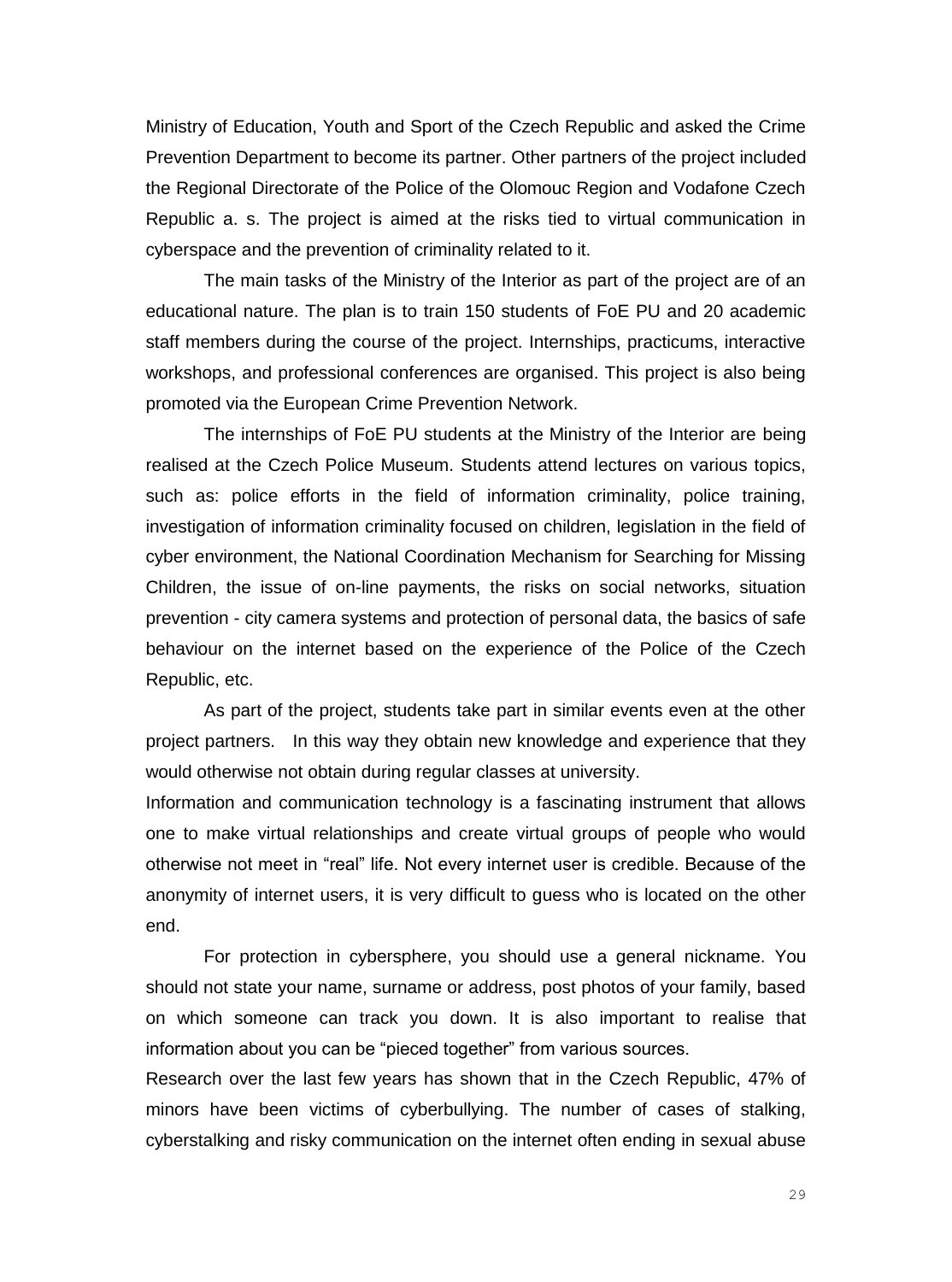is rising. The increase in such dangerous phenomena is being registered the world over.

All components that are involved in a child's education, i.e., family, school and society as a whole, should take part in prevention. Just as children are being prepared for the real world, they have to learn to overcome problems that they can encounter in the virtual world.

> *Iva Fürbacherová Crime Prevention Department of the Ministry of the Interior:*

*Note:* 

*More information is available on the website of the E-Synergy project: www.esynergie.cz or, on the website of the E-Safety project: www.e-bezpeci.cz*

*Iva Fürbacherová joined the Ministry of the Interior in 1994 and since 2002 has been part of the Crime Prevention Department. At this time, in addition to cyberbullying, she is focusing on the issue of victims of crime, especially children who have become victims of serious crimes especially of a moral nature. She is in charge of a specific project for special interrogation room for child victims and witnesses of serious crimes, the main purpose of which is to reduce secondary victimisation of the victim. She graduated from Masaryk University in Brno majoring in social education.*

## **As the Internet Develops, Its Potential Risks Are Also Growing**

Children today are growing into an environment that does not distinguish between the real and virtual world. Parents often set up a profile on a social network for their child even before the child is born. Children are surrounded by an environment of which the internet forms a part and on-line communication is a matter of course. These internet natives, or Generation Z, as they are called, have been using the internet from the age of 3 - 4, as a number of studies show. Children spend time online twice as much as their parents think they do. Many encounter materials that depict self-mutilation, violent pornography, and cruelty to animals or sites promoting eating disorders. More than a quarter pretend they are older that they really are to gain access to certain websites.

Research carried out on a sample of 825 children aged 7 to 16 and 1127 parents, which was recently published on the Netmums website, show, for example,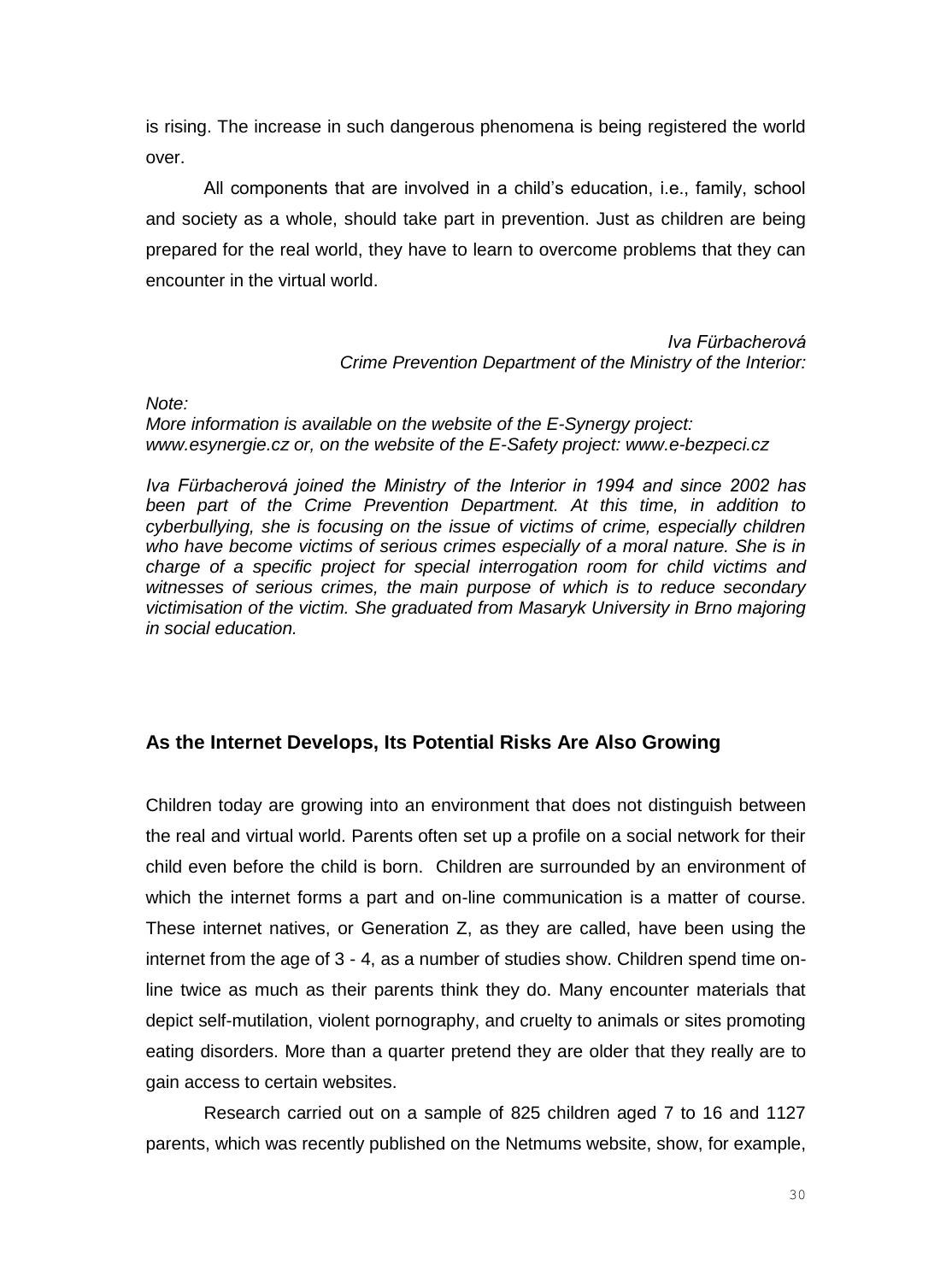that children spend so much time on-line that one in three has problems with off-line activities that require concentration, such as reading a book.

The research showed that parents are rarely aware of what their children are doing on the internet. While three-quarters of parents believe that their children spend less than an hour on-line, according to children, the reality is two hours on average. Although two-thirds of children believe that they have encountered certain negative phenomena on the internet, only 22% of parents are aware of this.

Parents often believe that school will deal with these shortcomings and change their offspring's behaviour. Unfortunately, children are on the internet even in school, and consider on-line communication with their peers to be more important than lessons. Teachers often become victims of cyberbullying. Fake profiles are often created in their name, where they are ridiculed without even knowing about it, as most teachers don't have a profile on a social network.

The issue of deleting fake, offending profiles on social networks is no trivial matter. For example, Facebook - today globally and domestically the most used social network - allows fake profiles to be reported. However, if the number of reports and complaints regarding a fake profile does not reach statistical significance, the complaining parties rarely see the profile removed or get a response. In this sense, it is substantially more effective to turn to Horká linka - Hotline (www.horkalinka.cz), which is operated as part of the Saferinternet project (www.saferinternet.cz). The Hot-line has direct contacts to the appropriate Facebook department in Ireland, and after verifying that the fake profile report is justified, the operators of the Hot-line work on having such profile deleted within 24 hours. It thus successfully deals with dozens of similar requests, as the statistics available on the Hot-line website show.

Fake profiles on social networks are often used to bully over the internet (cyberbullying). Parents often don't even notice that their children are being bullied, and if so, tend to deal with the problem in school. Schools have limited powers in this area, as cyberbullying does not take place in school and is not limited to school hours. It takes place in the on-line environment; what's more, the parents of cyberbullies may underestimate the problem and don't respond in a way that would prevent the aggression. In such case, the school is seemingly powerless. Teachers often do not realise that they can deal with such problems in cooperation with OSPOD, the office for the social and legal protection of children.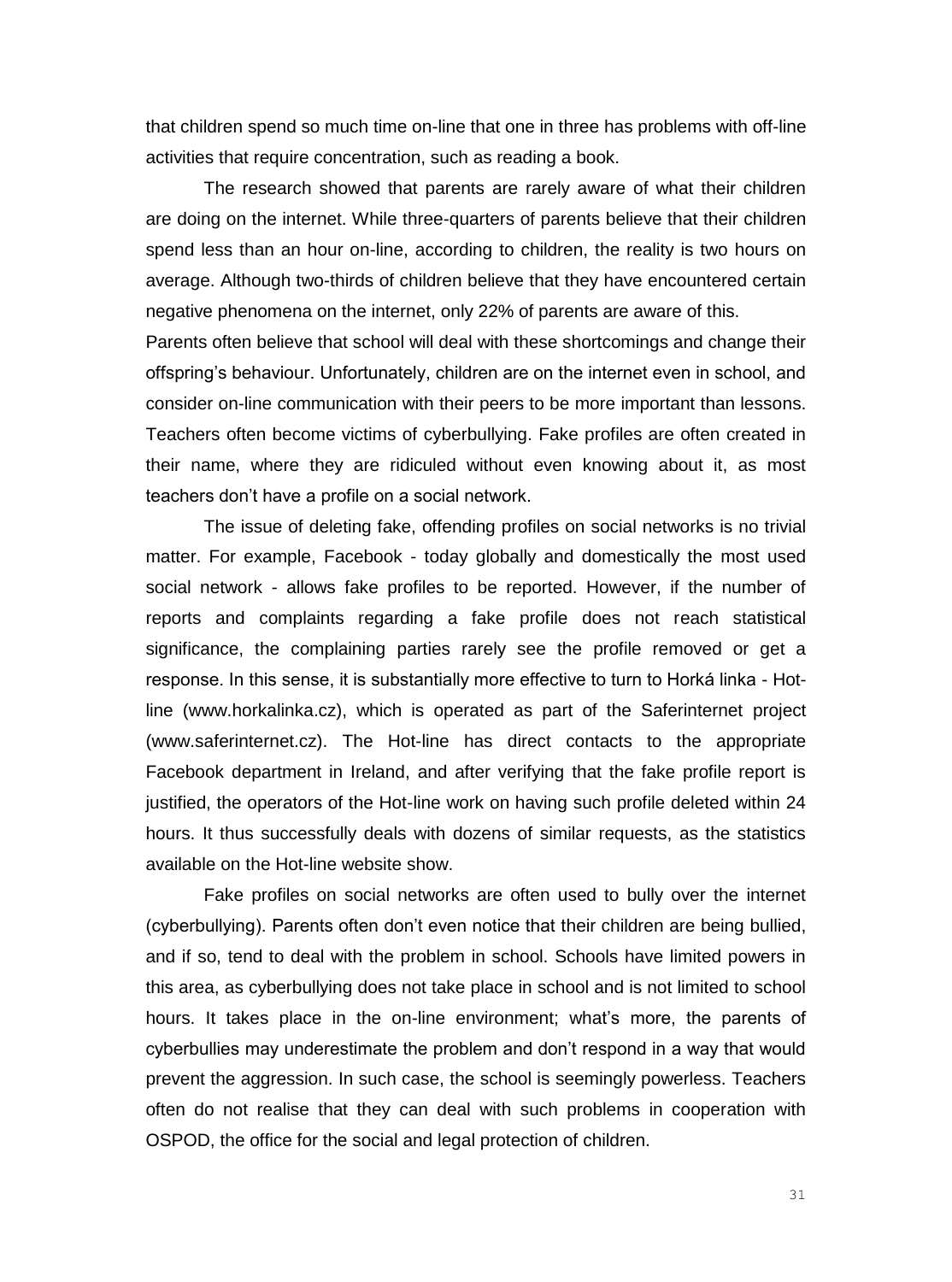Interesting findings from the work of social workers and their experience with the internet are the results of the international SocialWeb-SocialWork project (www.socialweb-socialwork.eu), which is focused on educating social workers who work with children from disadvantaged families. These children may be, and often are, more likely to be exposed to internet risks, such as cyberbullying, but also exploited for child pornography, etc. Even a pupil from a well-situated family at an elite school may feel disadvantaged in an environment of pupils with an even better social standing; he or she may become bullied or be the bully and may be exposed to other risks and threats.

The best way to deal with damaging phenomenon on a social network that is very popular among children and youth, Facebook, which schools sometimes don't know what to do about, is knowledge of the basic and standard procedures and setting up systems for working safely with on-line technology and prevention of internet crime in school. The international eSafety Label project (www.esafetylabel.cz), which is intended for schools, can be of great help in this area. On the project website, which is undergoing its pilot phase, educational staff can find important information that will help them avoid and resolve problems related to the safe use of on-line technology at school. If a school is interested, it can take an assessment test that is based on European standards, and based on the result, verify the level of work in this area. Based on the results of the test, the school obtains a safe on-line environment certificate (eSafety Label) or a plan on how to set up the school on-line environment and how to work safely with on-line technology at school in order to receive the certificate. This individual action plan contains instructions how to create a safe, technically equipped environment for its employees and children.

The internet is ever developing and enriching its users with new ways to obtain information, new contacts and with new ways to entertain. Unfortunately, it also poses new threats. Other than Facebook, which is currently the most popular social site, there are new social networks appearing, such as Ask.fm, that are bringing new risks. Of course, it does not have nearly the same number of users as Facebook or Google+, but the popularity of Ask.fm is growing, especially among young internet users. Ask.fm is a specific network where people make use of the opportunity to ask any question and respond or look for a response to it entirely anonymously. Questions may be in text or video form and users can freely view the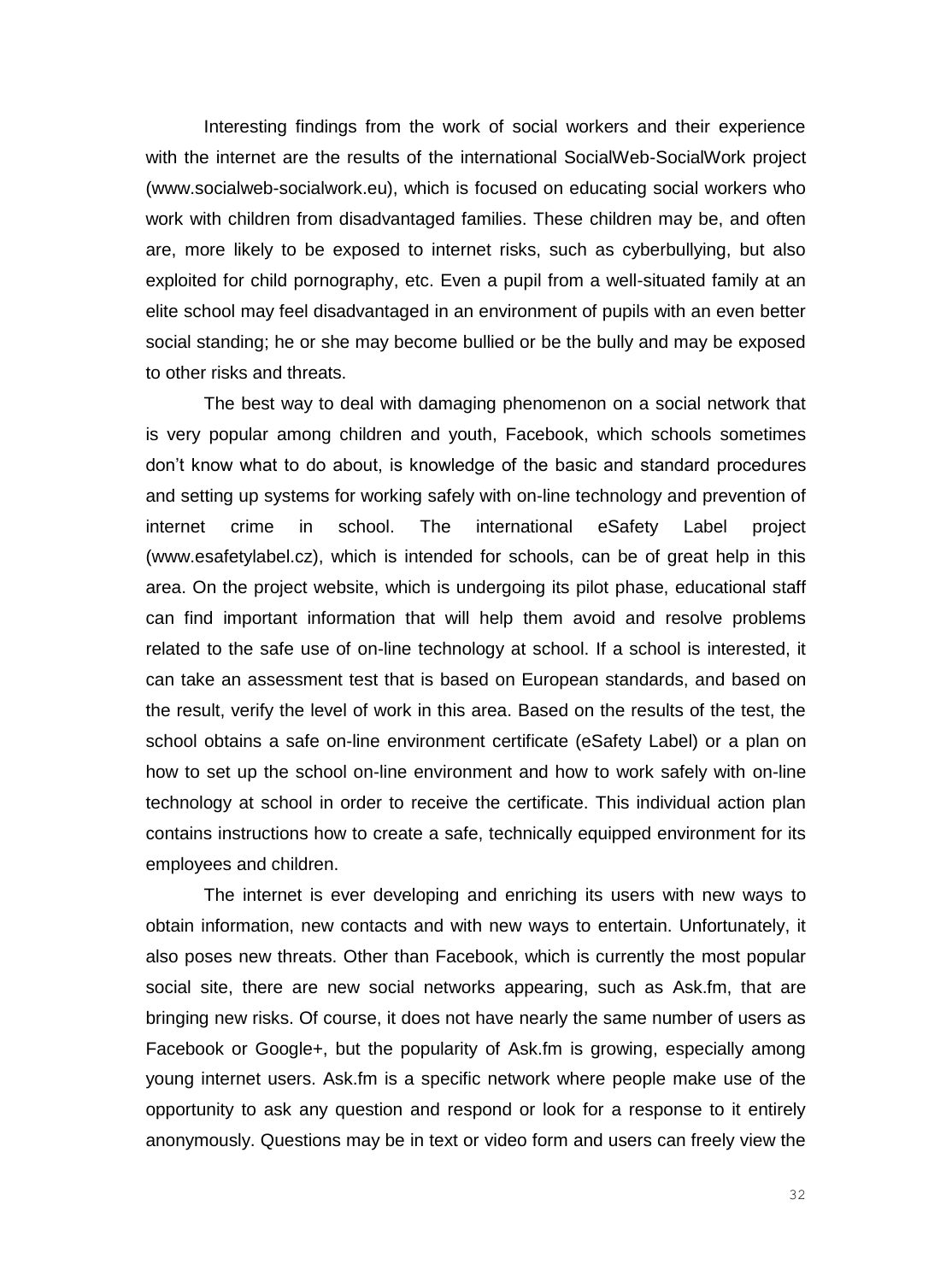profiles of other people and ask them questions directly. The service is very simple - you can ask any individual or a group of users; you can also respond to all comments that follow. The primary selling point of the site is apparent full anonymity. The fact that anyone can ask anything entirely anonymously and without scruples is the biggest lure. This why sex, vulgarism, and harassment can appear in any topic and be so extreme as to lead to bullying.

The danger of the site lies in the fact that it is highly integrated into other social networks such as Facebook, Twitter, etc., where answers to questions can be "liked", appear on profiles, etc. There are also limits to "guaranteed" anonymity. Furthermore, the protection of privacy is not one of the network's priorities everyone, including unregistered users, can see the questions and answers. It is not possible to set the level of privacy protection. Advice for beginners and young users about how to avoid certain problems is completely lacking. There is absolutely no point forbidding access to the site - if you want to prevent your children, wards, pupils from accessing certain sites, you expose yourself to the danger that they will hide their activities and not tell you when they find themselves in trouble.

The best solution is to show them that such network exists and what problems that seemingly harmless, at least from the point of view of an anonymous person, can cause. It is not possible to guarantee anonymity, especially when the "anonymous" services are linked to personal profiles on Facebook and other social networks. The most effective preventive measure is to set the rules that children should observe and to keep their trust. Only in this way will they not hide their problems, but can resolve them in time and avoid their often frightening consequences.

Despite the fact that the internet is a platform without which it is hard to imagine life today, it is necessary to be aware of the risks that its intensive use carries with it, especially for the target group of children and youth.

> *Jiří Palyza National Centre for Safer Internet*

*Jiří Palyza is the executive director of the non-profit organisation National Centre for*  Safe Internet (NCSI). He studied Engineering Cybernetics at the Faculty of *Electrical Engineering at the Czech Technical University and after many years in the field of publishing focusing on information and communicating technology, he has since 2013 been working for NCSI, where he is responsible for day-to-day operation and support the content of web presentations and related projects.*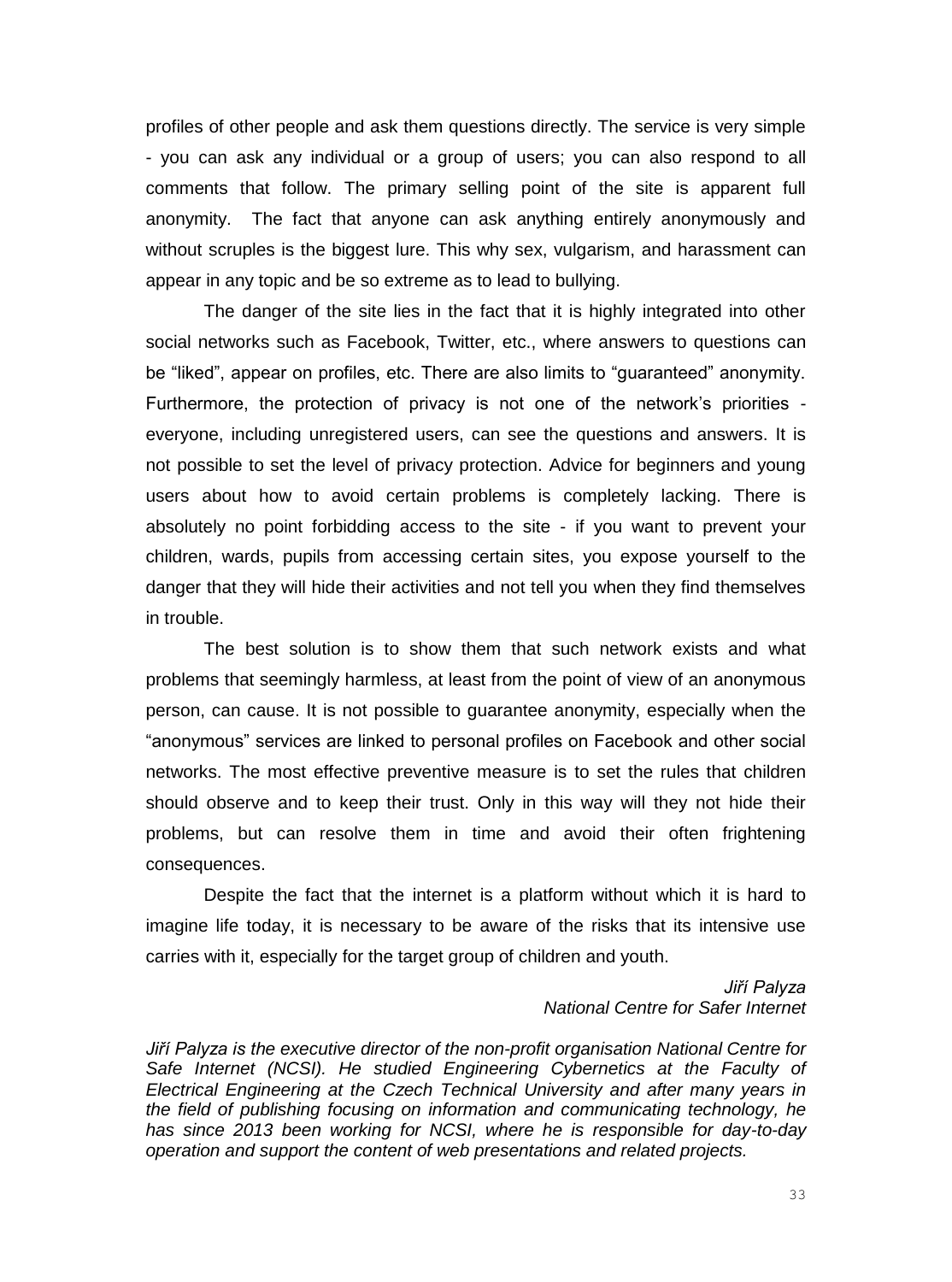*National Centre for Safer Internet is a non-profit, non-governmental association, whose objective is to increase awareness of possible on-line communication threats, promote positive content and responsible behaviour on the internet, help especially young internet users who get into difficulties and prevent the dissemination of materials with exploited children (child pornography) on the Internet. The NCSI is trying to point out harmful content and displays of inappropriate and risky behaviour in the on-line environment, and provide advice on how to avoid such cases.*

*Links to the various NCSI projects. http://www.saferinternet.cz http://www.saferinternet.cz/vzdelavani/swsw/index.php http://www.saferinternet.cz/esafety-label/index.php http://www.horkalinka.cz http://horka-linka.saferinternet.cz/facebook*

#### **The Internet, Social Networks and Hot-line**

Unpleasant experiences on the Internet began to appear as a discussion topic on the Hot-line in 2007. Even though the media is paying ever more attention to the risks of internet use, the number of calls about the internet have increased tenfold over the last six years. Last year, more than 300 clients contacted us about this topic. A sad experience from the Hot-line paradoxically copies the results of research conducted by AVG, which discovered that internet users are not very concerned about publishing intimate photographs on social networks and, conversely, are instead wary of relatively safe applications, such as internet banking.

#### *Prevention is Important*

Every adult should know how the internet can threaten their child/pupil and what to do in such cases. However, many adults think that they do not understand the internet well enough and that they cannot talk about the internet with children as a result. This should not be an obstacle, however. Ask your child to show you what they can do with a computer. Ask them what you want to know. You will learn something and you will find out what your child enjoys and how they entertain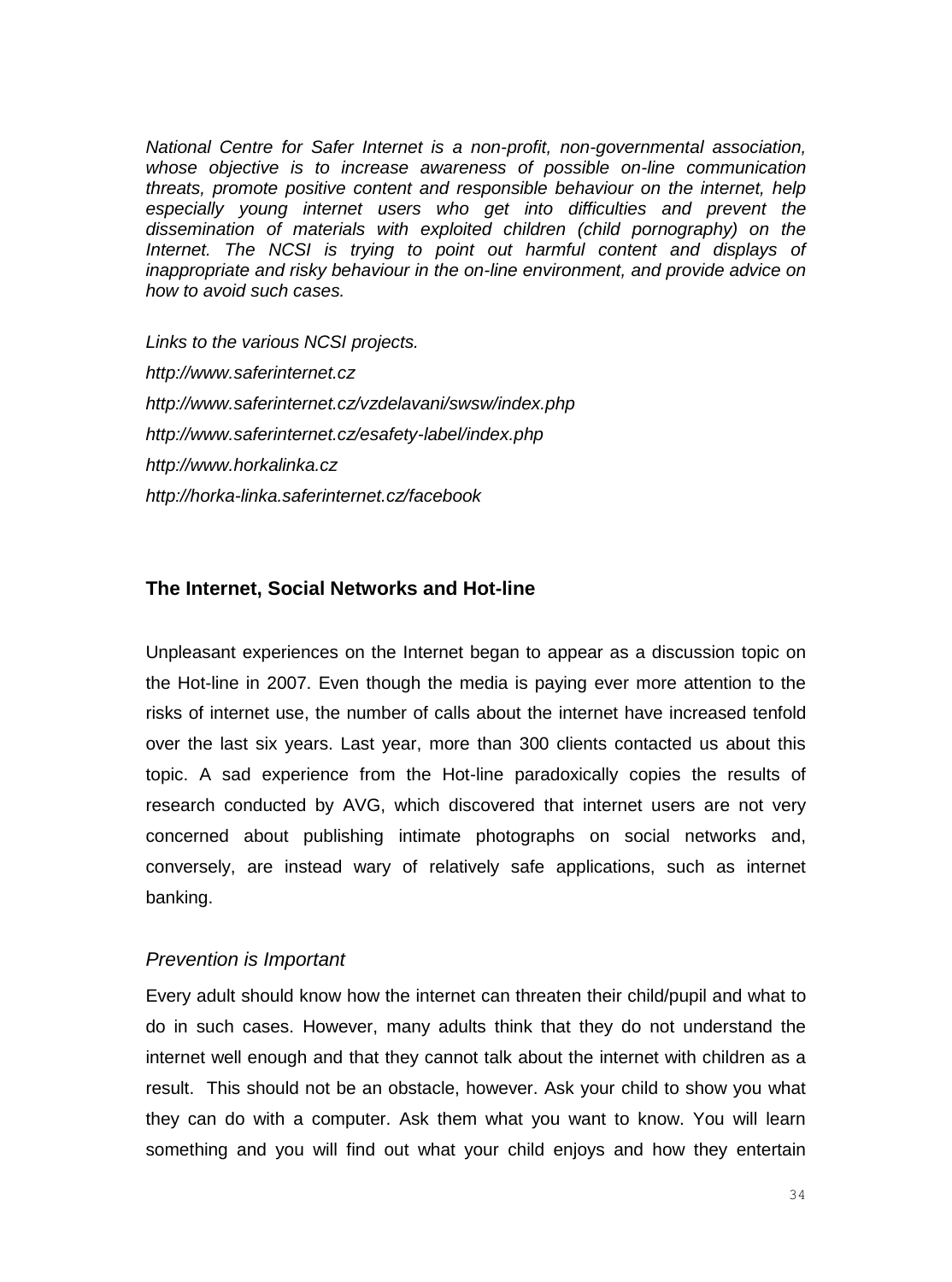themselves. Don't forget that even though your children and students surf the web and use terms that you do not know, you do have knowledge they don't. Knowledge of social norms and, for example, the ability to assess the credibility of text or offers are acquired by age. It is this experience that may often help avoid serious problems. As a teacher, you have two possibilities. Catch up through self-study on important information or invite experts to the school to help you with lessons about the internet. Many institutions or organisations organise programmes for students of various ages that are focused specifically on prevention of internet criminality and on promotion of safe on-line behaviour. The offer of educational programmes, methodological materials and useful information can also be found on specialised websites. We recommend the following in particular:

- □ www.bezpecne-online.cz
- www.e-bezpeci.cz
- www.pomoc-online.cz

Parents, teachers, educators and anyone else interested in internet safety should read the publication issued by the Safety Line Association (Sdružení Linka bezpečí) entitled "Children and On-line Risks" ("Děti a online rizika"), which focuses on this issue. The publication is can be downloaded for free on the **Safety Line (Linka bezpečí)** website.

The Safety Line Association offers schools the Safety Line in Your Class project. In the block entitled The Virtual World and Me (Já a virtuální svět), pupils become acquainted in an interactive way with the most important internet safety rules. More information about the Safety Line in Your Classroom project can be found on the **Safety Line** website.

#### *When They Get into Trouble*

#### *or Where to Find Help*

Both children and adults can get into a situation on the internet where they don't know what to do, and need help or support. There is no need at such time to reproach oneself, be ashamed or think about one's ineptitude. It is clear that it is up to experts to monitor in detail the development of the internet and modern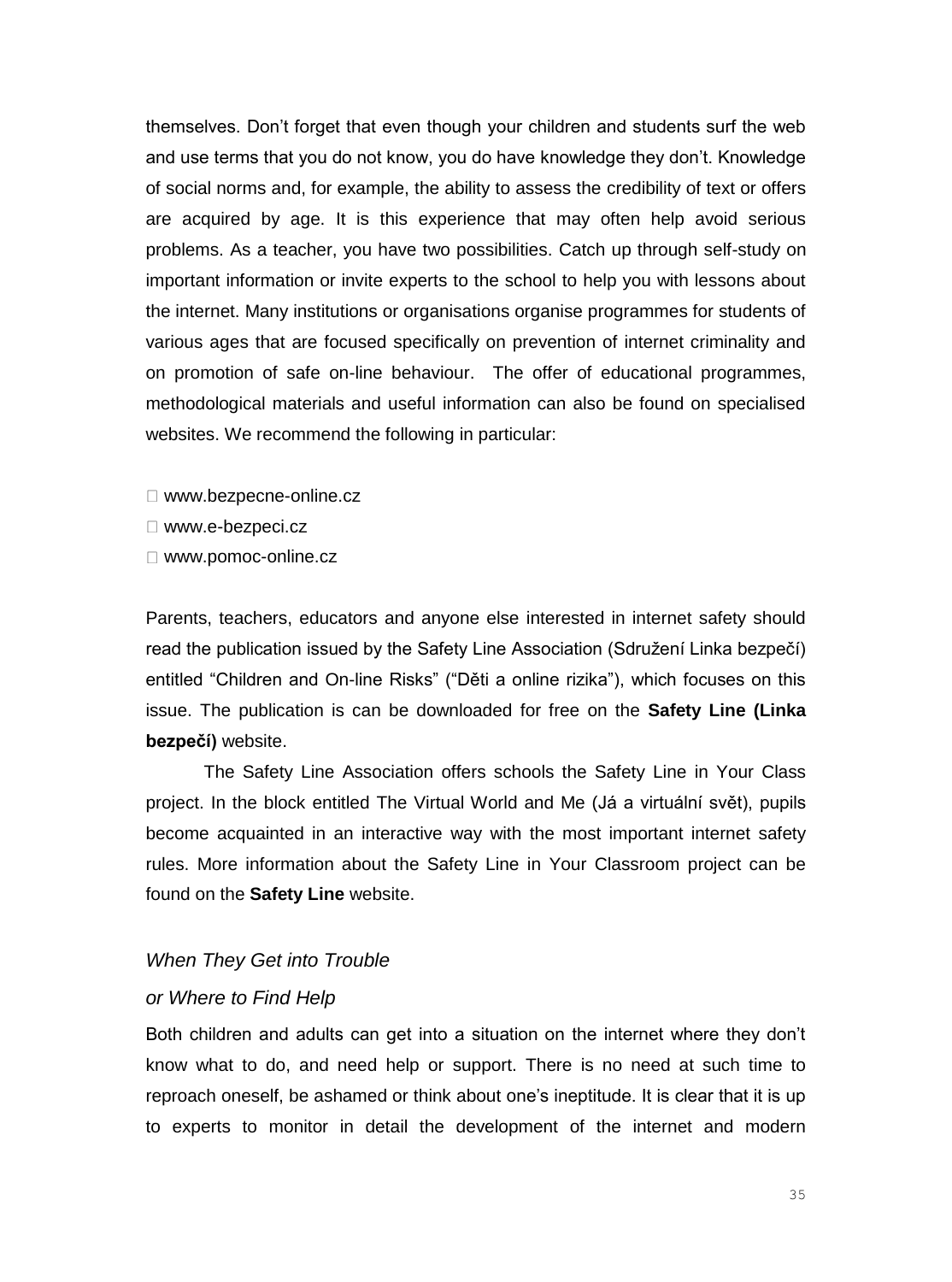technologies and know how exactly to respond in case of a problem. For everyone else, especially if they are responsible for children or adolescents, it is important to know where to look for help. Certain topics are very difficult to write or talk about or instil great fear. For this reason, organisations often provided help to entirely anonymous clients.

## *Call Us/Write Us*

The Parents' Line is a helpline operated by the Safety Line Association. The number is 840 111 234 and is available Monday to Thursday from 1:00 p.m. to 7:00 p.m., and Friday from 9:00 a.m. to 3:00 p.m. Calls are charged at a preferential rate of CZK 1.60 per minute. Services are provided by the Parents' Line anonymously; it is therefore not necessary to provide any personal data. Parent's Line staff offer family, educational, social and legal advice to parents, grandparents and teachers and have contacts for other professional facilities and institutions.

You can contact the e-mail advisory centre of the Parents' Line at pomoc@rodicovskalinka.cz. It offers e-mail advice in the same areas as the telephone line does and guarantees a response within three days.

## *Turn to the Administrators*

Websites, servers and social networks have both operators and administrators. It is in their interests to ensure that no inappropriate or harmful content appear on the website they operate. Contact information for the administrators should be part of every website. Don't be afraid to make use of them.

## *Contact the Hot-line*

The Hot-line is a web service for reporting illegal or inappropriate web content. If you encounter a website promoting hatred and xenophobia, materials containing child pornography, explicit pictures, violence or any other unlawful materials, report it. You can also turn to the Hot-line if you are not sure whether the material is truly objectionable. Specially trained Hot-line staff will assess the information and, if necessary, pass it on to the appropriate authorities for action.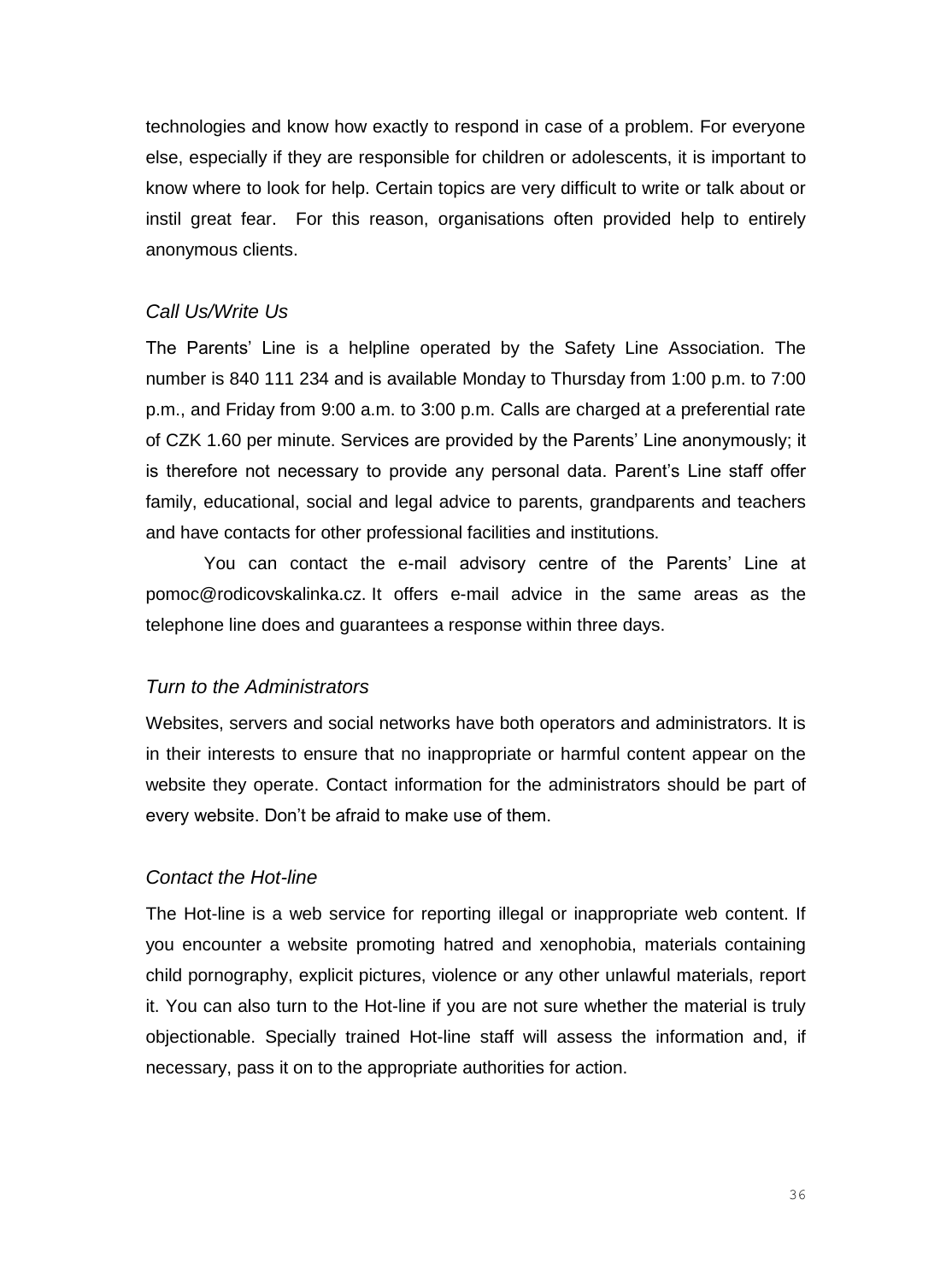The vast majority of children and youth use Facebook intensively. The Hot-line website also offers many guidelines and links on how to deal with problems tied to this social network.

In the Czech Republic at this time there are two hot-lines where you can report objectionable or illegal content:

- Hot-line of the Police of the Czech Republic specialises in internet criminality, child pornography, etc.

- The Saferinternet Hot-line also offers direct cooperation with Facebook.

## *And Where Can Children and Students Turn?*

If you do not dare to try lessons on internet safety and you do not have the possibility to invite experts to do so on your behalf, you still have one option open to you. Communicate information to your pupils about where they can turn in case they get into trouble on the Internet. The help that is most easily accessible to victims of internet crime is the Safety Line, which is intended for children up to 18 years of age and for full time students up to the age of 26. It is possible to contact the Safety Line:

- at the telephone number 116 111, which is free of charge and runs non-stop and anonymously.-

- at the e-mail address pomoc@linkabezpeci.cz, where we guarantee a response within three working days.

- via the chat room at the address chat.linkabezpeci.cz. -

*Peter Porubský Head of the Safety Line according to www.pomoc-online.cz.*

*Peter Porubský (33) studied psychology and biology for teachers at Nitra University in Slovakia (2003). He has devoted his professional career so far to social care, the non-profit sector and prevention of risky behaviour of children and adolescents. While studying, he worked for three years as a consultant for the Children's Rescue Line - the Slovak equivalent of the Safety Line. After completing his studies, he joined the non-profit Forum dárců (Donors Forum) as manager for education, research and company volunteer work programmes. He then was head of the SANANIM Contact Centre, which focuses on caring for people threatened by drug dependency. He completed SUR psycho-therapeutic training, telephone crisis intervention training, motivation conversation training and family advisory training.*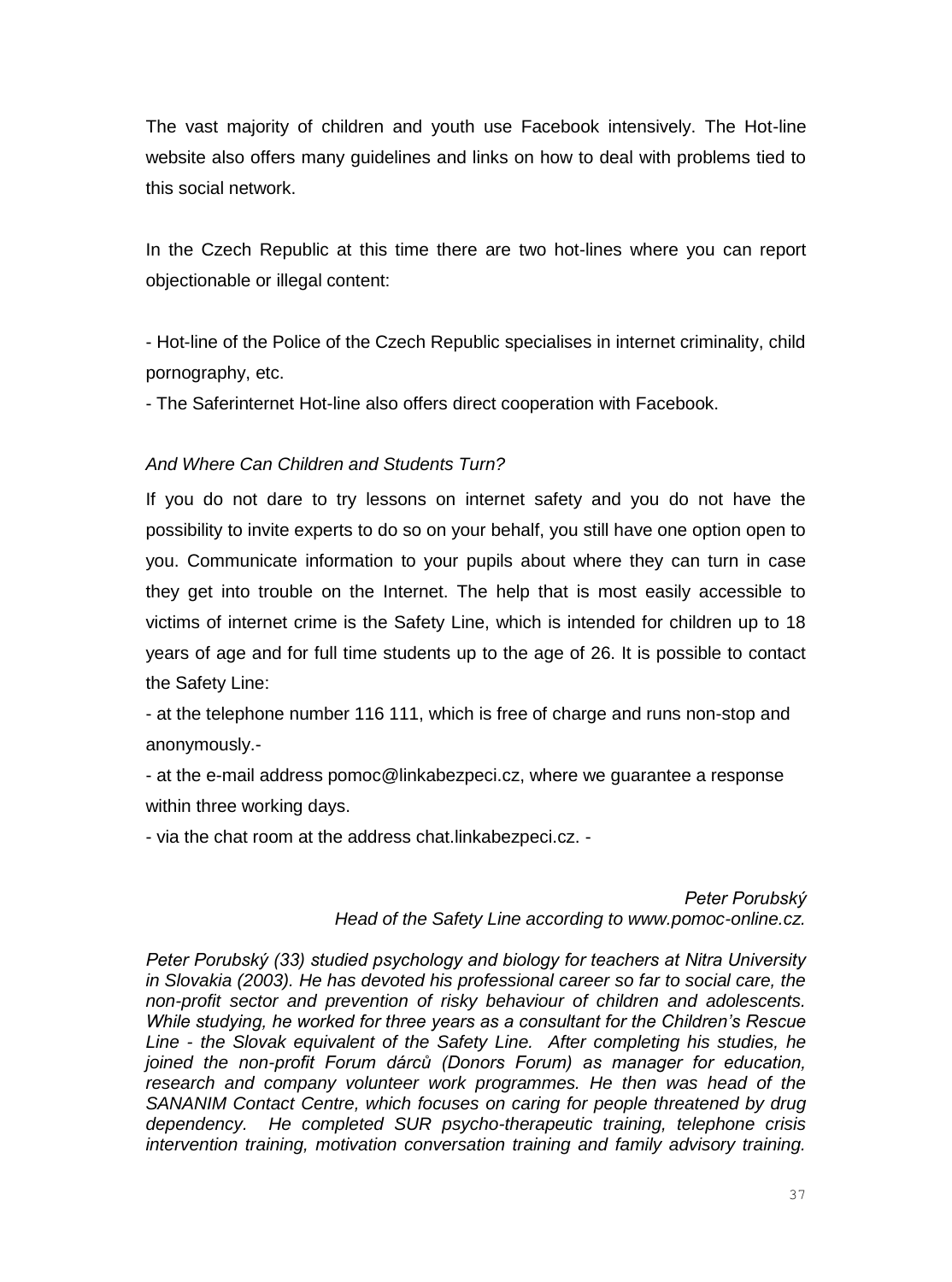*He has lived in Prague since 2003. He has been head of the Safety Line since 2010.* 

## ON (UN)SAFETY IN THE ON-LINE WORLD

#### **Risk of Abuse of Webcams in the Facebook Environment**

The social network Facebook, which is visited by more than 3.8 million Czech users, contains a host of instruments for communication in real time. These include classic text chat and videochat, which uses webcams. Unfortunately, there is an every growing number of cases where a videochat was faked and users viewed a spurious recording of a pre-created videoloop instead of a real time broadcast.

The phenomenon of faked video recordings probably arose in public videochats based on Chatroulette and is sometimes termed webcam trolling. The primary purpose of such fraud is to have fun at the expense of a pre-selected chatter who then fulfils orders or instructions from someone posing, for example, as a buxom blonde. Unfortunately, in this way it is very easy to extract a host of personal and sensitive information from the unwitting victim, beginning with a true photo of the face to a sexual video.

#### *How Fraud Works*

In order to carry out this form of fraud, you just simply buy on-line a programme for about \$10 that allows you to create a virtual webcam, whose content can be changed as needed. Virtual webcams as a software instrument behave much like a real webcam. It can be linked to regular instant messenger as well as a videochat devise based on plugins for internet search engines. It is thus easy to infiltrate any web videochat - from Facebook videochat, through G+ Hangouts, to Skype, ICQ or any other programmes or environment supporting videochat.

Then you just record a videoloop that has a boy or girl sitting in from of a computer and chatting. Such video loops, showing both boys and girls, can be found on the internet in the dozens. What is important to note is that for the entire recording, the person does not talk. They pretend, for example, that their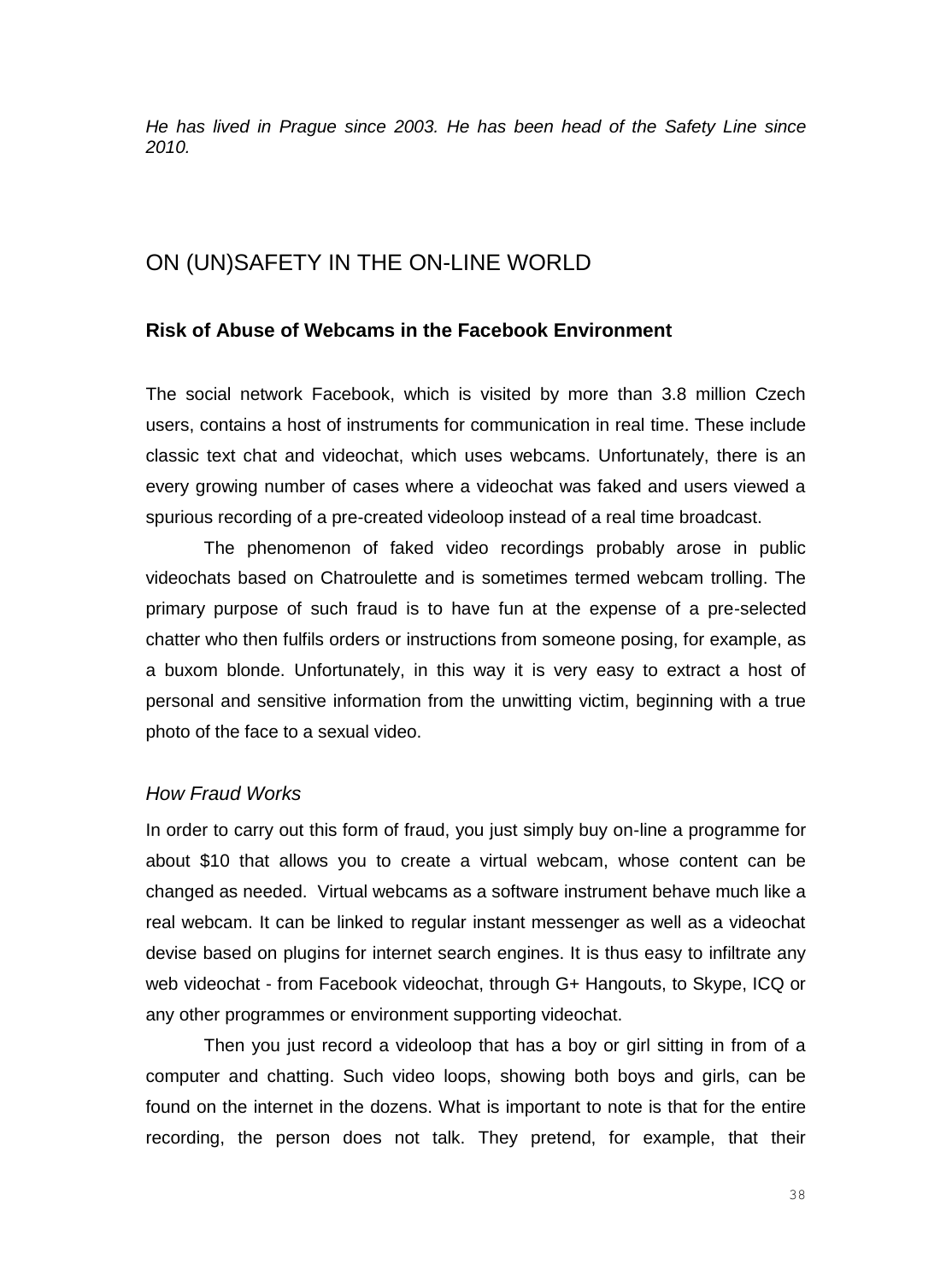microphone is not working and so will be chatting to you via text and only their face will be seen on the screen.

#### *Short Excursion into History*

The first server that displayed such victims began about three years ago. At this time, one can find dozens on the internet; the most successful then have tens of thousands of views a day. The most widespread are servers with video sequences of children, especially boys of 13, for a "chat" leading to requests to show intimate areas of the body or masturbation. There are videos where the attackers' requests focus on specific sexual practices, videos showing a number of victims at once have a great number of views. "Victims are manipulated in such a way that after a number of minutes of footage, they are fulfilling the attackers' instructions and even heterosexual individuals are conceding to various sexual practices with friends of the same sex on video," says Martin Kožíšel, internet security manager of Seznam.cz.

#### *Abuse of Fraud for Cybergrooming*

It is also relatively easy to use fake webcams to manipulate children to meet in person (cybergrooming or social engineering). Fake webcams look very real and children as a rule don't know webcams can be fake. They may thus trust the person on the webcam enough to be willing to meet them in person. The degree of danger form falsified webcam recordings is thus higher than in, for example, situations where a child and aggressor exchange photographs.

## *How to Identify a Fake Webcam*

#### *and How to Protect Yourself*

The easiest way to identify webcam trolling is the lack of sound on the video. If the user on the other side of the webcam begins to make excuses that he or she does not have a microphone and can't respond in real time, than the webcam is probably fake. Most available video loops do not contain sound; the displayed persons usually do not speak on the camera, communicating instead through text chat.

Another way to verify whether the broadcast is real or fake is to ask the person to verify their identity by some sort of text in real time that can be seen on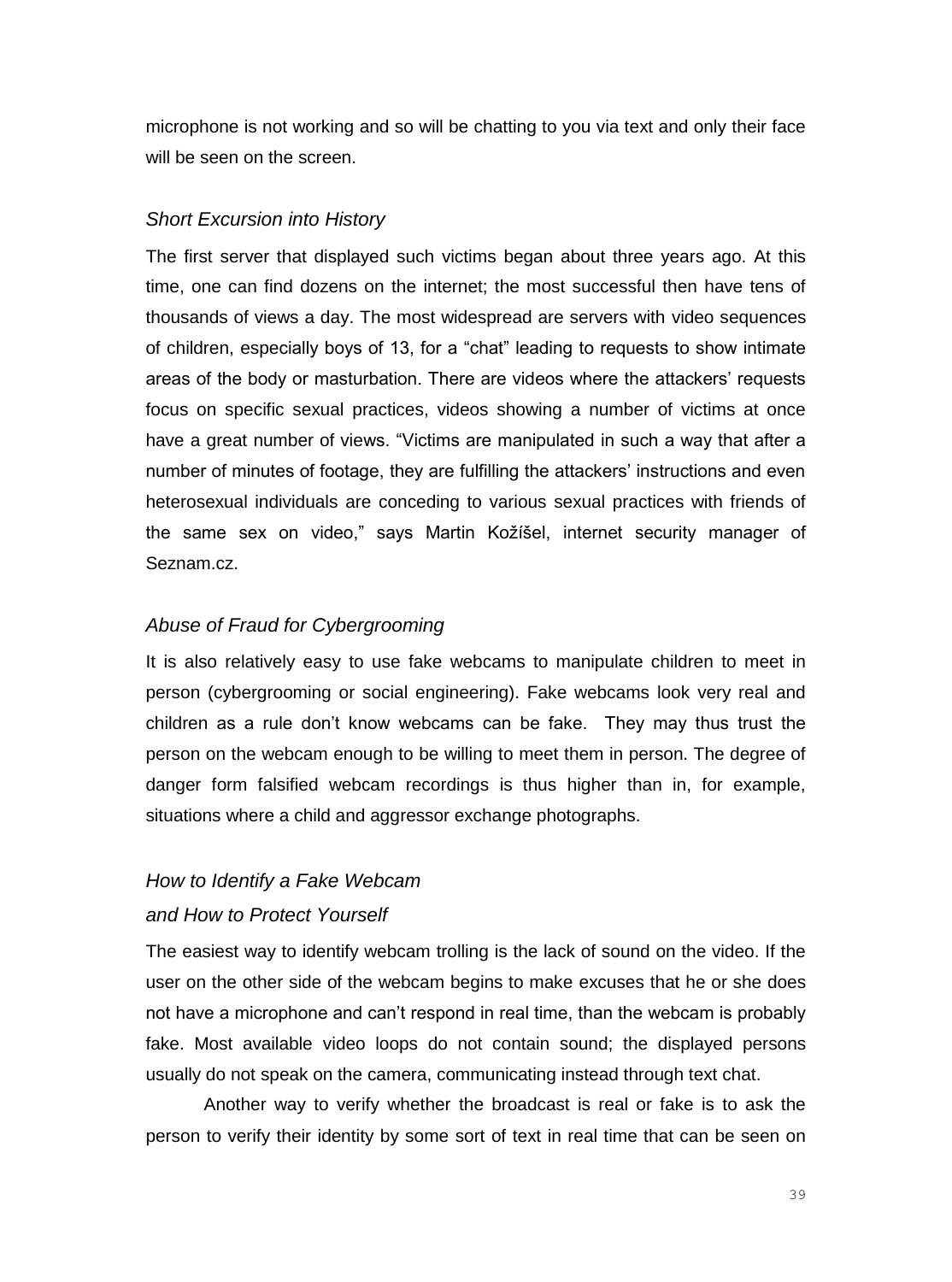the webcam, such as writing a name or date or agreed text on a piece of paper. It is easy to confirm the identity of the person in this way.

## *Cases in the Czech Republic*

This year, the E-Bezpečí (E-Safety) project (www.e-bezpeci), registered a number of cases where manipulated video recordings from virtual webcams were used in communication. These were used especially to obtain sensitive material from victims and these materials were then used to blackmail the victims.

Examples of video loops used for falsifying records are available on www.youtube.cz.

## *Where to Find More Information*

Further information on the risks of communication phenomenon tied to the internet can be found on the E-Bezpečí portal (www.e-bezpeci.cz) or on the website of the Sezname se bezpečně! (Meet safely!) project (www.seznamsebezpecne.cz). Both websites contain advisory sections where you can report cases of ICT misuse and ask for help.

## *Kamil Kopecký, Palacký University in Olomouc, E-Bezpečí*

*Kamil Kopecký heads the Centre for Prevention of High-Risk Virtual Communication at the Education Faculty of Palacký University in Olomouc and has headed the national E-Bezpečí project since 2008. His pedagogical and scientific research efforts focus on media education, communication and information systems, modern trends in electronic communication and high-risk communication in the virtual environment. He specialises in risky behaviour in the virtual environment, crisis intervention, computer crime and safety research (cyberbullying, cybergrooming, sexting, stalking, cyberstalking, social networks, and personal data protection). He is the author of numerous scientific works focused on high risk behaviour of children in the virtual world, on crisis intervention and on crime prevention and safety research. He is an expert in safety research, development and innovation at the Ministry of the Interior of the Czech Republic - IS BVaVaI ČR (Information System for Safety Research, Development and Innovation) (since 2011), assessor/opponent for type A projects, FRVŠ (University Development Fund) (an agency of the Council of Higher Education Institutions), assessor/opponent for IS BVaVaI projects, SIPV lecturer (module P), member of the Czech Pedagogical Society (since 2009), TAČR (Technology Agency of the Czech Republic) opponent for the Alfa programme (since 2012), and member of the Czech Association of Educational Research. He is a stakeholder in more than 40*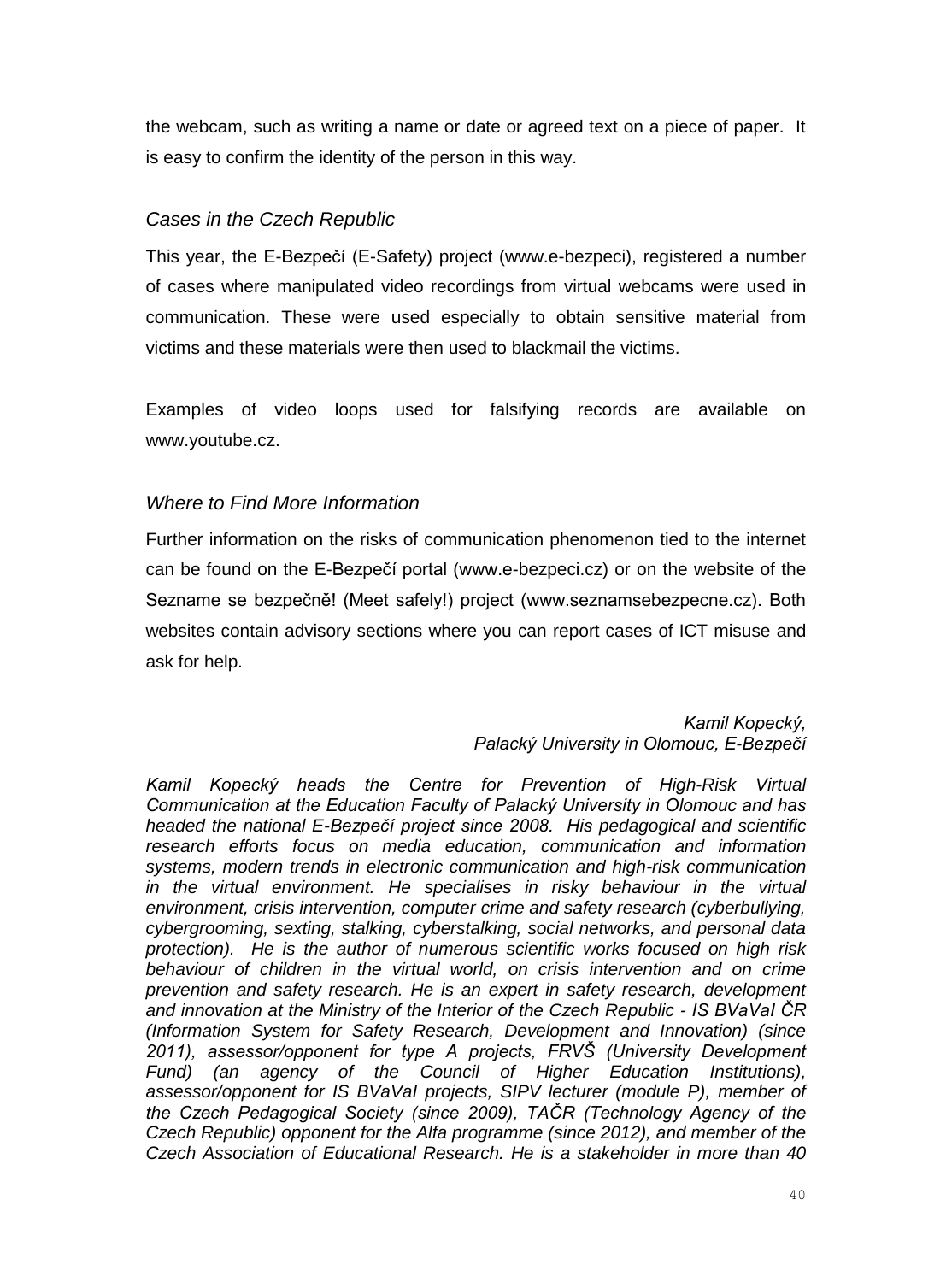*grant projects, of which 80 percent are aimed at the area of high-risk behaviour on the internet. He works closely with the Police of the Czech Republic, Seznam.cz, Google CZ and Vodafone. He heads the on-line advisory on E-Bezpečí focused on dealing with high-risk cases of ICT abuse. The author's work is indexed in Web of Science and SCOPUS.*

#### **Changes in Safety - Focus on Facebook**

In the last three years we have seen a shift in the area of educating internet users and their greater discretion. But try asking someone directly. You will probably receive a general reply in the sense "I'm not doing anything wrong and I'm being careful." Intuitively we feel that being careful is simply not enough, even if we don't know exactly of what. In this short text, I would like to focus on a number of questions: What specific steps should we take to protect our privacy to the maximum extent possible? What risks are we exposing ourselves to? And have any changes taken place recently? Of course, many people have already discussed these questions. The problems facing us are of course more extensive and require experts to comment on them. As a sociologist, I however see one important thing when teaching students or in discussions with respondents: all these risks or too abstract for us. I would like to discuss them from the perspective of our daily lives.

I have decided that I will at least touch upon certain topics that seem substantial to me, such as the most widespread phenomenon of the last few years the social network Facebook. Many of us know it well - or do we? When my students or I interviewed young people, it became clear that the majority of them are convinced that they are doing enough in terms of safety in cyberspace and definitely do not need any lectures on this topic. After all, it is they who grew up with the internet! When at the interview we ask them the specific steps that they have taken or what they are doing for their safety in cyberspace, we only get a shrug in response.

The Facebook phenomenon should call attention to one of the basic principles that the Internet continues to emphasise: we are always one step behind. Five years ago, the number of users in the Czech Republic was limited to a narrow community of university students; now, about three million people are using it. Not a week goes by that we do not read on websites on the development of technology and the internet about some changes related to this social network. New problems

41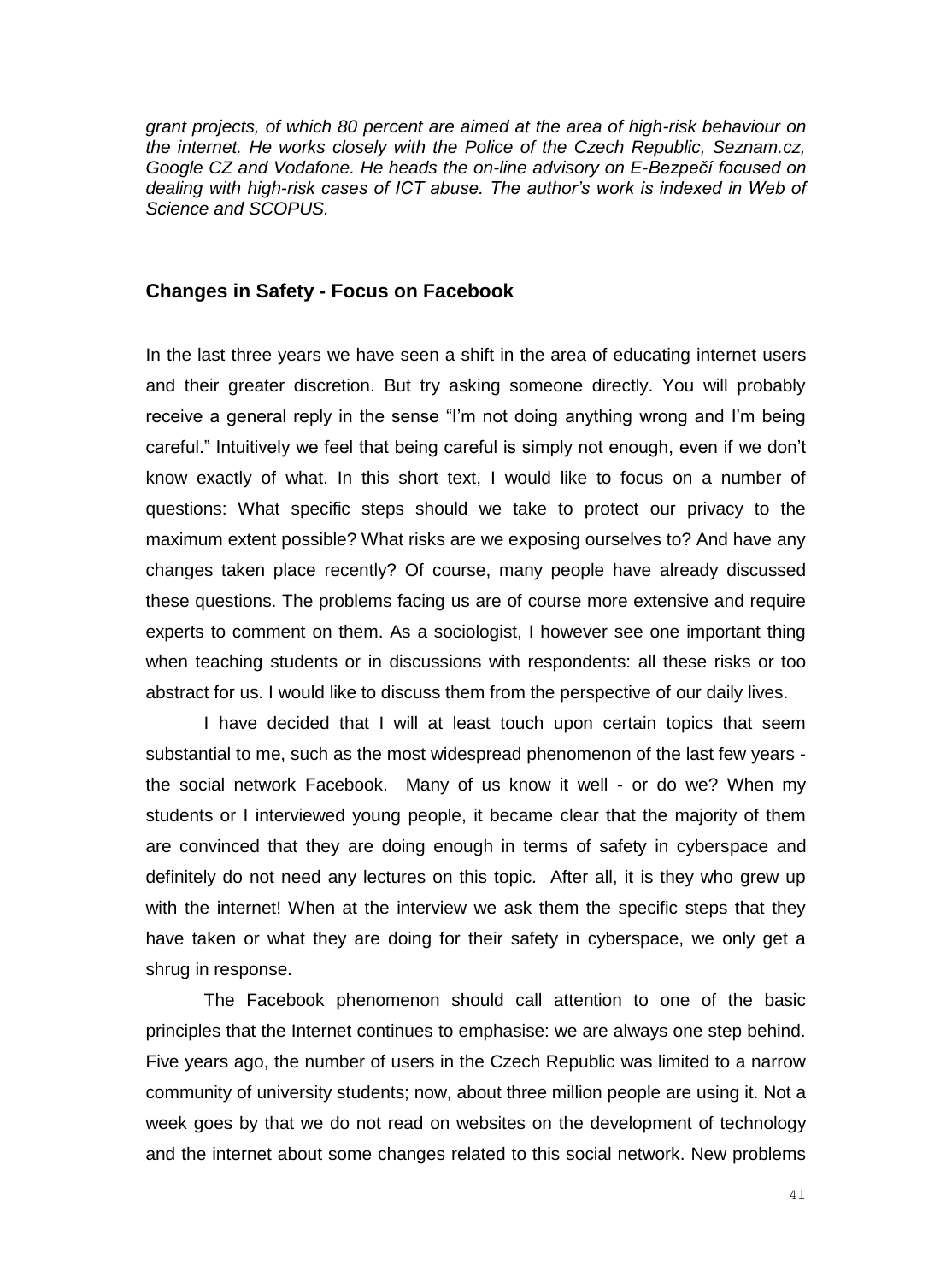continue to arise that we will have to potentially resolve. It is not enough to learn "how and where to click", as was the case in the past with the vast majority or programmes, as such "magic button" may be somewhere completely different within a month. We have no alternative but to try to understand the issue.

Let's go back to our tour of Facebook. First we sign on. In the last few years, an important change has taken place: more and more often, we are connecting to it from our smart phone or tablet rather than from a classic computer. We entrust all our data to these devices. They no longer contain just a list of telephone numbers. Now they often contain our private data: diary, e-mails, text message archive going back two years, access to social networks, applications and, most recently, internet banking. Despite this fact, we do not block our phones and we0 leave them lying around. So sooner or later you find out, in the best case scenario, that the language of your mobile has been set to Hungarian, or worse, your friends will get a serious offer to go on a date with you. Both are essentially minor nuisances (unless the recipient of the message has long hoped to be asked out on a date with you). A great, but no less real problem occurs when a stranger get access to your accounts because you left your phone lying around.

You enter your password. Most of us, despite being able to name all the rules for passwords, have the same password for signing onto Facebook as when registered for the last e-shop where you bought something. And unless you have a bad experience with a stolen password, nothing will force you to change it. But then it's too late. Are we not right?

As a rule, once inside the social network, we move about freely. Of course, we sort of believe that only our friends see us, but usually that's not the case. Facebook, being a company, is of course interested in us sharing everything with everyone. Essentially, whenever you are not completely sure that the opposite is true, count on the fact that all your data are available to absolutely everyone. To make sure, browse through the privacy setting menu (it location and form often changes dynamically - but at the time of writing this article, it is on the blue bar at the top under the padlock symbol). Of course we are not doing anything illegal and thus have nothing to hide. It is, however, very useful to realise a number of things.

First, it's worth thinking about who you have listed among your "friends", your contacts in the social network (it is interesting how in the Czech context one website practically overnight changed and devalued the meaning of the word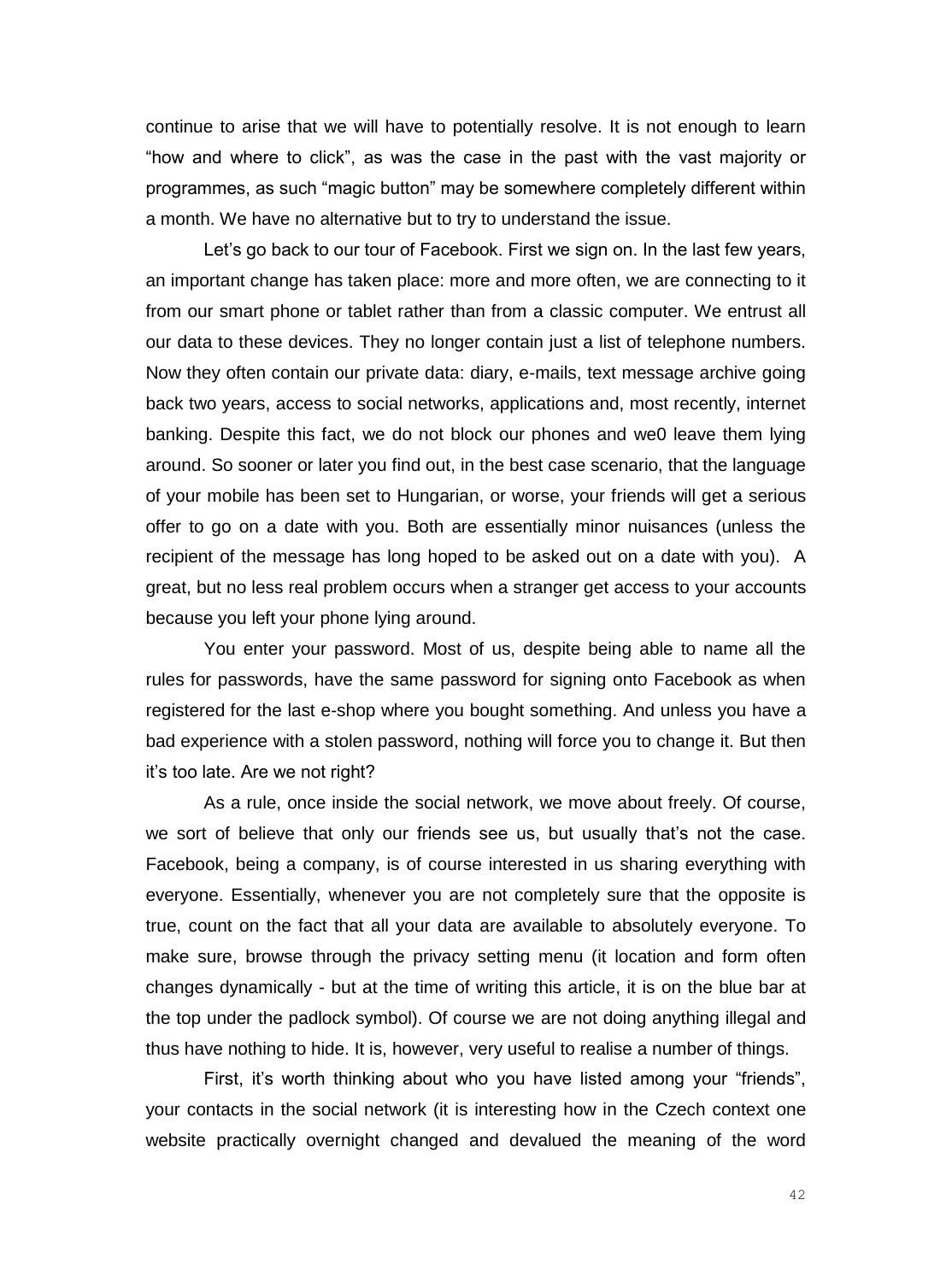friend). You grandmothers? Your parents? Former, current and future partners? How much would the information you last posted surprise them? Especially if written at the spur of the moment (i.e., without thinking)? Other than family, we often have colleagues and teachers listed in our contacts. Who all is a member of a group that you contribute to? All that may seem trivial; nevertheless, each year, our students surprise us with their candour and openness regarding the quality of our lectures, alternative ways of elaborating papers and so on. And please don't think that we are spying on them; we only run across this information when it is offered to us by Facebook.

A more complicated situation typically arises when you post a photograph from the last weekend and tag your friends. Even they have their grandmothers, mothers, and bosses. Would they want their grandmothers, mothers and bosses seeing them on photos taken from the last successful birthday party? And would you? Let's go on. The vast majority of information on the network can always be tracked down. And can be tracked down even years from now. And if we add that it is now common practice that before a job interview, your possible employer gets an overview of information that you published on the Internet, it may be worth thinking ahead more than just six hours (after which Facebook assess your news as old and no longer offers it to you "friends").

The majority of users on Facebook rather watch what others are doing than actively contributing. One of the main functions of this social network is to express one's opinion by joining a group that promotes a certain long-term or short-term opinion, pertains to a particular interest or is of an entertainment nature. Especially in the past, renaming and changing the focus of a group was as a rather widespread phenomenon, so one day you could be a fan of a group called "For Better Carrots" and the next day the group would be supporting some sort of current politicised topic. At the time of writing this article, a similar, but much more current display of mindless trust, pertains to clicking on links that your "friends" have posted on their profiles. Especially when it comes to a simple link with an enticing photograph or general commentary in English ("Hey guys, you will like it!!" especially if the link is posted on the profile of a person that does not have English as their first language or English is not their primary hobby), clicking on such a link could lead to various escapades. They usually end with your antivirus blocking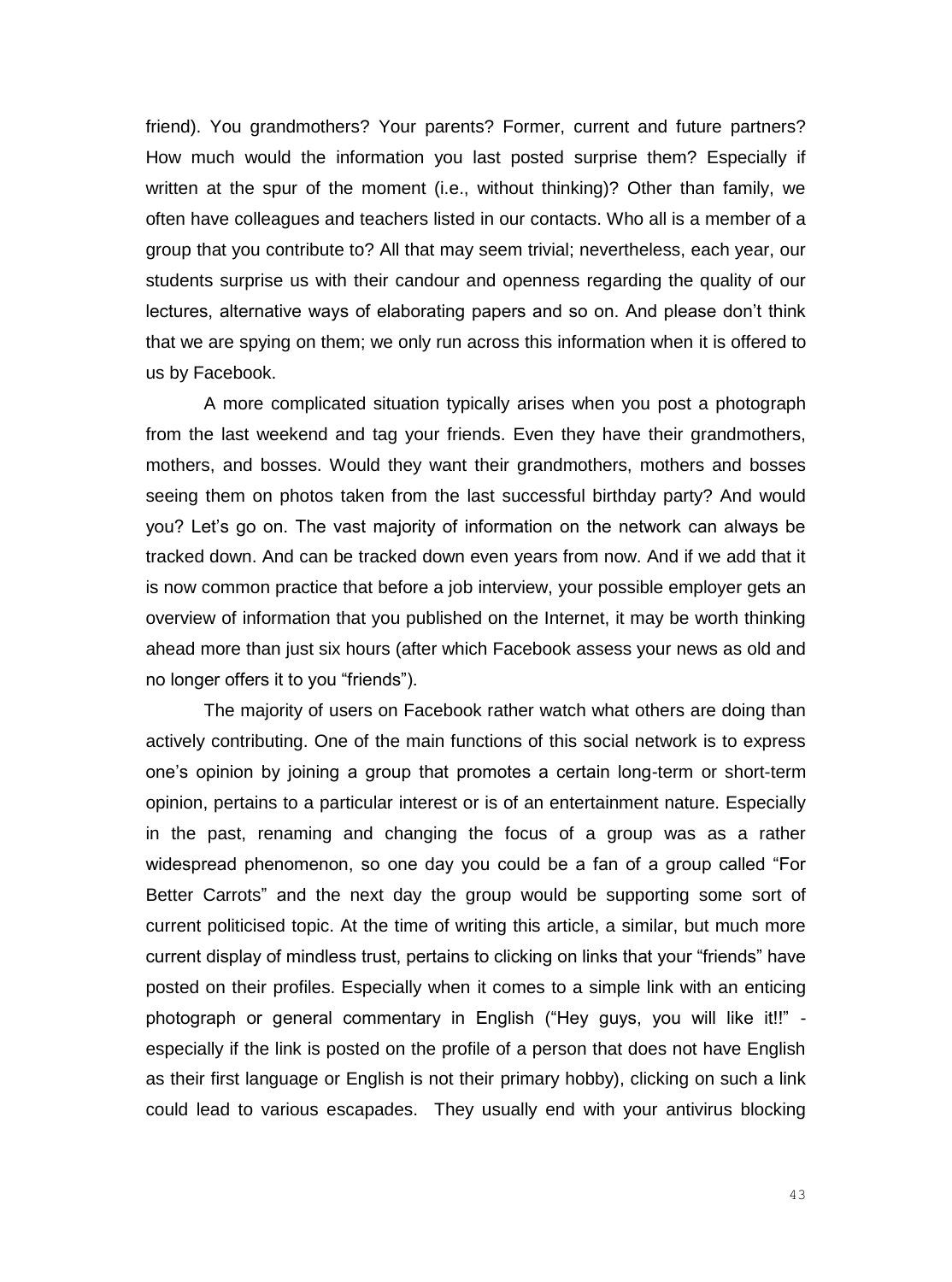potentially harmful software, but it is quite possible that invitations to the page that you just clicked on will be sent to everyone listed on your account.

Usually it is embarrassing and annoying. It is often hard to resist wanting to know something we do not know. Countless sociological experiments with a big red button labelled "Don't press" end within a minute and say a lot about human nature. The last topic in this area is about applications, which are very widespread especially among Facebook users. Games, horoscopes, friend comparisons, "do you want to find out who has been viewing your profile?" (if this is your red button, I can promise you that still won't find out if you enter this application), and others. Although most of them may be accessed from Facebook, they are operated by different companies that when you agree to the terms and conditions (have a read, it's truly interesting reading) you, as a rule, are making all your access data available. In some cases, you are supplying all your contacts with an invitation to the application in question (you are then particularly disliked). As a rule, the data that you gave on Facebook is also given to the authors of various websites if, instead of registration you use the "sign in via Facebook" option.

I think it is generally not a problem learning how to identify possible risks (that I may have touched up in excessively layman's terms), as most young people know how to do so already. The problem is that they are not up to date. Just as you can never help a smoker by listing possible future health complications. This especially concerns a set of common habits that we, who teach, write and speak about these issues, first have to learn to observe. Quite logically, not being part of a social network is for most young people not a solution. Immediate profit from the possibility to quickly and easily communicate always outweighs the possible risk of loss of data sometime in the future. Protection of our data should become a natural part of our stay on the internet. A good first step is to choose a suitable password to the most important services that we use.

> *Martin Buchtík. Public Opinion Research Centre Institute of Sociology of the Czech Academy of Sciences*

*PhDr. Martin Buchtík is the head of the Public Opinion Research Centre at the Institute of Sociology of the Czech Academy of Sciences. He completed his Master's degree in Sociology at the Social Sciences Faculty (2009), where he is now a lecturer and working on his PhD. He focuses primarily on the methodology of socio-scientific research and on the issue of internet and cyberspace and social*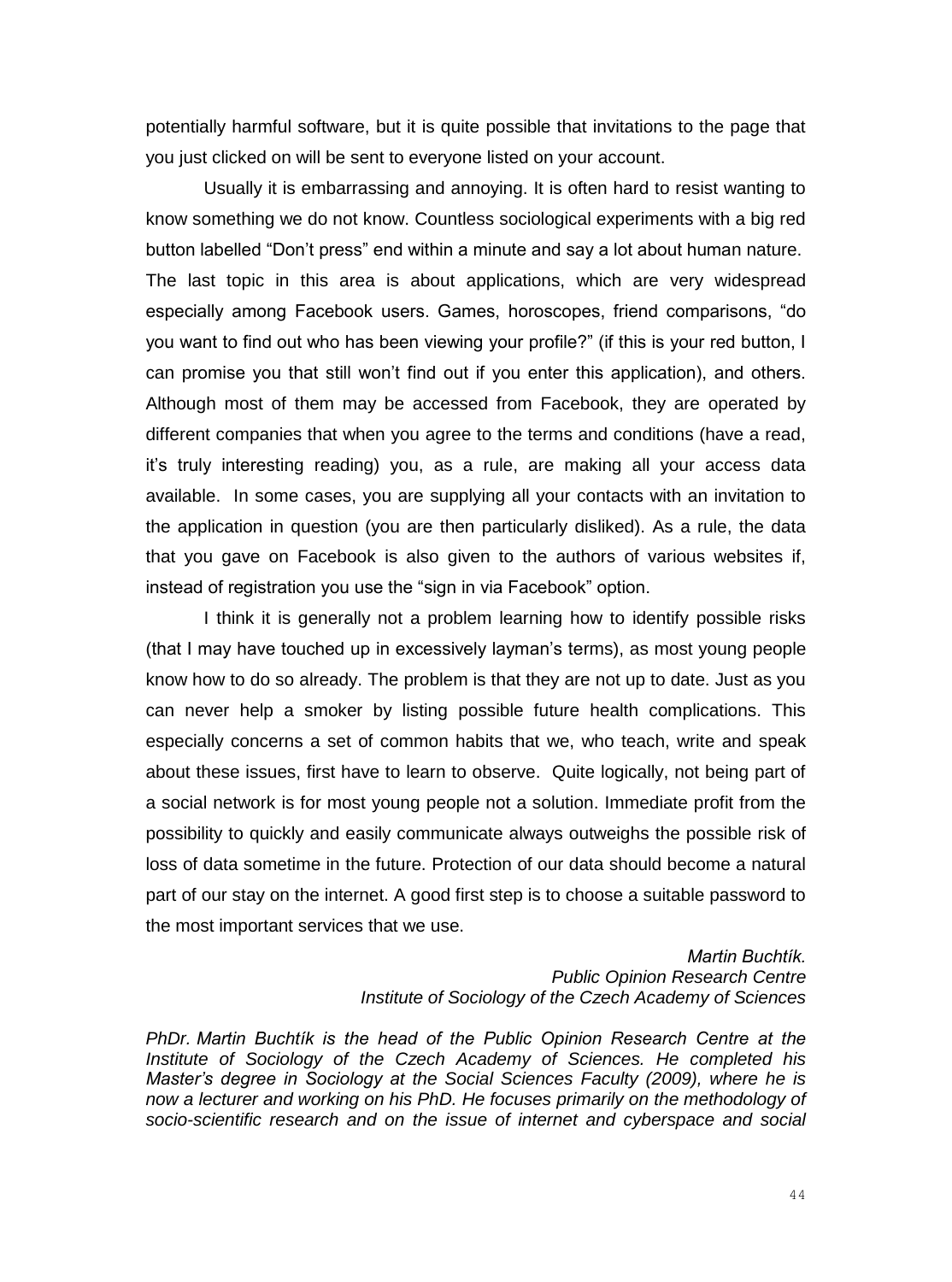*cohesion. He is the co-author of LiveOnLine, a methodology concerned with internet education (www.liveonline.cz).*

#### **Transfer of Personal Data from Personal Computers to the Internet**

## *General Trend*

We are generally monitoring the trend of transferring private data from personal computers to the internet - i.e., a great and greater expansion of so-called cloud solutions. This trend began about ten years ago with users shifting from-email programmes to webmail programmes (i.e., access to e-mail through websites), which has gradually expanded to a broad range of data-related tasks.

We can randomly mention on-line diaries, photograph archives, or even general storage sites providing an alternative to storing files on the hard drive. On the one hand, these services provide a much greater level of comfort, protection of data from loss and a broad range of possibilities for sharing and cooperation; on the other, in case of unauthorised use or access, there is the threat of an unprecedented compromising of a broad range of personal data.

If we consider the ever growing link between Facebook services (for example, you can access a lot of other services through one's Facebook account), it is more than fitting to adopt certain basic security measures.

#### *Passwords*

Use a combination of upper case and lower case letters, numbers and special symbols.

Use longer passwords (8 characters or more), but ones that you can remember. Use a unique password for each service, i.e., make sure each password differs from other services.

Do not link important services together.

Use a two phase authentication (through a mobile phone, etc.), there where possible.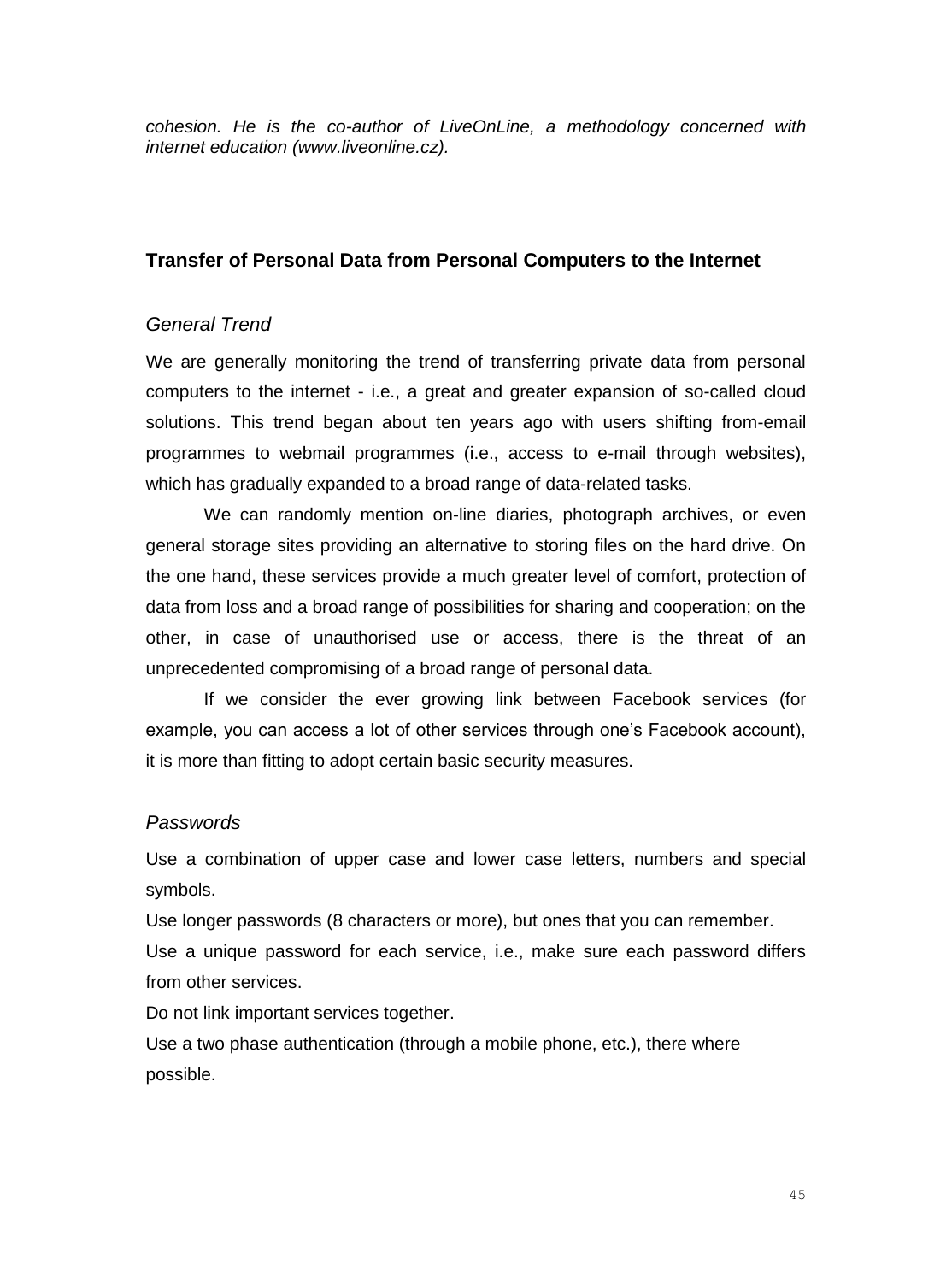## *Protection of Children on Facebook*

Facebook has become the most popular social network and even though the theoretical age limit to have a Facebook account is 13 (one has to confirm this when registering), children who are much younger are setting up accounts. Through these accounts, such children can be easily contacted by strangers, more easily and effectively than the previous popular chats and messengers such as ICQ.

We feel an increased need to speak with children about using Facebook and other social networks and if you do not have an overview of what social networks are, it will probably be necessary to connect to them.

## *Smart Phones*

More and more children are using smart phones or tablets and it is important to be aware of the risks tied to it. If a telephone is stolen and it is not properly secured, an attacker can access an account linked through the telephone even without knowing the PIN code on the SIM card. Due to the prevalence of the Android system in the Czech Republic, this particularly concerns Google accounts. A Google account can contain e-mails (Gmail), diary or even search history. Breaking into it could mean a serious leak of personal data.

## *Jakub Chour, Filip Kábrt*

*Jakub Chour – studied sociology (Faculty of Social Sciences of Charles University). He focuses on performance marketing at the company H1.cz. He gives public lectures on e-mailing and display advertising, writes for Mediář.cz and works externally for the Rekonstrukce státu (Rebuilding the Country) initiative, for example.*

*Filip Kábrt - studied at the Faculty of Mathematics and Physics at Charles University. He works as a freelance IT consultant and programmer and is primarily interested in the internet and social networks. He acts as a lecturer of experiential education at the non-profit organisation Velký Vůz.*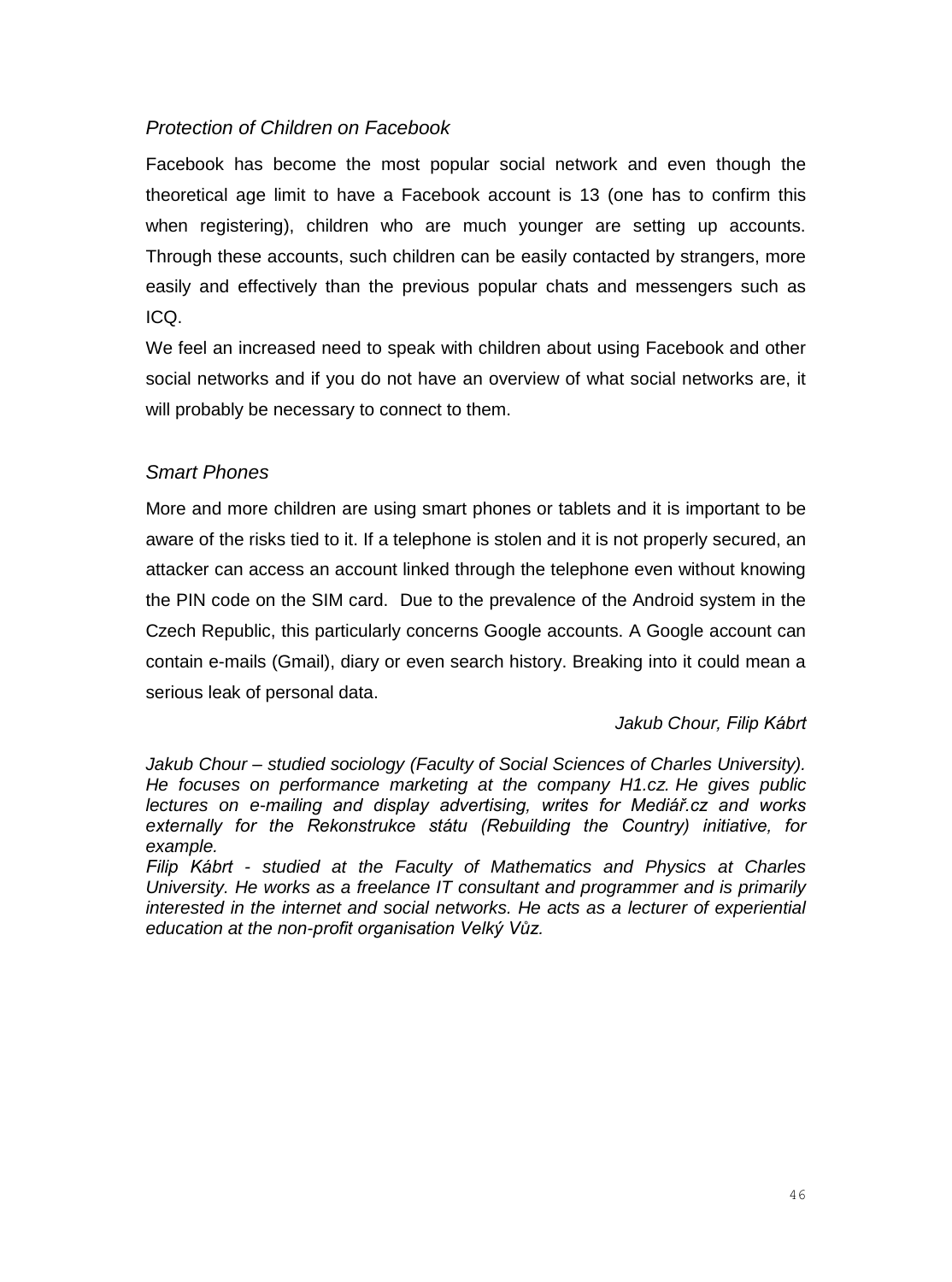## **Cyberbullying and Cyberattacks on Social Networks: Technical Possibilities of Prevention and Intervention**

Cyberbullying is a modern phenomenon that is closely tied to the expansion of information and communication technology. Some serious cases of cyberbullying are today well known from the media; although cyberbullying is a phenomenon that should certainly not be underestimated, it is not as prevalent as the news in the media make it out to be. In this article, we first have to ask: What is cyberbullying and how does it differ from other cyberattacks? Then was can focus on the possibilities of prevention and intervention of cyberattacks on social networks.

Let's first define the term cyberbullying. For something to be labelled cyberbullying, this phenomenon has to fulfil certain criteria:

1. It is aggressive and intentionally harmful behaviour via the internet or mobile phones - it is not a random attack or joke that was misunderstood, but intentional behaviour with the aim, of hurting the victim.

2. This aggressive behaviour is repeated - it is not a one-time event but a long-term problem.

3. The victim of such behaviour is unable to protect him/herself in a simple way he/her is unable to stop this aggressive behaviour directed at him/her (in such case, this behaviour would not be repeated).

4. The victim sees it as harmful - the behaviour is unpleasant and hurts the victim.

Such described cyberbullying is a serious problem that leads to many negative consequences for the victim - lower self-esteem, anxiety and depression, deterioration of relationships with other people, psychosomatic problems, and sometimes even suicidal thoughts. Such cyberbullying is, fortunately, not common only 6% of Czech children aged 12-18 encountered this (see http://www.cyberpsychology.eu/team/storage/2012-Machackova-

Online obtezovani a kybersikana.pdf). Cyberbullying is often tied to bullying at school - essentially it is some sort of expansion of bullying at school to a different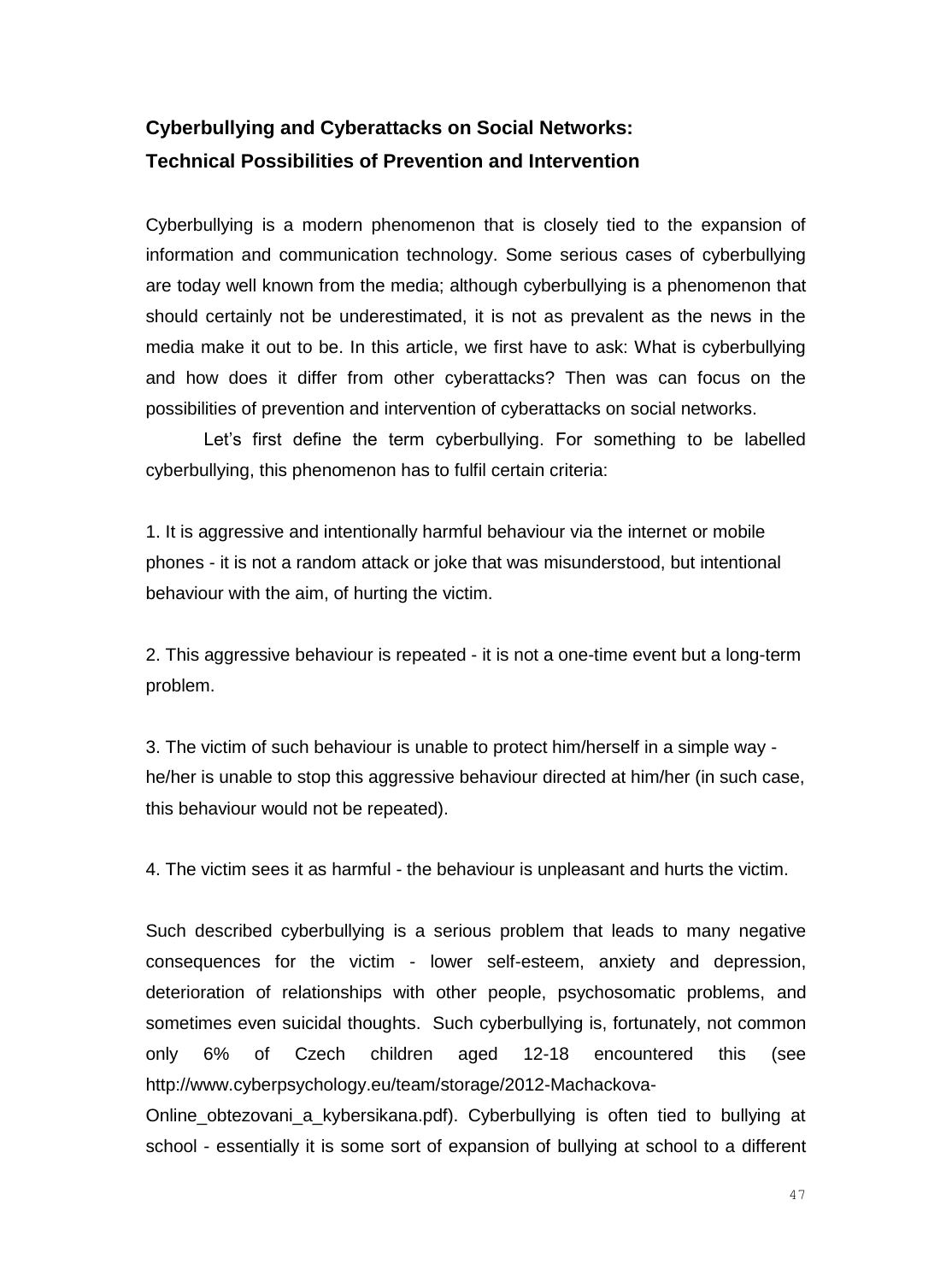environment (i.e., on the Internet), where young people can be found. As this problem in most cases is based in the "real world" offline, it needs to be dealt with in the real world as well - it is necessary for both the school and the victim's parents to become involved (see http://www.cyberpsychology.eu/team/storage/COST-2012 cyberbullying-

Doporuceni k prevenci kybersikany ve skolnim prostredi prehled a rady.pdf). It is possible, however, to encounter aggressive behaviour that does not have all the attributes of cyberbullying. This is, for example, one-off unpleasant e-mails or messages, slander on social networks, theft of passwords and pretending to be someone else - with some of these attacks often being understood by the one doing them as jokes or teasing. However, even such cyberattacks hurt or are not pleasant (although their consequences are not as serious as cyberbullying). There are various technical forms of protection against such attacks to prevent the further continuation of such behaviour or minimise the chance of their occurrence.

Although this bulletin focuses primarily on Facebook, we shall focus on the following overview of recommendations, especially technical advice, in this environment. On Facebook, cyberattacks may take on the following form:

A. Private message seen only by the sender(s) and recipient.

B. News or other content (photos, videos) on the profile - other people see this content according to how the visibility is set or through labelling (or "tagging") of the recipient in content published elsewhere on Facebook. Explanation: On Facebook, tagging allows you to, for example, add a link to the profile of the person depicted on the photograph - thus his or her name is indicated and by clicking on the name, you are transferred to his or her profile. Such photographs, although published on Facebook originally elsewhere, then appears in the profile of the tagged user.

C. Theft of a profile and user impersonation. This happens, for example at school, provided someone forgets to sign out of their profile. A classmate make take advantage of the situation and write an offensive profile status - for others, it looks as though the status was written by the owner of the profile although in reality it was written by someone else.

D. Creation of a false, offensive profile - someone creates a profile in someone else's name and the profile is full of offensive content and other people believe this profile to be authentic.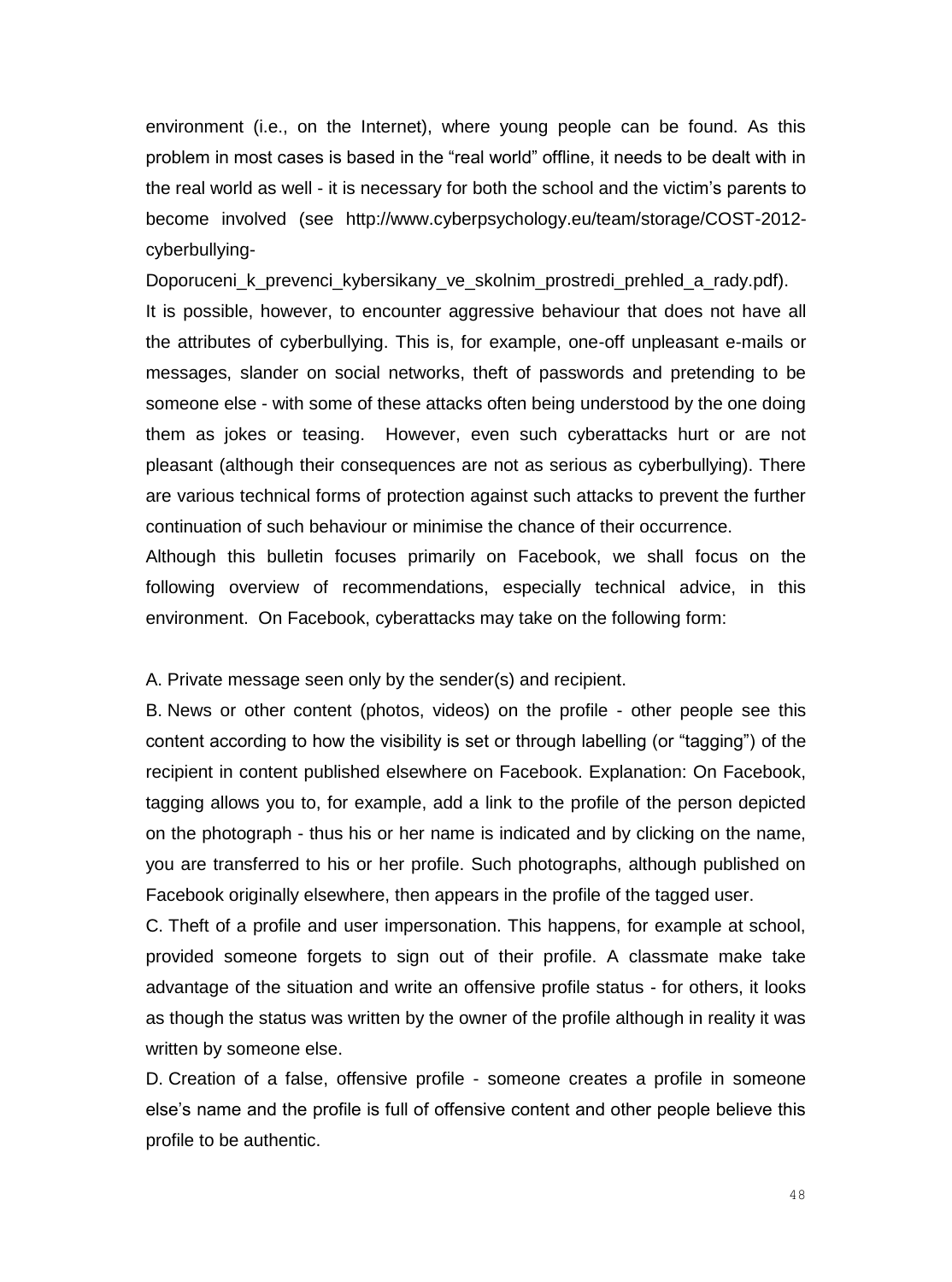*What to do to prevent cyberattacks on social networks:* 

#### **1.**

The most important things is have the profile secured properly and set up so that no one, other than you, is able to log on, so that you can prevent things you don't like appearing on it.

## **2.**

A properly secured profile is one that is protected sufficiently with a strong password that no one knows. The name of your pet or your date of birth, for example, is definitely not a safe password. A password should not make sense and should comprise a combination of upper and lower case letters, numbers and preferably other text symbols. So that you don't have to write down the password (that is also not safe), it's best to use an abbreviation of a phrase that you remember: For example "4&20BBBIaP" is in fact "Four and twenty blackbirds baked in a pie".

## **3.**

Always sign out from your profile when leaving the computer. Never click the "remember login data" option offered by browsers on a public or someone else's computer.

## **4.**

Set up a profile so that only approved users (i.e., people who we have in a list of friends) can see it. It is possible to set this up for everything that we post, but can be changed individually for certain content (e.g., certain photos can be set to be seen only by a number of friends and others for all Facebook users). It is also possible to divide friends up into a number of different groups and to give each group a specific setting - e.g., we can have a group of close friends that can see everything we add and then a group on which we place restrictions on what they can see, e.g., we allow them to see status updates but not photos.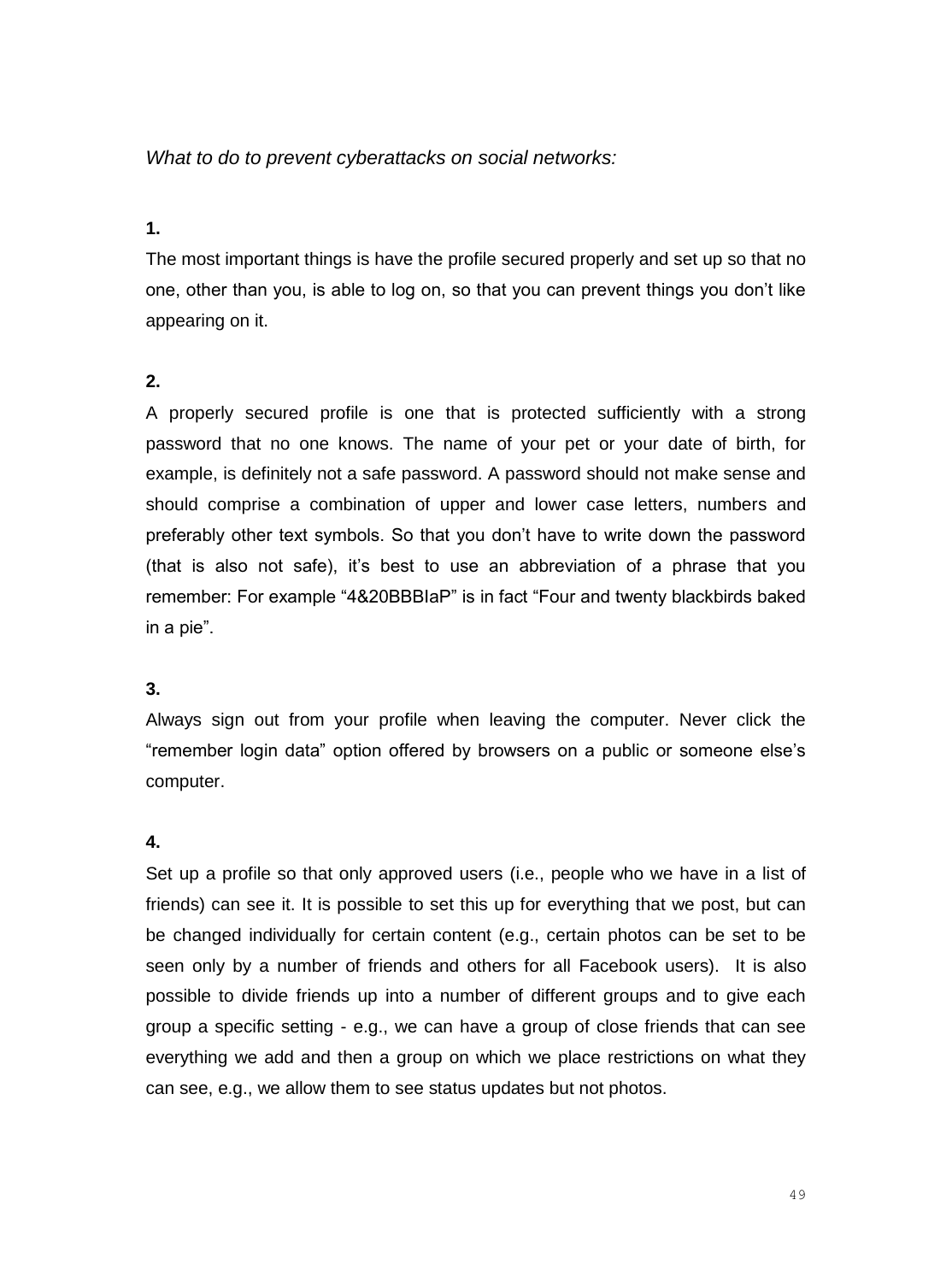## **5.**

It is also possible to set up a group of people who can enter content on our profile and who can see the contents that we have tagged. In the same way, it is possible to set up content, so that we first have to give approval before someone can place content on our profile. This will help us avoid situations where someone tries to post vulgar photos on our profile.

## **6**

An important warning goes hand in hand with setting up the visibility of profile - only add people we really want to and really know as our friends on Facebook. It is important to realise that on Facebook, in the vast majority of cases, we appear in our own name and in addition to our name, there is a vast amount of other identification data (if we fill it in) - place of birth, school attended. Some users even have their full address (which we certainly do not recommend). If we add a stranger as a friend and he/she has access to such data, we can be quite surprised to find this stranger on our doorstep one day.

## *What to do in case of cyberattacks on social networks:*

1. Report it. Beside each content, Facebook offers the possibility to report to administrators whether the content is in some way objectionable (it is offensive, spam, or violates copyright). Such content is then assessed by administrator and, if the report is legitimate, erased.

2. It is possible to report theft of profiles or fake profiles to administrators.

3. Deleting a user from friends or blocking a user If someone sends an unpleasant message or posts unpleasant content, it is possible to set up the possibility to block this person. The blocked user then does not see your profile (and we cannot see his either), thereby preventing him from continuing such behaviour (in this case, sending unwanted messages or posting unwanted content on your profile).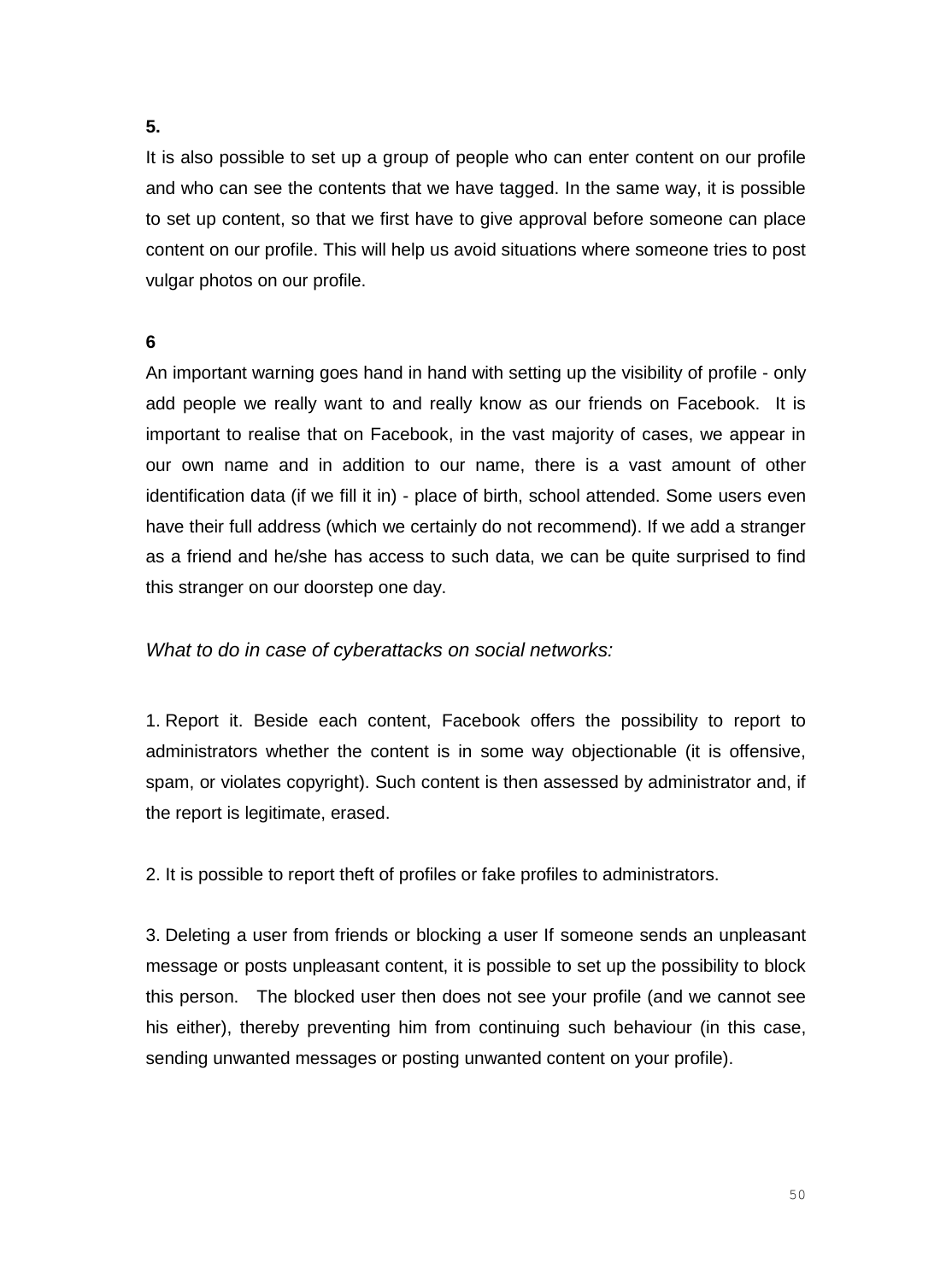4. Once we report the harmful content and block the users, it is worth paying special attention to the overall profile settings (see above), so that a similar situation does not occur again.

Similar advice applies elsewhere on the internet - when using e-mail, discussion forums, and so on. It is always important to have your account properly protected with a password, not be afraid of an annoying message and report such user. If we behave wisely and responsibly on the internet, we do not need to worry about cyberattacks. If cyberattacks start to repeat and morph into cyberbullying, it is important to deal with such situation "off-line" - if the bullies are classmates, the school needs to be contacted; if the bully is an adult, it is even possible to contact the Police.

*Lenka Dědková*

*Note:*

*The author of the text was supported under the VITOVIN project (CZ.1.07/2.3.00/20.0184), which is co-financed by the European Social Fund and the budget of the Czech Republic.*

## **What to Be Careful about When Working on Facebook**

At this time, social networks are extremely popular. There are good reasons for this - these networks provide many benefits for their users. Their use also carries some disadvantages and risks, however. We will look at both aspects briefly. Let's first summarise the typical features of on-line social networks: they are websites that allow users to create their own profile and set up a list of people with which they want to share this profile. In this way, a user's "social network" is created - simply said, mutually interconnected profiles of people on this website are created. This network of friends is usually visible and can be easily monitored. This is the basic setup; various networks then add various applications and settings to differentiate themselves from each other. As the most popular social network in the Czech Republic at this time is Facebook (according to the latest statistics, there are just under 4 million profiles in the Czech Republic - see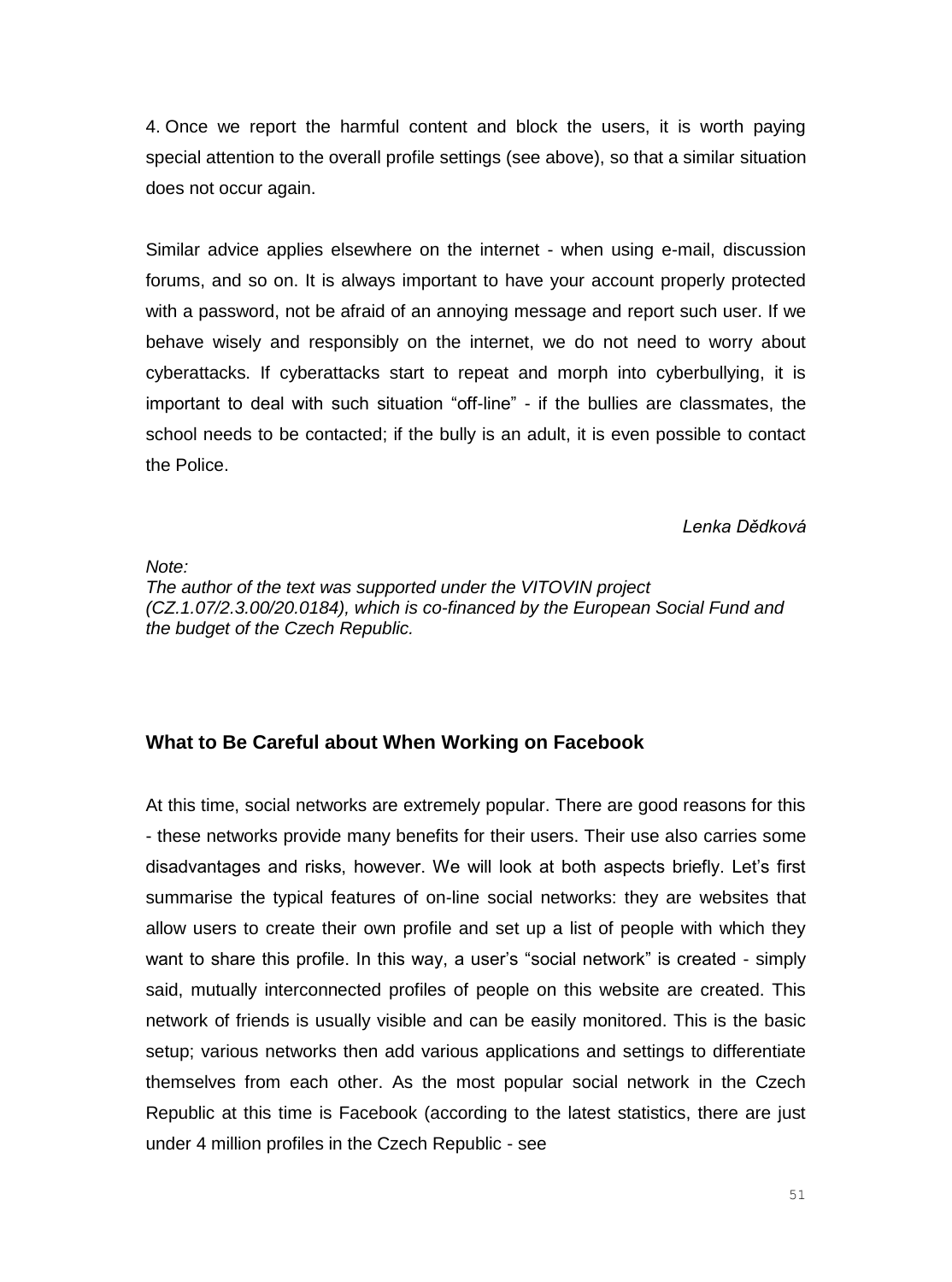http://www.socialbakers.com/facebook-statistics/czech-republic), we will be talking specifically about it.

In addition to creating a list of friends, Facebook allows other activities that are used abundantly by users. It is possible to talks with others, post your status (a short message typically about what you are doing or thinking about at the moment), photos and videos, organise events or link to other websites. It is possible to communicate a message to everyone with just one click where, for example, a concert of a pop group is going to be held or, in the case of pupils and students, what was in that day's Czech test and where to find and print the best crib-sheets for chemistry class. Similarly, within minutes it is possible to not only show a new computer game commercial, but also a photo with a new haircut or an entire photo album from a weekend birthday party or from skipping school. All these activities can also be commented on and "liked", or content can be labelled with a thumbs-up icon. It is possible to "like" almost anything on Facebook - products, music, film, athletes. You can usually find anything you can think of on Facebook and respond to it with a "like" or a commentary.

Websites that you "like" are then displayed in your profile and other users can view them. Thanks to "likes", we can learn on Facebook what other people like and compare our interests or be inspired by them and then try out the "liked" (i.e., essentially recommended) thing. In this way we very easily maintain an overview of the lives of our friends and share interesting things. It is also possible to chat in private, and a large amount of communication that had previously been taking place on the internet via chat or ICQ has now moved here. Facebook supports various on-line applications, such as quizzes or simple games to entertain the user.

All in all, a lot of interesting things are taking place on Facebook that not only young people enjoy. Students simply like to share information and content that they like - thereby showing who they are a why they are interesting. And they like to boast about experiencing something interesting or being in an interesting place. In the same way, they like to follow the profiles of their friends and comment on experiences and information shared here.

That all of course took place even before Facebook - young people spoke to each other about their interests and lives, showed photos from holidays, gossiped about people, and copied crib-sheets. What changed with Facebook, other than the speed at which this is done today without being together physically, is the storage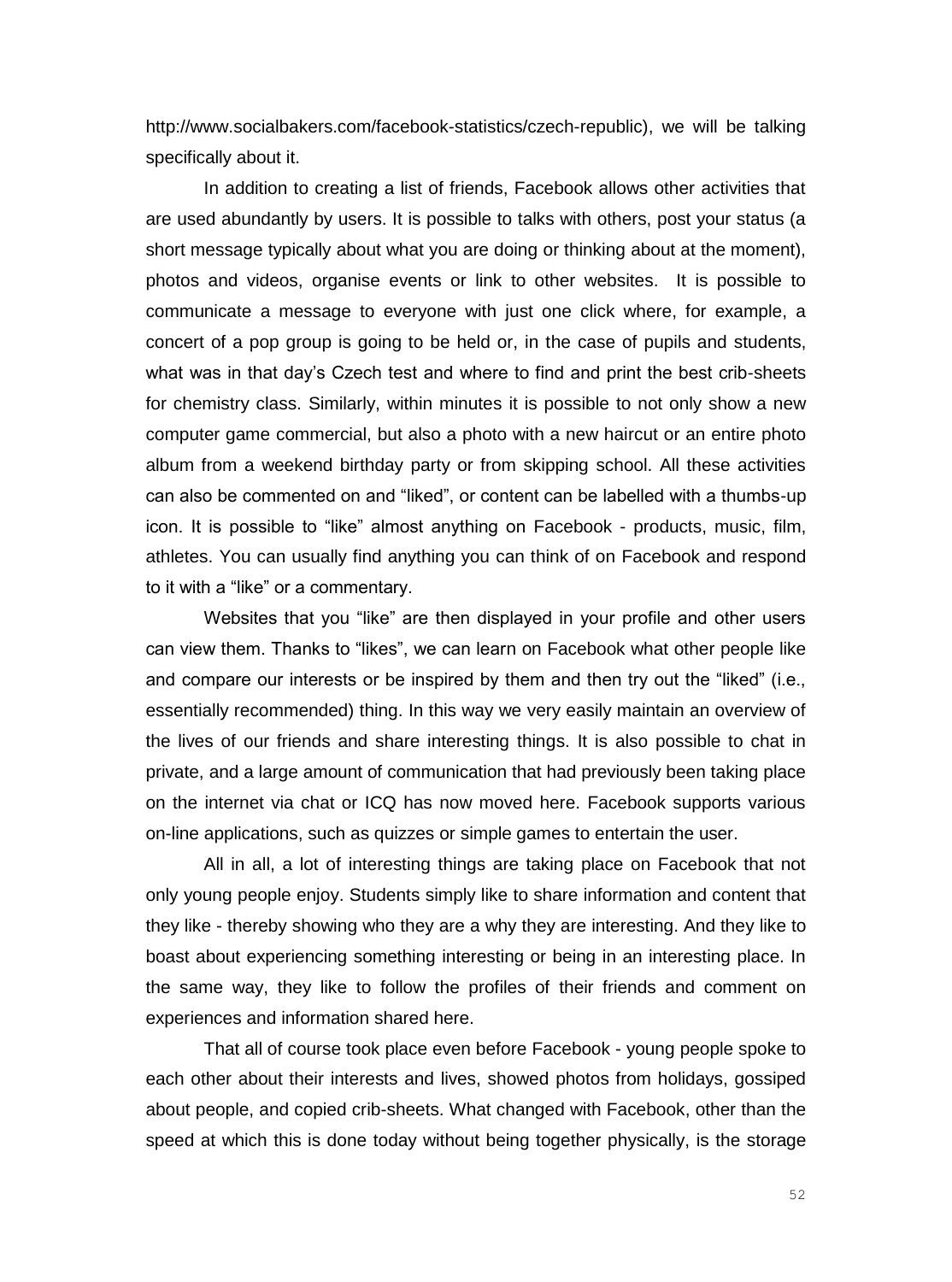of records about their activities. Young people are really not aware of this feature of Facebook and, if they are, don't really care. But it is this feature that raises questions about the protection of privacy and personal data. It is important to realise that just like everywhere else on the internet, everything that we publish on Facebook can easily be copied and stored. When, for example, we publish a photo of ourselves that someone else likes, it can be downloaded immediately and stored as long as desired or posted elsewhere on the internet. If, over time, we decided to delete this specific photo from Facebook, no one can guarantee that half of our list of friends doesn't have it stored elsewhere.

The same is true for all other data - date of birth, statuses, "likes". Everything can be downloaded and stored, and even though we have deleted the original content, we have no control over the copies. At the same time, we never know in the internet environment where (and by whom) our data can be stored. Of course, a lot of things published by young people on Facebook are harmless - if they share a status or show a photo of the new bike they got for their birthday, this information will probably not be exploited. However, if they mention on their status how they cheated on a math test, they risk that this information will get to the teacher. This may happen even if they only have real friends in their list of friends. Over time they can fall out with a friend, and such shared information could be used against them as a form of revenge by the former friend.

But we can have control over what we publish about ourselves - it's enough to think about what information we really want to share, what not at all, and with whom we want (or don't want) to share it. This is applicable even in the off-line world. On Facebook there another question to ask: What are others sharing about us? The information that you cheated on a test can be posted by someone else. This information can begin to lead a life of its own and we have no control over it. For this reason, it is necessary to think not only about what we publish on Facebook about ourselves, but also what we post about others. Let's follow this rule: "What you don't want others to publish about you, don't publish about them."

Privacy issues on Facebook also have a different dimension. We should also think about the fact the Facebook itself stores data. Facebook also stores information (in addition to information published by the user) that other users (for now) can't access - e.g., the photos and profiles of users you are observing, what websites you are looking at and what links you are clicking on. In this way, it also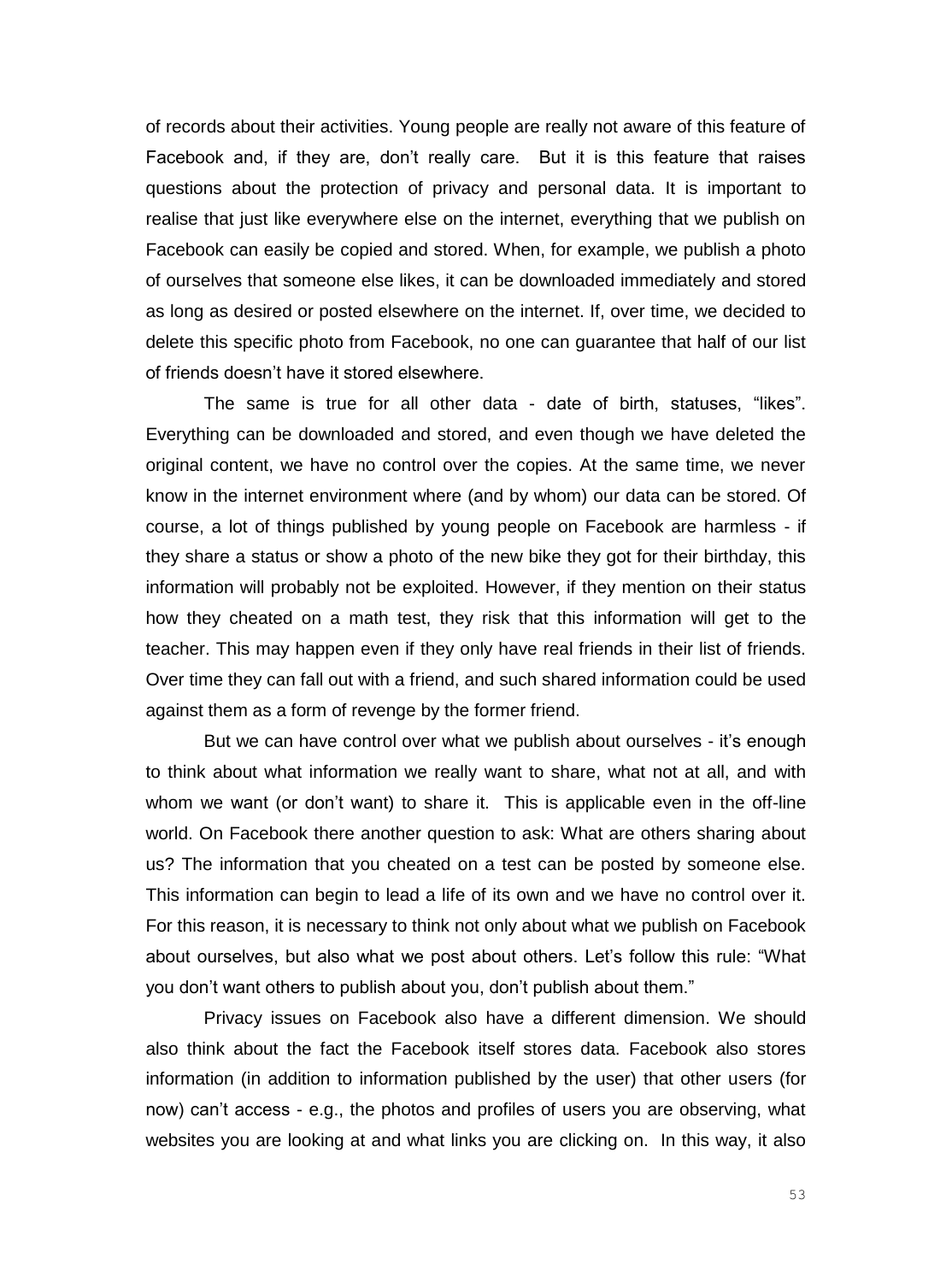obtains information about files you are sharing on Facebook (e.g., when they were created and who was the author). If you have GPS, Facebook records your position, in the same way that it does the IP address of your computer. Information about your movements is not obtained only by Facebook -- if you visit a page that is linked to Facebook (you can comment on it via your Facebook profile) and if you are signed into your profile on a tab beside it. Facebook will record your visit to the website in question and store it. In the case of data obtained by Facebook, deleting your profile won't help as Facebook stores it for a "as long as it is necessary to provide products and services to you and others (...)" (see http://www.facebook.com/about/privacy/your-info), which is so vague a formulation that it could mean "forever".

At the same time, Facebook obtains the non-exclusive, transferable, assignable and royalty-free global licence to this information as well as all content posted on Facebook. This means that it can essentially do what it wants with your information, including selling it to other parties. This fact is used by some employers who want to find out as much information about potential employees. Publishing statuses such as "Tomorrow I have an interview at an evil company that I hate" may likely backfire. Some interviewers even ask job candidates to open their profiles in the presence and then assess the profile to help them decide whether they want to employ the person.

Even though students are usually not concerned about future employment, it is wise to think about publishing content on Facebook and think about the long-term perspective. From this point of view, it is good to think about friends that we have on Facebook (and who now have access to our information). Even in cases where we trust them unconditionally now, imagine what relationship you may have with them in five or ten years. This also pertains to partners with whom we like to share everything possible, but in case of a breakup, it may be them who, because of a broken heart, misuse our information in the worst possible way.

Despite all other somewhat scary information about records and possible exploitation of information, Facebook has a lot of positives (also described above), thanks to which users will likely not stop using it just like that. Therefore, it doesn't make sense to force students to erase their profiles and scare them too much - we know how we ourselves respond to such pressure. What does make sense it to point out what Facebook does in fact store and what rights it has to this information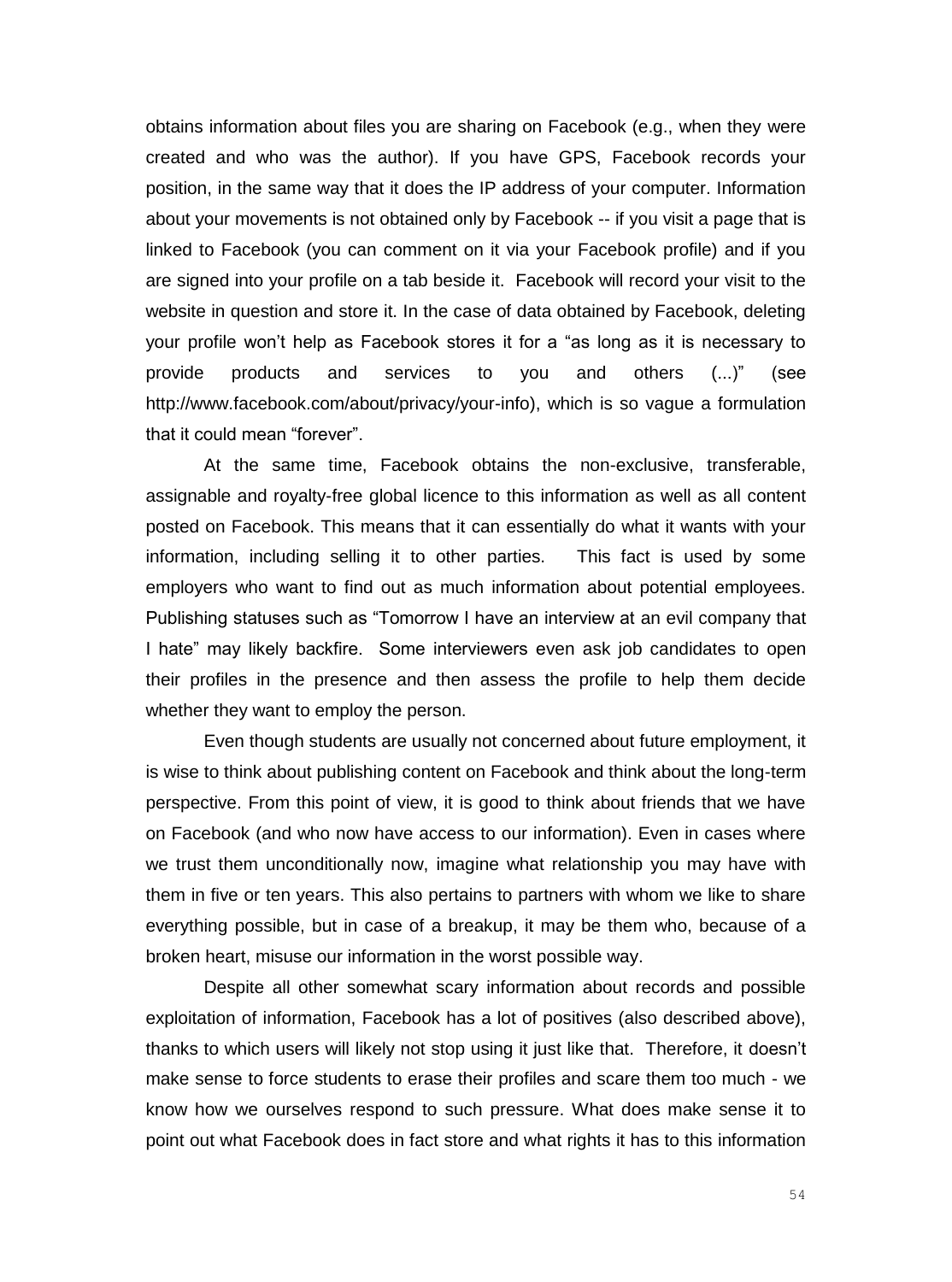and to call attention to the fact that other users may exploit the information posted. And then hope that they will always think before posting something on a social network.

*Lenka Dědková and Hana Macháčková*

Lenka Dědková is specialist at the Institute for Research on Child, Youth and *Family at the Faculty of Social Studies at Masaryk University, where she is also studying for her PhD. under the Social Psychology programme. She focuses on internet psychology, especially on the risks tied to internet use, and on-line relationships.* 

*Hana Macháčková is, at this time, a PhD student studying for her degree under the Social Psychology programme at the Faculty of Social Studies at Masaryk University. At the same time, she is employed as a specialist at the Institute for Research on Child, Youth and Family. She specialises in the social and psychological aspects tied to using the Internet and new media (e.g., using social networks and membership in on-line communities; the phenomenon of blogging; publishing information on the internet; risk of cyberbullying), especially in the case of adolescents.*

*Both authors are involved in the VITOVIN project (http://ivdmr.fss.muni.cz/projektvitovin) and contribute to analysing data from EU Kids Online II, the international project concerning on-line risks (http://www2.lse.ac.uk/media@lse/research/EUKidsOnline/Home.aspx). In the Czech Republic, they worked with other colleagues in 2011 on researching cyberbullying in South Moravia and at this time are doing longitudinal research on on-line risks among Czech children across the Czech Republic. Both are also coauthors of the book Kyberšikana: Průvodce novým fenoménem (Cyberbullying: Handbook on a New Phenomenon) (Černá et al., in print).* 

*Note:*

*The authors were supported under the VITOVIN project (CZ.1.07/2.3.00/20.0184),* 

*which is co-financed by the European Social Fund and budget of the Czech* 

*Republic.*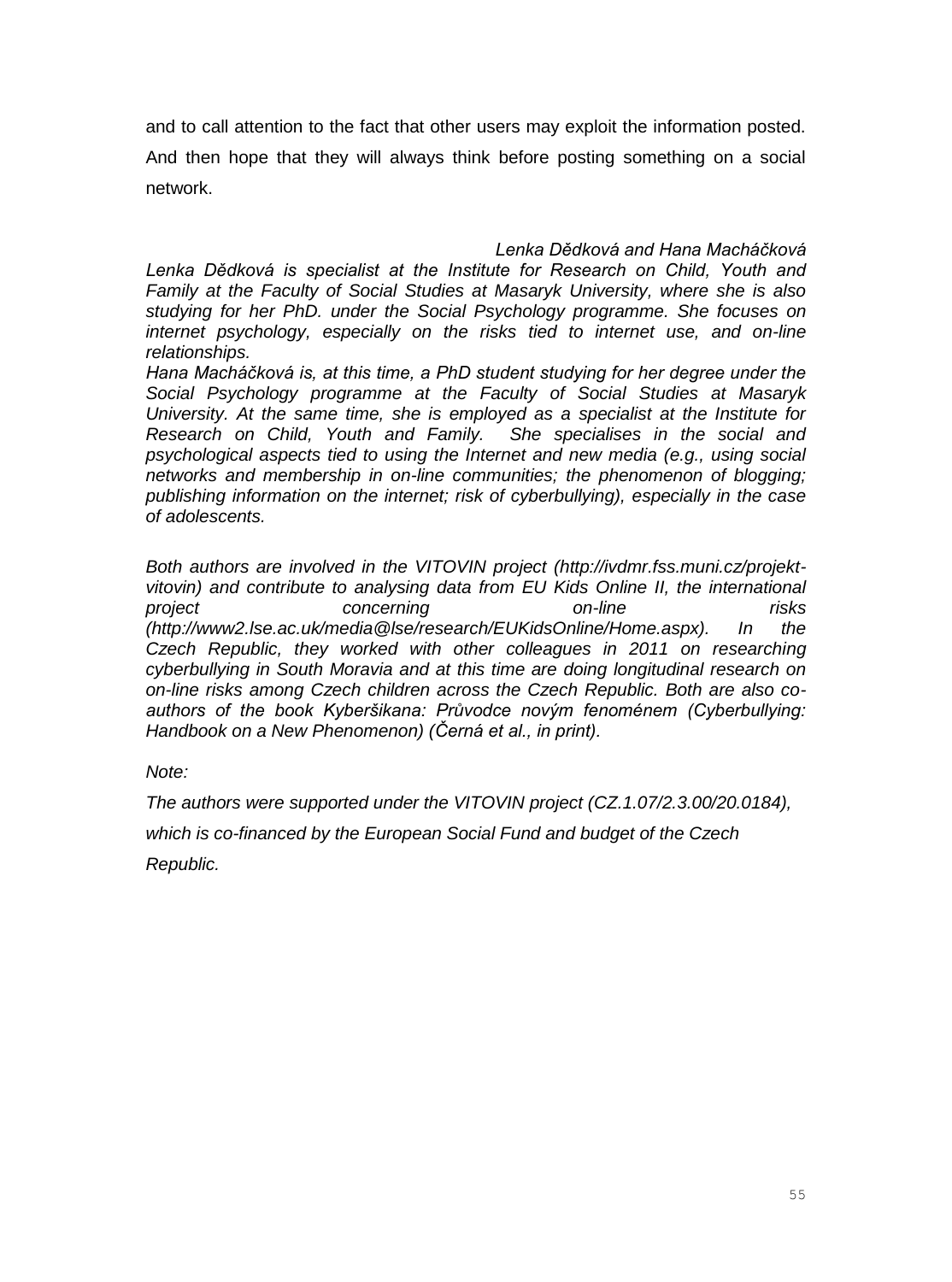# SOCIAL NETWORKS AS SEEN BY **PSYCHOLOGISTS**

## **A Warning Is Not Enough**

It's so easy today to share with others how your holiday in Spain was, that Anna is riding with no help on her tricycle, where a class reunion will take place, to post a photo of a new car. Who else but young people should have a good relationship with new technologies and new means of communication? The reasons are simple. Children do not know how to do many things and do not have any experience, so when they are learning to master the world around them, they, naturally, reach out enthusiastically for new things, for things that make life easier or what they promise to make easier... Children and youth are less resistant to advertising - they are attracted by everything "fantastic", cool and in, what they have to have, and what their idols have and use. Adults tend to be more reserved. Not because they wouldn't be able to learn to use the new devices, but rather because they don't see the added value compared to the way they are used to doing something and that they have mastered over the years. It is also true that adults see more of the risks.

They know that there are two sides to every coin. In this respect it is being proven that the lack of life experience of children and youth can lead to complications when using social networks. Children see no further than one step ahead, adolescents perhaps two, so often they act first and think later. What's more, they tend to be braver virtually than live. While they have developed certain restraints when dealing face-to-face and can see the results of their actions immediately in such situation, at home at the computer they can do practically anything. Something can be sent with one click, and then it ceases to exist and the consequences cannot be seen. Of course, this does not apply only to inexperienced children and adolescents. How many adults share their personal data only because someone, whom they don't even know, sends an e-mail requesting it!

I will not discuss the reasons for the popularity of social networks, but if we understand them better, we can possibly come up with ideas for prevention. There are many reasons; nevertheless, one cannot ignore the fact that years ago, children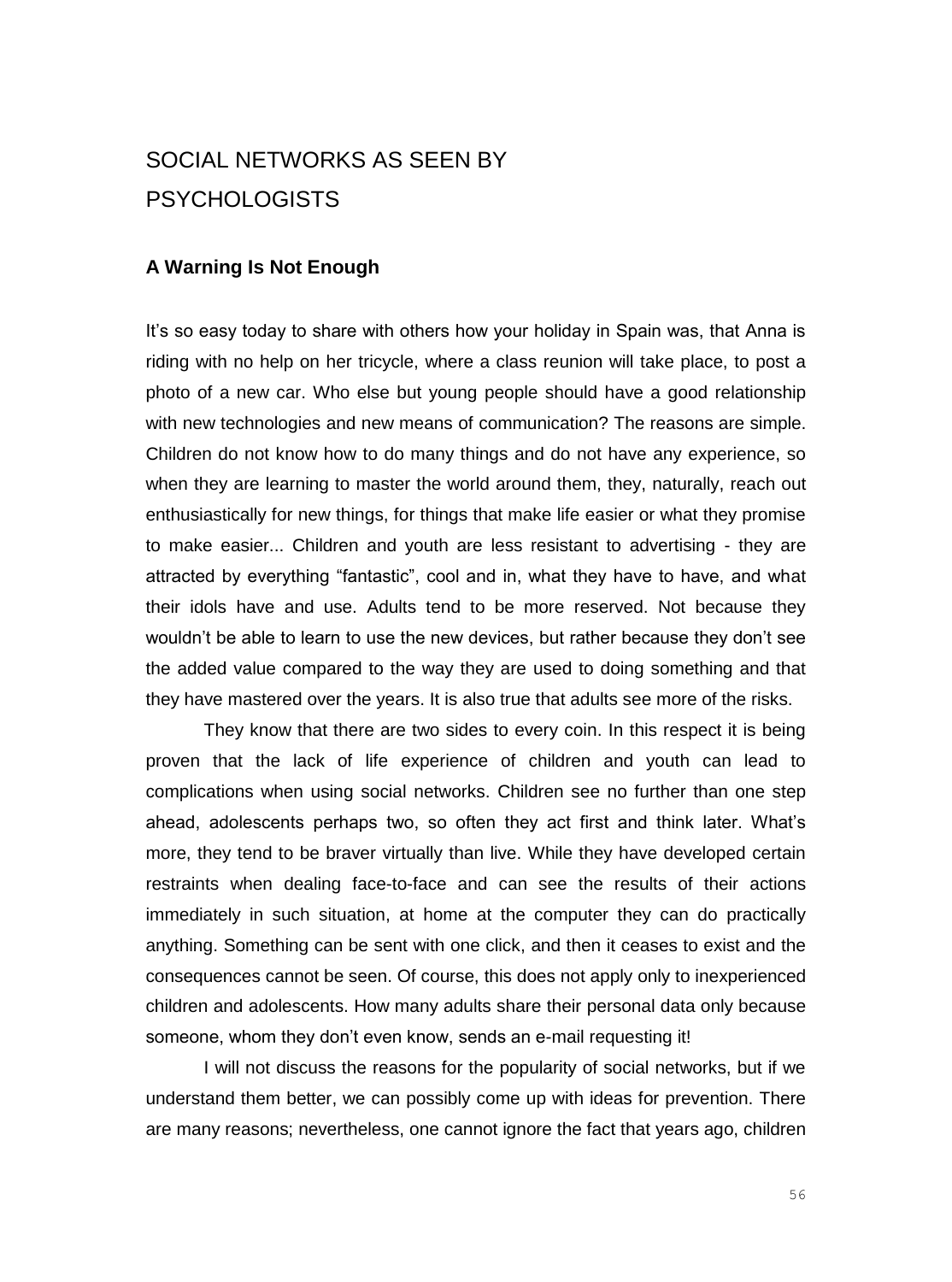would come home from school, drop everything and go outside and play with friends. They played football, organised battles, played with dolls, built forts, sat on railings and talked and talked. Today they go from school to groups, to training, to flute lessons, prepare for entrance exams. They can't just go outside and be with their peers. On Facebook, it's as if they are with them in reality! And parents are happy that they're at home.

We believe that we should avoid problems with the inappropriate use of social networks. Every tool is appropriate. Neither teachers nor parents should ignore warnings until actual problems arise; they should collect and use cautionary examples. But giving warnings is not enough. For children it is difficult to accept abstract, unspecific warnings on the one hand and reject specific, pleasant, enticing and acceptable contact on the other. Certain private videos posted on a social network may seem fun rather than illicit feelings of fear of the possible consequences. It is therefore important to think through events and ask these kinds of questions: How does a person feel when his private feelings are made public? What can happen when someone accuses someone on a social network of some sort of wrongdoing?

There are even more general forms of prevention. We should teach children from an early age to protect their privacy and respect the privacy of others. In my opinion, parents of young children already err when, without their permission, they publish intimate stories about their children or look through their bags and drawers. A part of the problem is, however, difficult to resolve. Children are fully dependent on adults for some time. In order for them to be able to use this help and want to use it, they have to trust adults completely - not only parents and grandparents, but also doctors and teachers. It is practically impossible for children to differentiate between people they can trust and people they have to be wary of. More understandable to them is the differentiation between people at home and strangers. But doctors are also strangers (and do in fact often do unpleasant things to them) as are teachers. We can teach children from a young age not to trust anyone. But that a very unfortunate position to take in life. For this reason, it is important to be part of a child's life to the maximum extent possible. To make it possible, we should reinforce the feeling that the child can trust us absolutely. A lot of adults unknowingly raise their children in a way that the children soon realise this it is not always a good idea to share everything with adults, and that it is better to lie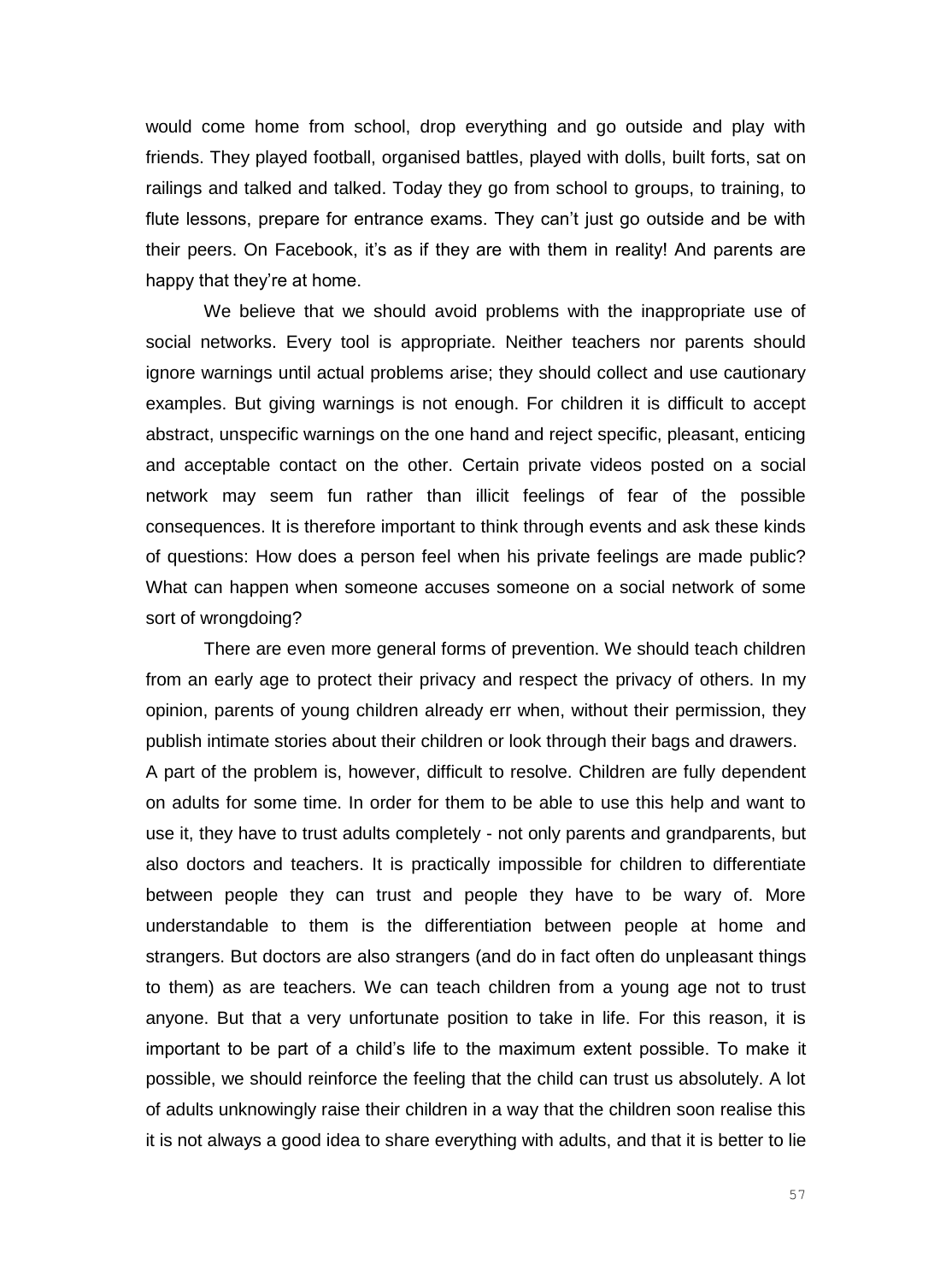than to tell the truth. As today children live a greater part of their lives outside the family, parents can't protect them from everything, but if their child trusts them, parents very quickly learn what happened and what the child is planning to do and so can very quickly intervene before greater damage happens.

Some authors and professional publications are of the opinion that children are incorrigible and have to experience problems first hand and only after they have a negative experience will they begin to behave more responsibly. I don't think that always has to be the case. But even if so, it is the parents' responsibility to not resign and offer children the possibility of guidance.

#### *Václav Mertin*

*Václav Mertin, child psychologist with 38 years of experience, deputy director of the Department of Psychology of the Faculty of Arts of Charles University. Professional interests: educational, school and advisory psychology; specific learning disorders; shared care; home schooling. Extensive publication activities both for professionals and families. Most recently: for parents, Výchova bez trestů (Raising Children without Punishment) (Wolters Kluwer, 2013); for teachers, Problémy s chováním ve škole (Behavioural Problems at School) (Wolters Kluwer, 2013).*

## **Addicted to Facebook?**

Gambling (pathological gaming) is the only officially recognised non-substancerelated addiction listed in currently valid diagnostic manuals. The situation is changing, however, and the number of studies admitting that humans are able to develop additions even without using psychoactive drugs is increasing. In addition to workaholism, compulsive exercising or addiction to shopping or sex (on-line or off-line), attention is turning to the internet as well. And this field is quite broad, still undiscovered and full of controversy. For example, among researchers, there is no agreement whether one can speak of addiction to the internet or addiction through the internet. The same holds true for social networks: Can someone be addicted to Facebook? Some claim that one can. Others argue that this concept has quickly become obsolete because this website today covers various different applications. Users can play games on Facebook, meet through it, bet, communicate with friends, watch videos and many other things, and it is important to differentiate between these activities.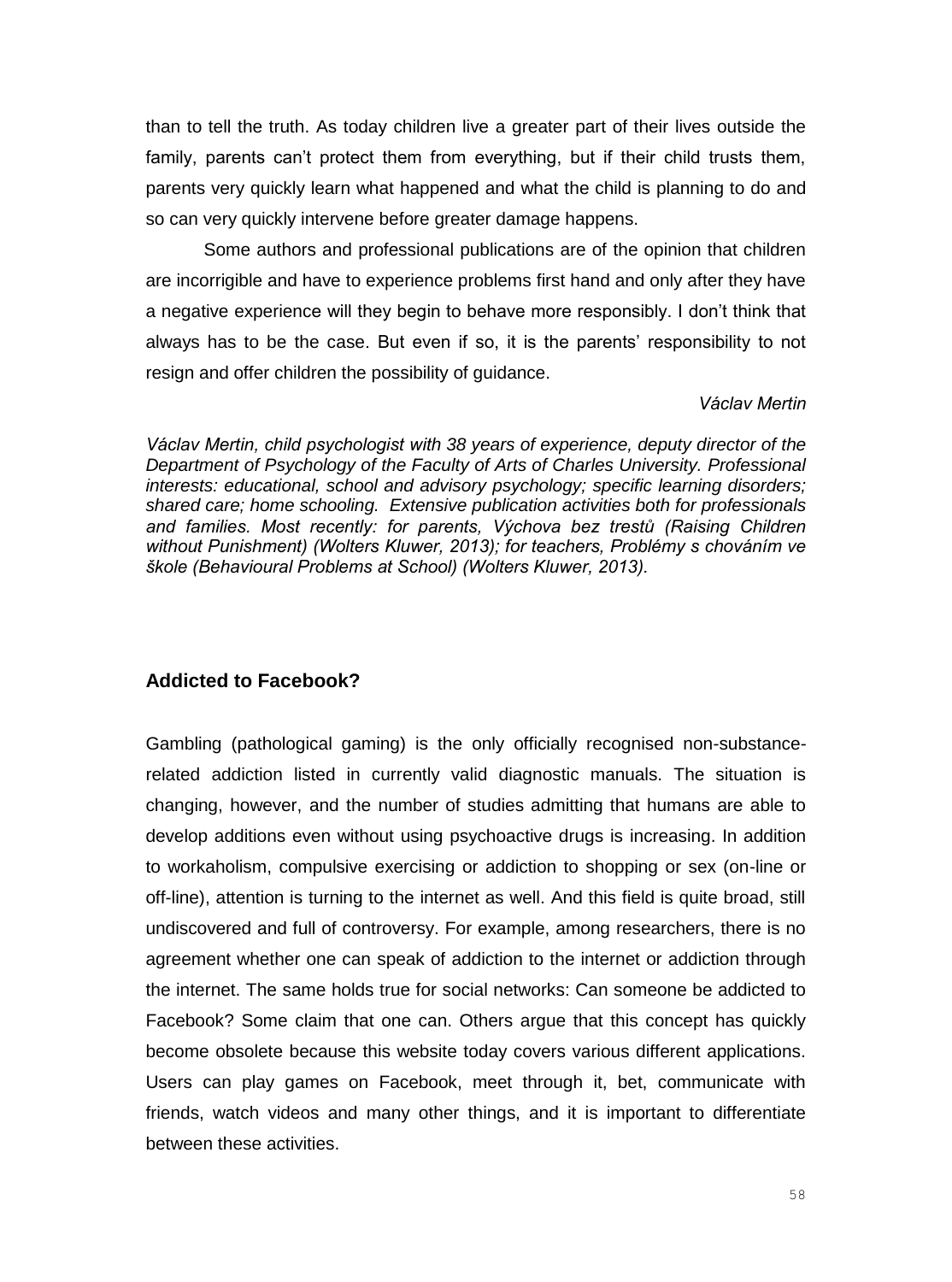Either way, from time to time people who have lost control over their use of social networks appear in the offices of addiction experts. Research shows that the majority of users use Facebook to keep contact with real friends and acquaintances. It is the need to keep in contact and have an overview that can lead to more and more excessive use. In 2010, for example, Greek physicians described an extreme case of a 24-year-old woman whose use of Facebook significantly interfered with her daily life.  $1)$  Controlling and updating her profile took five hours of her day, she lost interest in other activities and even lost her work. During a visit to her therapists, she used her smart phone to check her Facebook profile numerous times.

Such case is an exception; nevertheless, it illustrates the basic criteria of addiction. The state where some activity, such as Facebook, dominates over an individual's thoughts and actions is termed salience. Another condition is a change in mood and tolerance, i.e., the need to increase the amount of an activity to achieve the same effect. Withdrawal syndrome indicates unpleasant feelings if the activity is denied to the persons and often leads to a relapse, a return to the previous pathological behaviour. A key criterion is the presence of conflict, i.e., the situation where the problematic activity negatively affects the life of the person concerned - be it a school or work commitments or interpersonal relationships. Research that was aimed at the above criteria in the context of social networks indicate that excessive use can, under specific circumstances, lead to a number of negative consequences, including restriction of off-line social contacts or a deterioration of school grades.

In order for problematic Facebook use to be identified, a team of Norwegian scientists have put together the six-point Bergen Facebook Addiction Scale.<sup>2</sup> The scale comprises the following statements: (1) You spend a lot of time thinking about Facebook or planning how to use it. (2) You feel an urge to use Facebook more and more. (3) You use Facebook in order to forget about personal problems. (4)You have tried to cut down on the use of Facebook without success (5) You become restless or troubled if you are prohibited from using Facebook. (6)You use Facebook so much that it has had a negative impact on your job/studies. For each, it is necessary to decide whether the statement applies very rarely, rarely, sometimes, often, and very often. According to the authors, scoring "often" or "very often" on at least four of the six items may suggest you are addicted to Facebook.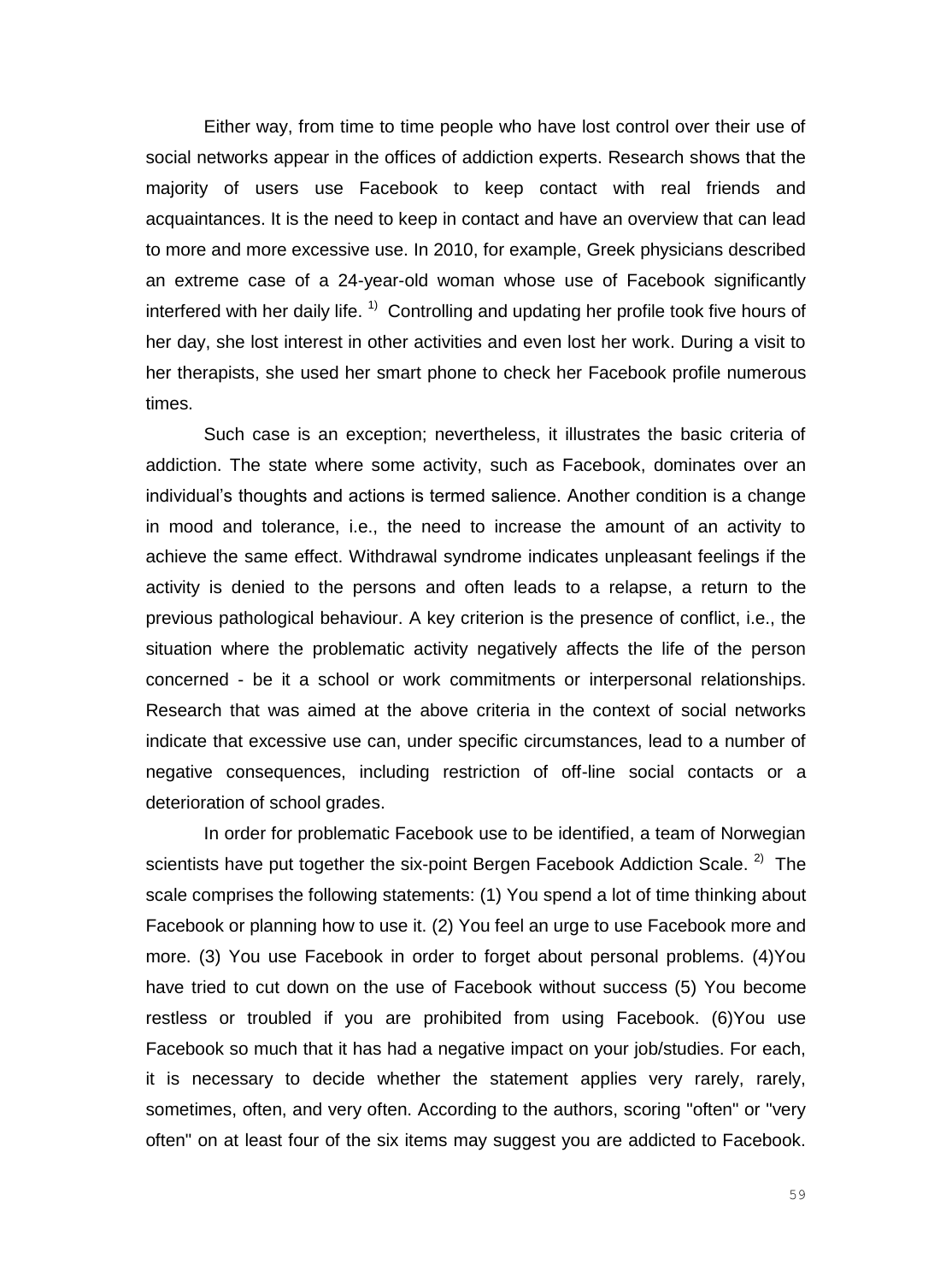However, no study that would examine what share of Facebook users face such a problem has been carried out to date.

The problematic use of Facebook is, according to the authors of the Bergen Scale, found most often in women and adolescents, which explains in particular the social nature of the network. The study results also show the relationship between addiction to Facebook and certain personality traits. Anxious people and people who are less certain in social situations have a tendency to use Facebook more intensively, as communication on-line appears easier to them than face-to-face communication. Conversely, ambitious people who know how to organise their time well incorporate Facebook easily into their day-to-day life as a useful helper.

#### *Kateřina Škařupová*

*Kateřina Škařupová has devoted many years to users of illicit drugs, directly in the*  field and in research institutions. She is now a doctoral student and researcher at *the Faculty of Social Sciences of Masaryk University, where she focuses on on-line addiction and computer games.*

#### *Notes:*

*1) D. Karaiskos, E. Tzavellas, G. Balta, T. Paparrigopoulos, P02-232 – Social network addiction: a new clinical disorder?, European Psychiatry, Volume 25, Supplement 1, 2010, Page 855, ISSN 0924-9338, 10.1016/S0924-9338(10)70846- 4.(http://www.sciencedirect.com/science/article/pii/S0924933810708464) 2) Andreassen, C. S., Torsheim, T., Brunborg, G. S., & Pallesen, S. 2012 Development of a Facebook addiction Scale 1, 2. Psychological Reports, 110(2), 501-517. (http://www.amsciepub.com/doi/pdf/10.2466/02.09.18.PR0.110.2.501-517*

## RESPECT FOR PRIVACY

## **Education for Knowledge and Safety**

The world of the internet is bringing us a number of effective and beneficial applications. Of the main ones, I shall mention at least two: the internet as an inexhaustible source of information and social networks as a communication environment.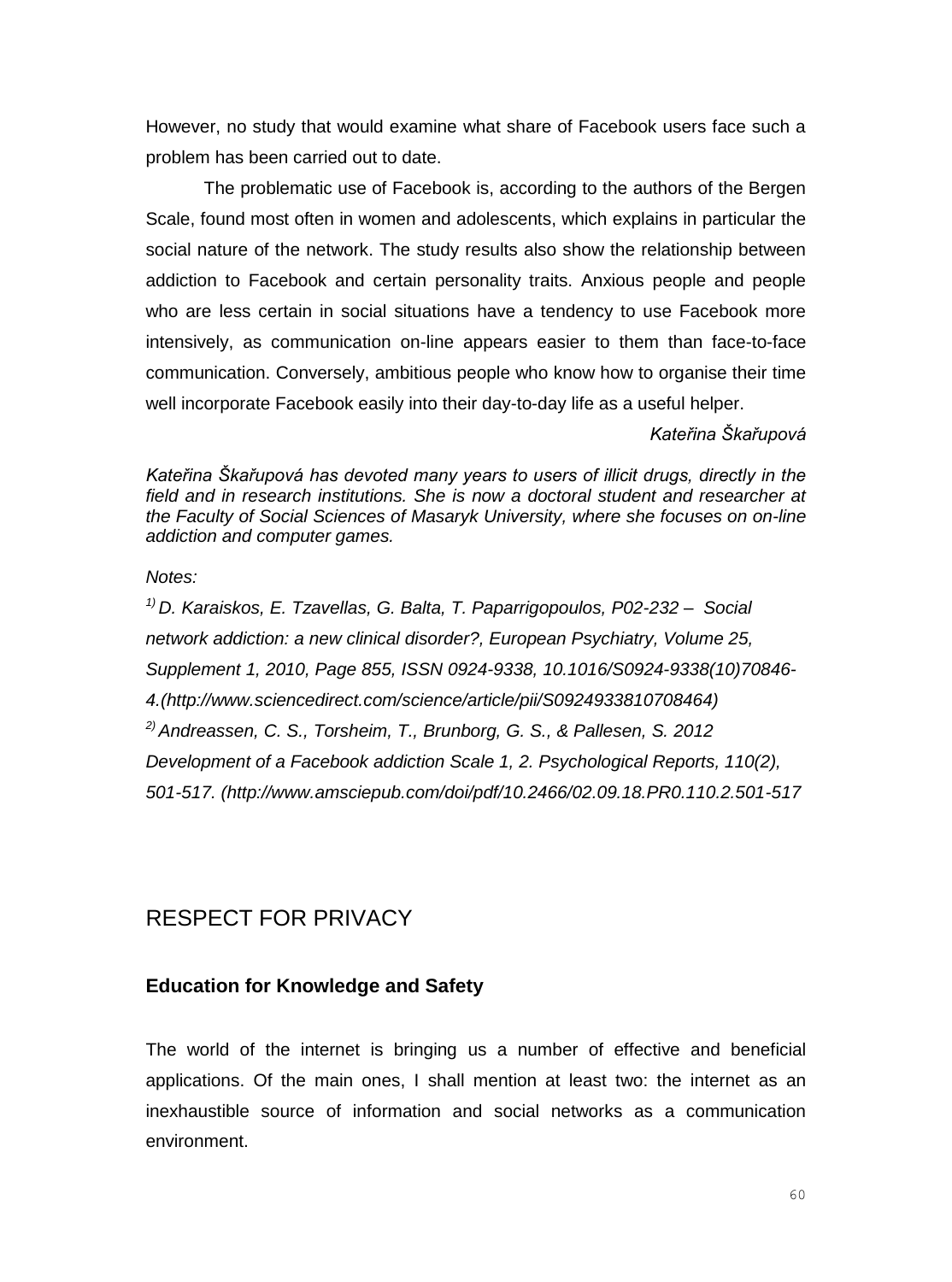Use of not only these, but all other possibilities that information and communication technology offers us, is tied to knowledge and literacy in this field. Digital education, internet education, media education, new information and communication technology - current trends not only in teaching, but also in education and attitudes in society. Whether we like it or not, it is this new technology that to a certain degree organises and defines how we live. We are all aware that this trend needs to be grasped in time.

Children are usually much cleverer and more literate than parents and often even teachers in their knowledge and ability to work with digital media, information and communication technology. Nevertheless, they need guidance and where else than in school should children learn to work with this technology correctly and safely?

The authority of a teacher who knows how to give advice is indispensable. The task of teachers is truly difficult and venerable. Teaching guidelines may offer basic rules for teaching, but a lot depends on each teacher to what detail he or she should go and how to best introduce the digital world to their students. Teachers not only have the mentioned guidelines for their work, but can find a lot of useful and practical advice for their work on the internet, on specialised websites, as well also in various methodological handbooks, professional training courses and specialised literature. Even in this issue of the bulletin, experts who contributed with their opinions about the Internet and in particular social networks have provided a lot of links where to go for good advice.

Support for families and the continuation with a different form of teaching at home should be a matter of course. The objective is to help children understand this field and learn to work with these resources. The reward is the knowledge that the child will learn to use this type of technology to his or her benefit and learn to recognise the dangers and risks that are connected to its use.

To add variety to the spectrum of information herein, we provide a brief look at the Swiss school system and how they see this issue:

Swiss basic schools have focused on paying greater attention to media and digital education. "Knowledge of multimedia resources has become as important as reading, writing and arithmetic and should be practices already in the first grade," recommends Irene Heimgartner from the Swiss Association of Children and Youth Organisations.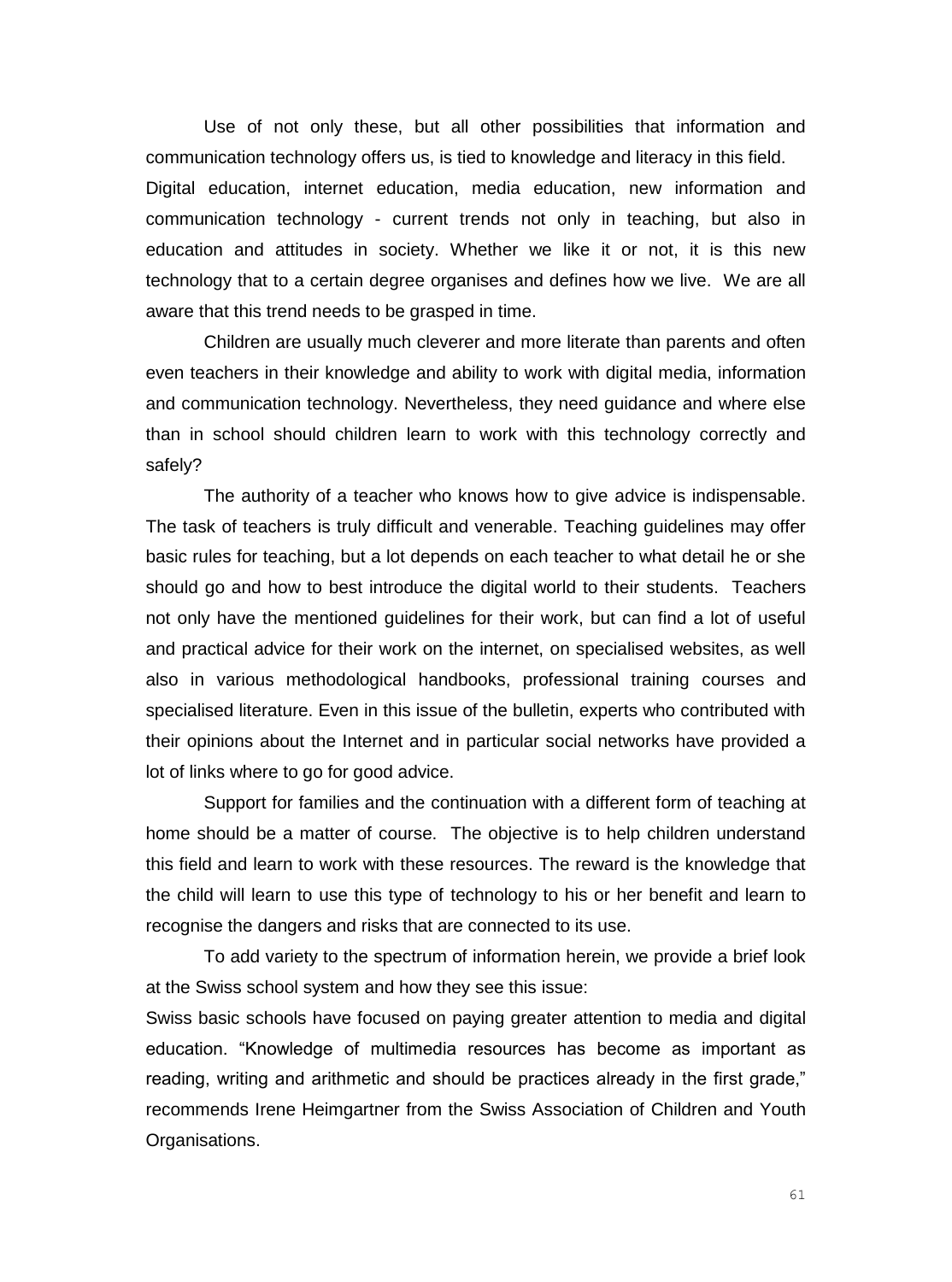Although the guidelines do contain education in this field, its fulfilment has been placed at the discretion of teachers. According to the new guidelines known as 21, basic schools in the 21 cantons where teaching is done in German will have pupils working with the internet already from the first grade. During lessons, teachers will acquaint children with many useful features of various websites, but also the dangers they contain, how to protect yourself against cyberbullying and how to move safely about the internet.

Words of comfort for teachers who don't have much knowledge of digital media were provided by Döbeli Honegger from the University of Education in Zurich: "Of course, professional assistance is planned and schools will get money for it. Naturally, older teachers sometimes aren't as versed as their students. They can, however, provided something invaluable: life experience.  $1$ 

*Note:*

*1) Source: Právo: 21. 3. 2013, Caffee supplement, page 2 – paraphrased.* 

#### **Inside a Display Case - Something to Think about in Closing**

We eat, drink, travel, learn, work, support our favourite club... We are social *creatures and feel the need to share things while fresh. We have only one life and it is necessary to continue to enrich it. We like to share with others what we had for dinner, where all we were, what new things we learned or at least boast about our favourite football team winning, and we like to listen to the same. And that is why we join social networks.*

*My social networks used to be my classroom, the discotheque, the pub, the*  library entrance hall, the football field, etc. etc. Here I acquired important *information and shared some, too. Some information found its way to other social networks that I or someone close to me was a member of. The social networks at the time were, to be honest, not very extensive, although we certainly wished the opposite were true. What is more, all messages disappeared irrecoverably from our minds or we struggle to make out their foggy contours.*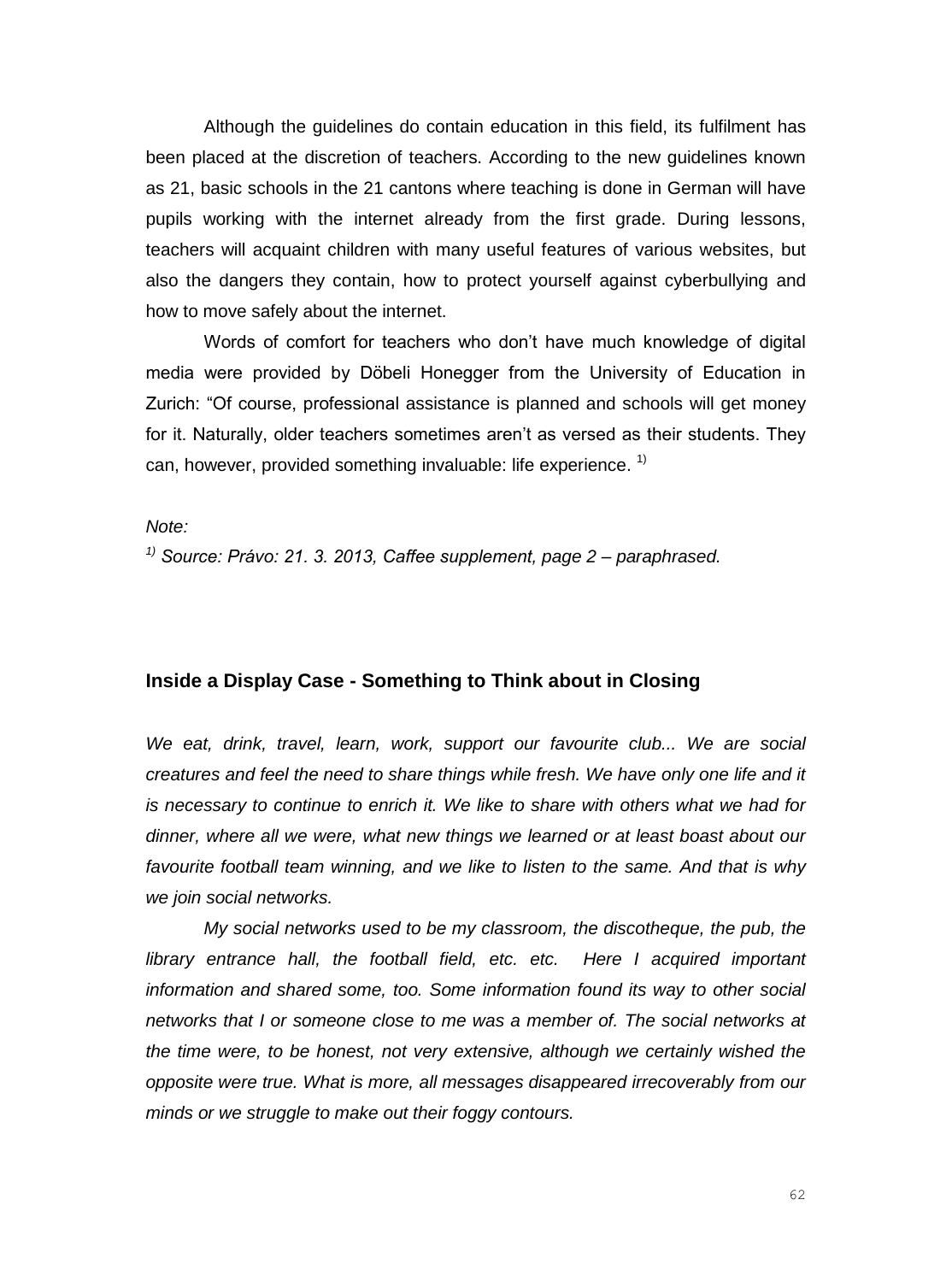*In modern, or computer social networks, the situation is different. We can address the whole world without taking off our slippers (knowing a foreign language comes in handy, doesn't it?). And we may encounter the information we let out now even a hundred years from now. It's like something stored well in our closet. These prize possessions can, however, sometimes turn into skeletons.* 

*Think thoroughly about what you put in your closet. That closet is not room reliably locked and located safe in your house, but a display case.* 

> *Jiří Maštalka Legal Department Office for Personal Data Protection*